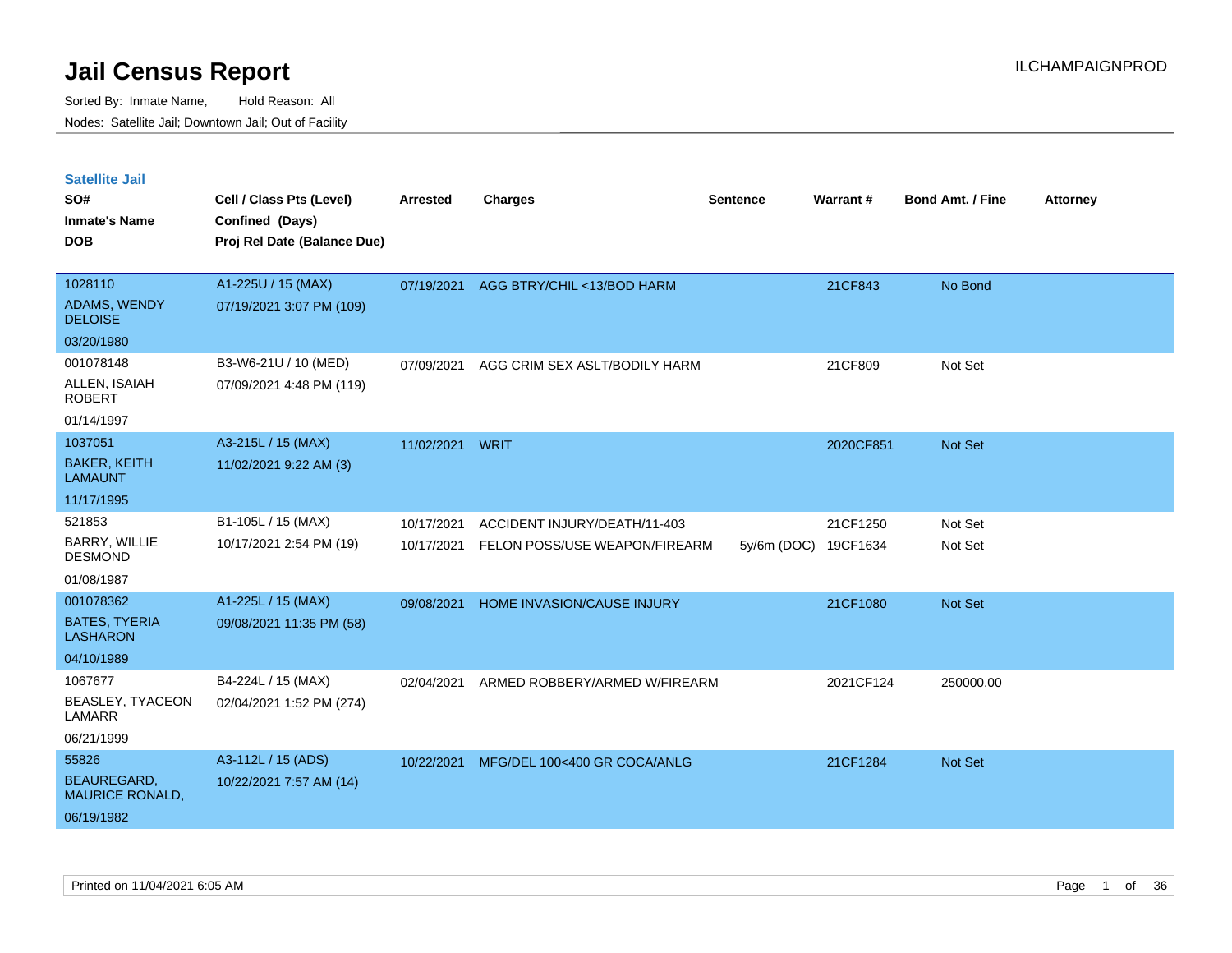| Nodes: Satellite Jali, Downtown Jali, Out of Facility |                             |                 |                                      |          |            |                         |                 |
|-------------------------------------------------------|-----------------------------|-----------------|--------------------------------------|----------|------------|-------------------------|-----------------|
| SO#                                                   | Cell / Class Pts (Level)    | <b>Arrested</b> | <b>Charges</b>                       | Sentence | Warrant#   | <b>Bond Amt. / Fine</b> | <b>Attorney</b> |
| <b>Inmate's Name</b>                                  | Confined (Days)             |                 |                                      |          |            |                         |                 |
| <b>DOB</b>                                            | Proj Rel Date (Balance Due) |                 |                                      |          |            |                         |                 |
|                                                       |                             |                 |                                      |          |            |                         |                 |
| 001078535                                             | A4-201L / 15 (ADS)          | 10/26/2021      | <b>CRIM SEX ASSAULT/FORCE</b>        |          | 21CF1305   | Not Set                 |                 |
| BERRY, DAVID ISAAC                                    | 10/26/2021 10:52 AM (10)    |                 |                                      |          |            |                         |                 |
|                                                       |                             |                 |                                      |          |            |                         |                 |
| 09/23/2000                                            |                             |                 |                                      |          |            |                         |                 |
| 1057334                                               | A3-217L / 15 (ADS)          | 10/27/2021      | MURDER/INTENT TO KILL/INJURE         |          |            | No Bond                 |                 |
| BEVERLY, DAVID<br><b>BENJAMIN</b>                     | 10/27/2021 1:42 PM (9)      |                 |                                      |          |            |                         |                 |
| 03/31/1987                                            |                             |                 |                                      |          |            |                         |                 |
| 1006532                                               | A3-113U / 5 (MIN)           | 10/30/2021      | AGG DUI/3/BAC 0.16+                  |          | 21CF1322   | <b>Not Set</b>          |                 |
| <b>BOWEN, ALEXANDER</b><br><b>REINHART</b>            | 10/30/2021 2:38 AM (6)      |                 |                                      |          |            |                         |                 |
| 06/29/1991                                            |                             |                 |                                      |          |            |                         |                 |
| 955653                                                | A3-213U / 5 (MIN)           | 10/29/2021      | DRIVING RVK/SUSP DUI/SSS 4-9         |          | 2020CF1117 | 10000.00                |                 |
| <b>BRITT, ISAIAH</b><br><b>ANTONIO</b>                | 10/29/2021 3:12 PM (7)      | 10/29/2021      | <b>FUGITIVE FROM JUSTICE</b>         |          | 21CF1328   | Not Set                 |                 |
| 05/30/1987                                            |                             |                 |                                      |          |            |                         |                 |
| 51247                                                 | B1-202U / 10 (MED)          | 04/15/2021      | FELON POSS/USE WEAPON/FIREARM        |          | 21CF411    | Not Set                 |                 |
| <b>BROWN, DANTE</b><br><b>MAURICE</b>                 | 04/15/2021 6:24 PM (204)    |                 |                                      |          |            |                         |                 |
| 04/19/1979                                            |                             |                 |                                      |          |            |                         |                 |
| 1035923                                               | B3-W4-13U / 10 (MED)        | 08/23/2021      | POSS STOLEN VEHICLE > \$25,000       |          | 21CF1029   | Not Set                 |                 |
| BROWN, KYRELL<br><b>NAJUAN</b>                        | 08/23/2021 9:46 AM (74)     |                 |                                      |          |            |                         |                 |
| 06/14/1993                                            |                             |                 |                                      |          |            |                         |                 |
| 1069869                                               | BOOKH-3                     | 11/03/2021      | AGG DUI/LIC SUSP OR REVOKED          |          | 2021CFAWOW | <b>Not Set</b>          |                 |
| <b>BROWN, SPENCER</b>                                 | 11/04/2021 12:07 AM (1)     | 11/03/2021      | DRVG UNDER INFLU OF ALCOHOL          |          | 2021DTAWOW | <b>Not Set</b>          |                 |
| LEE.                                                  |                             | 11/03/2021      | DRVG UNDER INFLU/BAC 0.08            |          | 2021DTAWOW | <b>Not Set</b>          |                 |
| 12/29/1997                                            |                             | 11/03/2021      | <b>HEAD LAMP NOT MEET REGULATION</b> |          | 2021TRAWOW | Not Set                 |                 |
|                                                       |                             | 11/03/2021      | DRIVING DURING REVOCATION            |          | 2021TRAWOW | <b>Not Set</b>          |                 |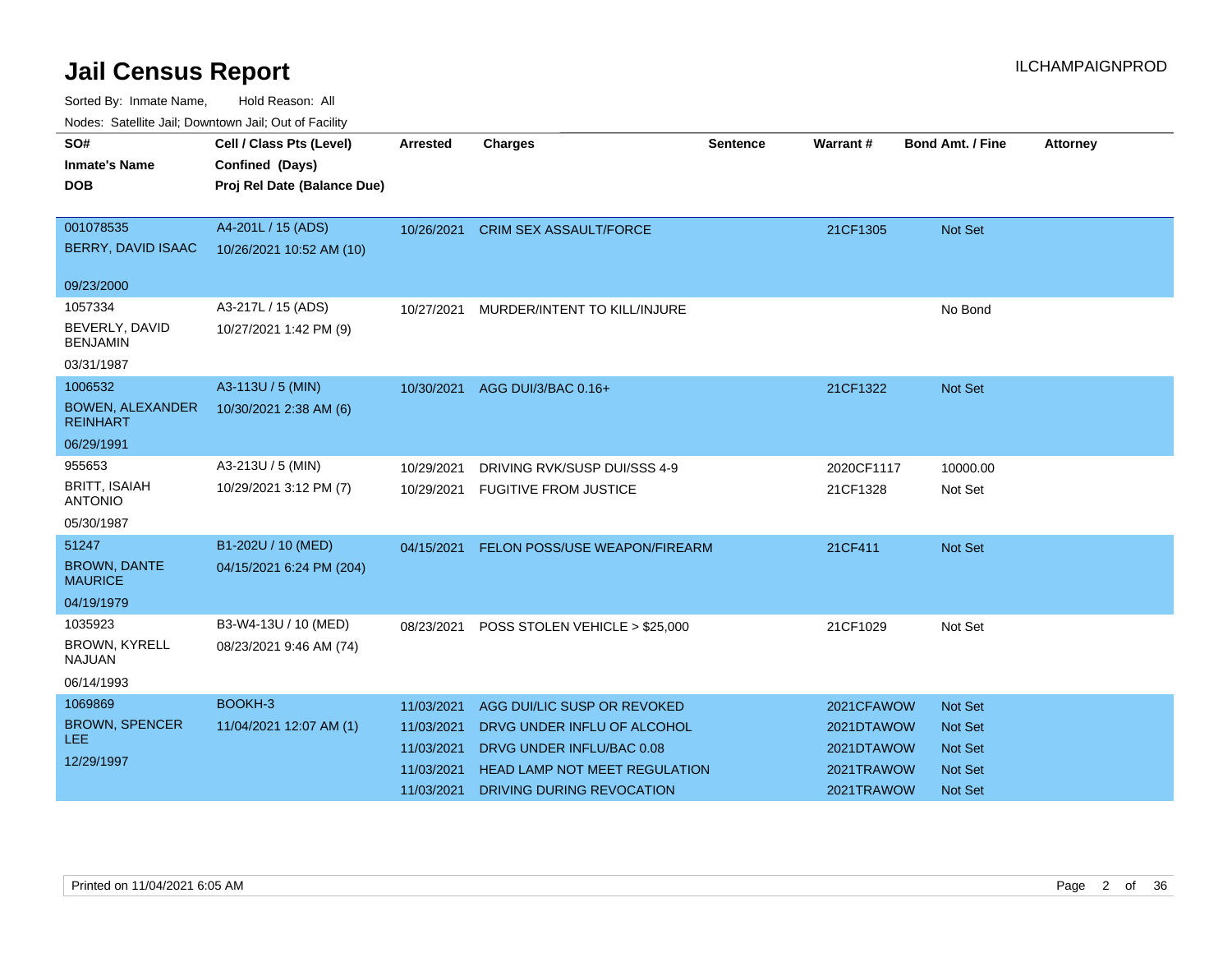Sorted By: Inmate Name, Hold Reason: All

Nodes: Satellite Jail; Downtown Jail; Out of Facility

| SO#                                                          | Cell / Class Pts (Level)    | <b>Arrested</b>     | <b>Charges</b>                | <b>Sentence</b> | Warrant#   | <b>Bond Amt. / Fine</b> | Attorney |
|--------------------------------------------------------------|-----------------------------|---------------------|-------------------------------|-----------------|------------|-------------------------|----------|
| <b>Inmate's Name</b>                                         | Confined (Days)             |                     |                               |                 |            |                         |          |
| <b>DOB</b>                                                   | Proj Rel Date (Balance Due) |                     |                               |                 |            |                         |          |
|                                                              |                             |                     |                               |                 |            |                         |          |
| 001078537                                                    | A4-202L / 10 (ADS)          | 10/29/2021 BURGLARY |                               |                 | 21CF1320   | Not Set                 |          |
| BRUMFIELD, MICHAEL 10/26/2021 3:33 PM (10)<br><b>ANTHONY</b> |                             |                     |                               |                 |            |                         |          |
| 02/07/1973                                                   |                             |                     |                               |                 |            |                         |          |
| 1071534                                                      | B2-T2-08L / 10 (SPH)        | 09/18/2020          | AGG BATTERY/DISCHARGE FIREARM |                 | 20CF1049   | Not Set                 |          |
| BRYANT, KETONE<br>LEVELL                                     | 09/18/2020 1:19 PM (413)    |                     |                               |                 |            |                         |          |
| 04/07/2000                                                   |                             |                     |                               |                 |            |                         |          |
| 61904                                                        | A4-204L / 15 (ADS)          | 10/23/2021 ROBBERY  |                               |                 | 21CF1287   | Not Set                 |          |
| <b>BURNETT, TIMOTHY</b><br><b>LYNN</b>                       | 10/23/2021 5:43 PM (13)     |                     |                               |                 |            |                         |          |
| 09/09/1983                                                   |                             |                     |                               |                 |            |                         |          |
| 56936                                                        | BOOKF-1 / 15 (MAX)          | 11/01/2021          | PUBLIC INDECENCY/EXPOSURE/3+  |                 |            | Not Set                 |          |
| CALDWELL, STEVEN<br>ANDRE                                    | 11/01/2021 1:09 PM (4)      |                     |                               |                 |            |                         |          |
| 04/19/1982                                                   |                             |                     |                               |                 |            |                         |          |
| 39474                                                        | B1-101U / 10 (ADS)          | 07/06/2021          | MFG/DEL 15<100 GR HEROIN/ANLG |                 | 21CF792    | <b>Not Set</b>          |          |
| <b>CAMPBELL, AARON</b><br><b>JACOB</b>                       | 07/06/2021 11:56 PM (122)   |                     |                               |                 |            |                         |          |
| 07/18/1974                                                   |                             |                     |                               |                 |            |                         |          |
| 45896                                                        | B2-T3-09U / 10 (SPH)        | 10/12/2021          | CRIM SEXUAL ABUSE/CONSENT     | 10 <sub>y</sub> |            | No Bond                 |          |
| CARTER, MICHAEL<br><b>DAVID</b>                              | 10/12/2021 6:26 PM (24)     |                     |                               |                 |            |                         |          |
| 07/11/1977                                                   |                             |                     |                               |                 |            |                         |          |
| 960551                                                       | B4-225L / 10 (MED)          | 08/26/2021          | DOMESTIC BATTERY/HARM/VIO O/P |                 | 21CF1035   | 100000.00               |          |
| <b>COFFIN, KYLE LAIR</b>                                     | 08/26/2021 4:43 AM (71)     | 08/26/2021          | POSS HYPO/SYRINGE/NEEDLES/1ST |                 | 2021 CM116 | 1000.00                 |          |
| 09/21/1988                                                   |                             |                     |                               |                 |            |                         |          |
| 001078393                                                    | B4-121L / 10 (MED)          | 09/16/2021          | THREAT SCHOOL BLDG/PERSN      |                 | 2021CF1106 | 500000.00               |          |
| COLLIER, PEREZE<br><b>MARCEL</b>                             | 09/16/2021 4:51 PM (50)     |                     |                               |                 |            |                         |          |
| 08/27/2003                                                   |                             |                     |                               |                 |            |                         |          |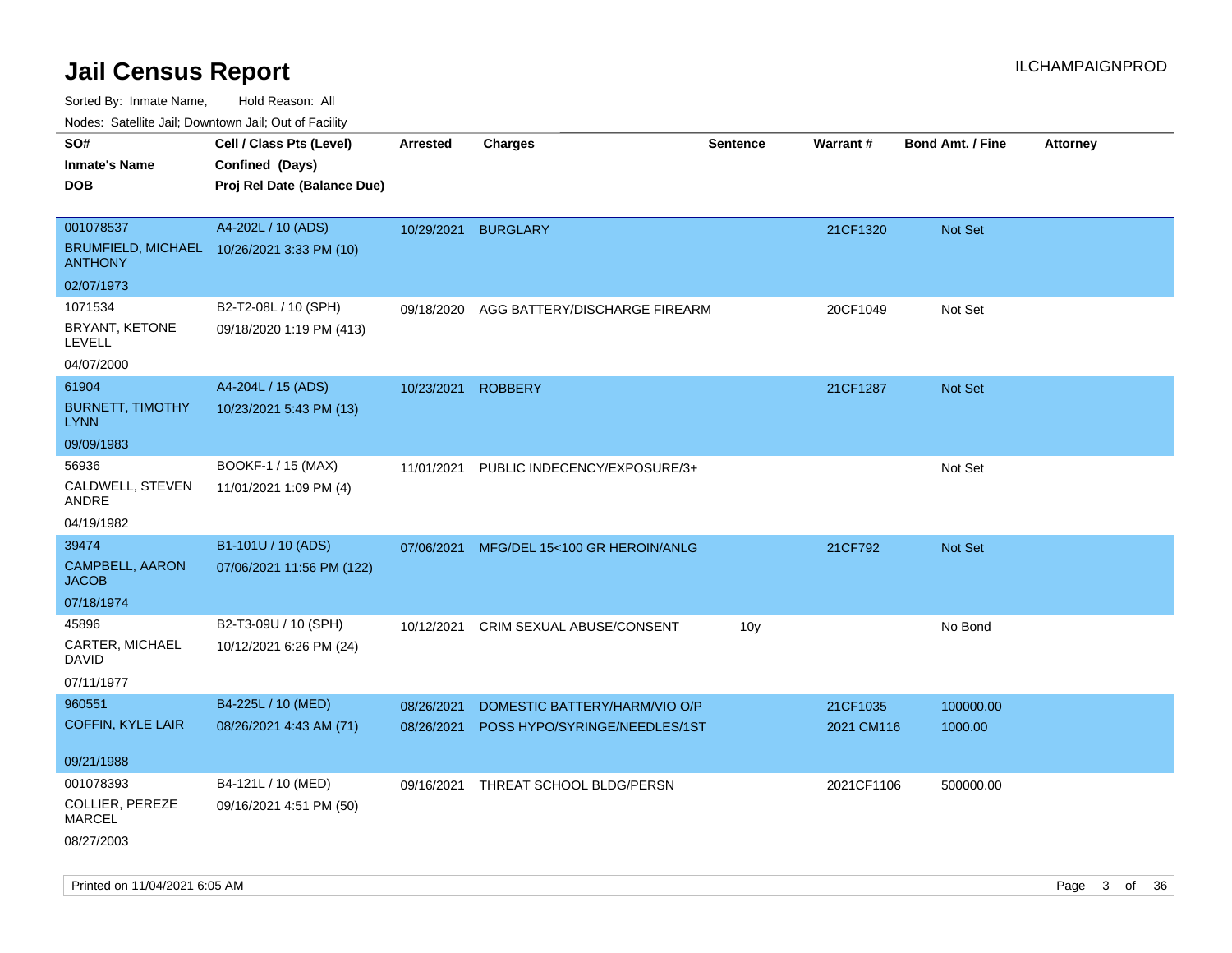| SO#                                  | Cell / Class Pts (Level)                    | <b>Arrested</b>    | <b>Charges</b>                           | <b>Sentence</b> | Warrant#   | <b>Bond Amt. / Fine</b> | <b>Attorney</b> |
|--------------------------------------|---------------------------------------------|--------------------|------------------------------------------|-----------------|------------|-------------------------|-----------------|
| <b>Inmate's Name</b>                 | Confined (Days)                             |                    |                                          |                 |            |                         |                 |
| <b>DOB</b>                           | Proj Rel Date (Balance Due)                 |                    |                                          |                 |            |                         |                 |
|                                      |                                             |                    |                                          |                 |            |                         |                 |
| 34805                                | B4-226L / 15 (MAX)                          | 10/01/2021         | <b>DOMESTIC BATTERY</b>                  |                 | 21CF1183   | Not Set                 |                 |
|                                      | CONERLY, KIN JOSEPH 10/01/2021 1:53 AM (35) | 10/01/2021         | ARMED HABITUAL CRIMINAL                  |                 | 21CF1184   | Not Set                 |                 |
|                                      |                                             | 10/06/2021         | POSS STOLEN VEHICLE > \$25,000           |                 | 19CF1786   | <b>Not Set</b>          |                 |
| 11/16/1971                           |                                             |                    |                                          |                 |            |                         |                 |
| 1074319                              | A3-117L / 15 (ADS)                          | 10/12/2021         | AGGRAVATED CRUELTY TO ANIMALS            |                 | 21CF1238   | Not Set                 |                 |
| CRAIG, DAVUCCI<br><b>DAVION</b>      | 10/12/2021 11:36 AM (24)                    | 10/14/2021         | <b>MURDER</b>                            |                 | 21CF1239   | Not Set                 |                 |
| 08/02/2001                           |                                             |                    |                                          |                 |            |                         |                 |
| 001077549                            | B2-T3-10L / 10 (SPH)                        |                    | 12/22/2020 PRED CRIM SEX ASLT/VICTIM <13 |                 | 2020CF1469 | Not Set                 |                 |
| CRISTOBAL-MATEO,<br><b>CRISTOBAL</b> | 12/22/2020 1:17 PM (318)                    |                    |                                          |                 |            |                         |                 |
| 12/02/1988                           |                                             |                    |                                          |                 |            |                         |                 |
| 34111                                | A3-212L / 5 (MIN)                           | 10/29/2021         | OBSTRUCT JUST/DESTROY EVIDENCE           |                 | 2018CF1243 | 50000.00                |                 |
| CROSSLAND, KEVIN<br><b>SHAWN</b>     | 10/29/2021 10:15 PM (7)                     |                    |                                          |                 |            |                         |                 |
| 10/02/1967                           |                                             |                    |                                          |                 |            |                         |                 |
| 001077536                            | B2-T1-03U / 10 (SPH)                        | 12/20/2020 ROBBERY |                                          |                 | 20CF1446   | Not Set                 |                 |
| DAVIS, ARTRE LAVAE                   | 12/20/2020 1:38 PM (320)                    |                    |                                          |                 |            |                         |                 |
|                                      |                                             |                    |                                          |                 |            |                         |                 |
| 06/26/2002                           |                                             |                    |                                          |                 |            |                         |                 |
| 1023587                              | B1-203U / 15 (MAX)                          | 09/24/2021         | MFG/DEL CANNABIS/2.5-10 GRAMS            |                 | 21CF1155   | Not Set                 |                 |
| DAVIS, MARTIN<br><b>DENNIS</b>       | 09/24/2021 9:38 PM (42)                     |                    | 09/24/2021 ARMED HABITUAL CRIMINAL       |                 | 2021-CF681 | 500000.00               |                 |
| 12/02/1994                           |                                             |                    |                                          |                 |            |                         |                 |
| 001077634                            | A2-223L / 5 (ADS)                           | 09/23/2021         | OBSTRUCT JUST/DESTROY EVIDENCE           |                 | 21CF887    | 25000.00                |                 |
| DAVIS, TAMIKA                        | 09/23/2021 12:30 AM (43)                    |                    |                                          |                 |            |                         |                 |
| 03/11/1974                           |                                             |                    |                                          |                 |            |                         |                 |
| 001078538                            | A3-116L / 10 (ADS)                          | 10/26/2021         | CRIM SEX ASSAULT/FORCE                   |                 | 21CF1301   | Not Set                 |                 |
| DAWKINS, LEN                         | 10/26/2021 8:18 PM (10)                     |                    |                                          |                 |            |                         |                 |
| 03/23/1987                           |                                             |                    |                                          |                 |            |                         |                 |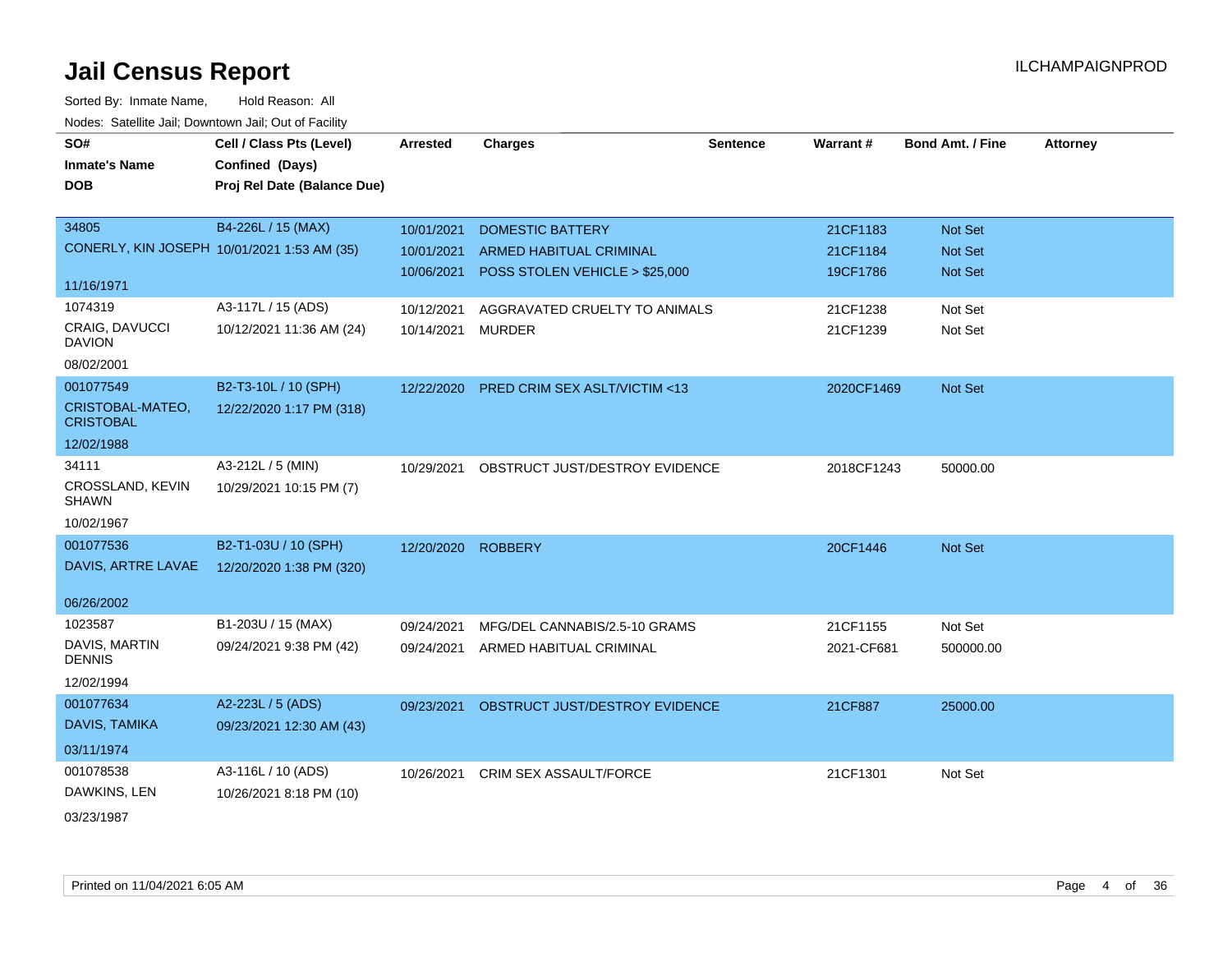| SO#                           | Cell / Class Pts (Level)    | <b>Arrested</b> | <b>Charges</b>                        | <b>Sentence</b> | Warrant#   | <b>Bond Amt. / Fine</b> | <b>Attorney</b> |
|-------------------------------|-----------------------------|-----------------|---------------------------------------|-----------------|------------|-------------------------|-----------------|
| <b>Inmate's Name</b>          | Confined (Days)             |                 |                                       |                 |            |                         |                 |
| <b>DOB</b>                    | Proj Rel Date (Balance Due) |                 |                                       |                 |            |                         |                 |
|                               |                             |                 |                                       |                 |            |                         |                 |
| 56972                         | B4-227U / 10 (MED)          | 08/30/2021      | POSS STOLEN VEHICLE > \$25,000        |                 | 21CF1044   | Not Set                 |                 |
| DAY, DANIEL JOSEPH            | 08/30/2021 3:07 PM (67)     | 09/04/2021      | <b>BURGLARY</b>                       |                 | 21CF1054   | <b>Not Set</b>          |                 |
| 10/16/1982                    |                             |                 |                                       |                 |            |                         |                 |
| 64070                         | B3-W8-32L / 10 (MED)        | 10/07/2021      | <b>RESIDENTIAL BURGLARY</b>           |                 | 21CF001176 | 25000.00                |                 |
| DECKER, ANTHONY V             | 10/07/2021 9:14 AM (29)     |                 |                                       |                 |            |                         |                 |
|                               |                             |                 |                                       |                 |            |                         |                 |
| 11/27/1982                    |                             |                 |                                       |                 |            |                         |                 |
| 989143                        | B3-W2-06L / 10 (MED)        | 09/27/2021      | <b>STALKING/CAUSE PERSON DISTRESS</b> |                 | 21CF1149   | 50000.00                |                 |
| DIAL, CLAYTON COLE            | 09/27/2021 4:12 PM (39)     | 09/27/2021      | <b>VIOLATE ORDER PROTECTION</b>       |                 | 21CM440    | 25000.00                |                 |
|                               |                             | 09/27/2021      | POSSESSION OF METH<5 GRAMS            |                 | 20CF1030   | 9430.00                 |                 |
| 07/28/1991                    |                             |                 |                                       |                 |            |                         |                 |
| 001077846                     | A1-224L / 5 (ADS)           | 04/12/2021      | BATTERY/MAKES PHYSICAL CONTACT        |                 | 21CM142    | Not Set                 |                 |
| DONAHUE, JEANICE              | 04/12/2021 9:50 AM (207)    | 08/19/2021      | <b>CRIMINAL TRESPASS TO LAND</b>      |                 | 2019CM378  | 5000.00                 |                 |
| LUELLA                        |                             | 08/19/2021      | CRIM DAMAGE TO PROPERTY <\$500        |                 | 2020CM299  | 1500.00                 |                 |
| 07/03/1993                    |                             | 08/19/2021      | <b>CRIMINAL TRESPASS TO LAND</b>      |                 | 2020CM297  | 1500.00                 |                 |
|                               |                             | 08/19/2021      | <b>RETAIL THEFT</b>                   |                 | 2020CM455  | 1500.00                 |                 |
| 1061304                       | B1-207U / 15 (MAX)          | 10/11/2021      | <b>ARMED HABITUAL CRIMINAL</b>        |                 | 21CF1226   | No Bond                 |                 |
| <b>DORRIS, KEMION</b>         | 10/11/2021 7:30 PM (25)     | 10/11/2021      | <b>ARMED HABITUAL CRIMINAL</b>        |                 | 21CF1227   | No Bond                 |                 |
| <b>DAETOCE</b>                |                             | 10/11/2021      | <b>HOME INVASION/FIREARM</b>          |                 | 21CF1228   | No Bond                 |                 |
| 11/19/1997                    |                             |                 |                                       |                 |            |                         |                 |
| 25659                         | B4-125L / 15 (MAX)          | 06/15/2021      | <b>RESIDENTIAL BURGLARY</b>           |                 | 2020CF1218 | 50000.00                |                 |
| DORRIS, LORENZO               | 06/15/2021 6:17 AM (143)    | 06/15/2021      | <b>BURGLARY</b>                       |                 | 21CF689    | Not Set                 |                 |
| 07/19/1966                    |                             |                 |                                       |                 |            |                         |                 |
| 527379                        | A3-217U / 15 (ADS)          | 10/25/2021      | <b>ARMED HABITUAL CRIMINAL</b>        |                 | 21CF1297   | <b>Not Set</b>          |                 |
| DRAKE, MARCELL<br><b>DEON</b> | 10/25/2021 5:05 PM (11)     | 10/27/2021      | AGG DOMESTIC BATTERY/STRANGLE         |                 | 21CF1245   | Not Set                 |                 |
| 04/20/1987                    |                             |                 |                                       |                 |            |                         |                 |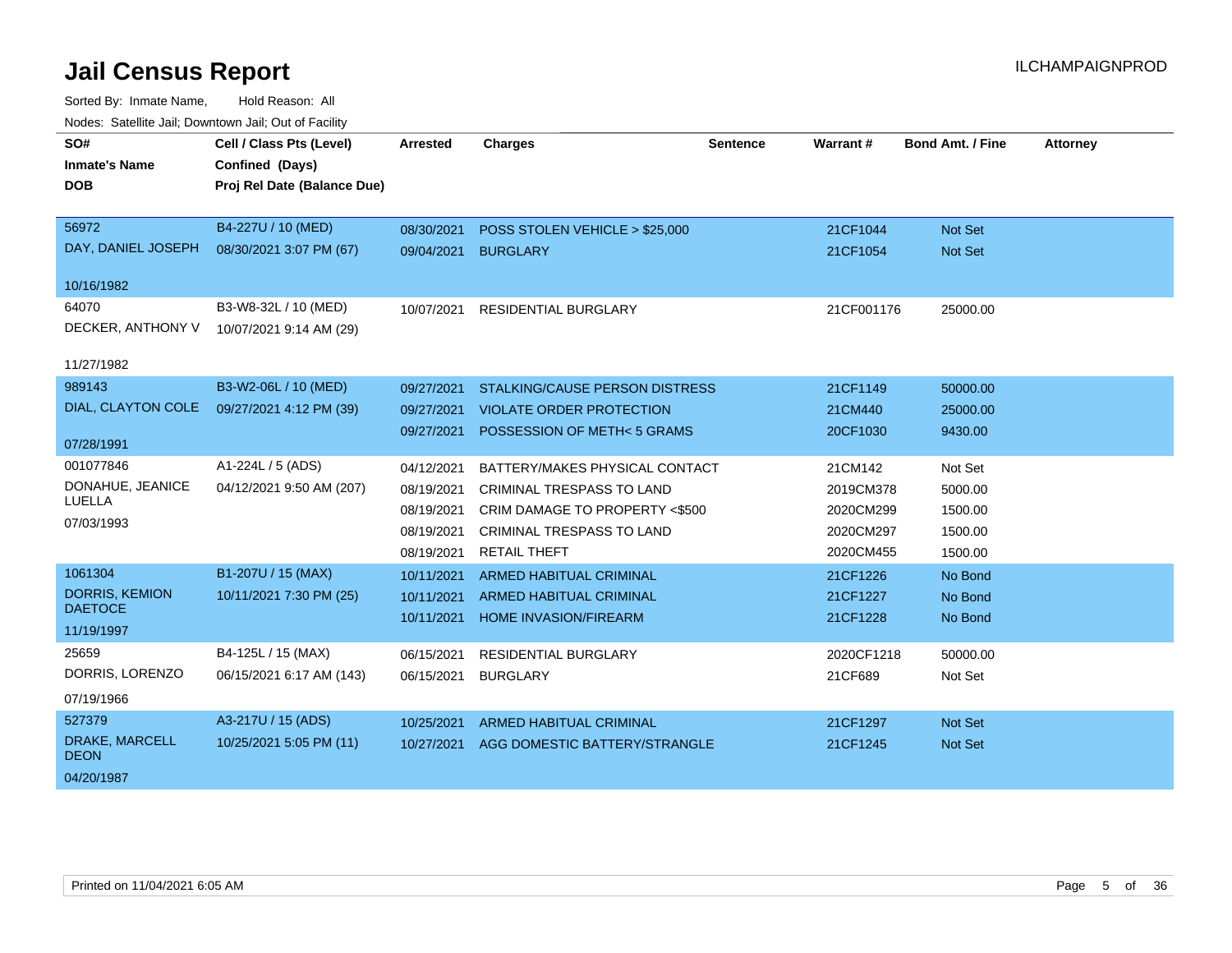| SO#<br><b>Inmate's Name</b>                      | Cell / Class Pts (Level)<br>Confined (Days)                         | <b>Arrested</b> | <b>Charges</b>                 | <b>Sentence</b> | Warrant#    | <b>Bond Amt. / Fine</b> | <b>Attorney</b> |
|--------------------------------------------------|---------------------------------------------------------------------|-----------------|--------------------------------|-----------------|-------------|-------------------------|-----------------|
| <b>DOB</b>                                       | Proj Rel Date (Balance Due)                                         |                 |                                |                 |             |                         |                 |
| 55465<br>ELMORE, TONY PAUL                       | A3-216L / 5 (ADS)<br>10/25/2021 3:56 PM (11)                        | 10/25/2021      | DRIVING ON REVOKED LICENSE     |                 | 21CF119     | No Bond                 |                 |
| 10/25/1966                                       | 11/17/2021 (0.00)                                                   |                 |                                |                 |             |                         |                 |
| 45194<br><b>FALLS, ANDREW</b>                    | B1-107L / 10 (MED)<br>10/20/2021 12:59 AM (16)                      | 10/20/2021      | DOMESTIC BATTERY/OTHER PRIOR   |                 | 21CF1265    | Not Set                 |                 |
| 08/15/1976                                       |                                                                     |                 |                                |                 |             |                         |                 |
| 527081<br><b>FERGUSON,</b><br><b>CHRISTOPHER</b> | B3-W6-24L / 10 (MED)<br>09/06/2021 1:18 PM (60)                     | 09/06/2021      | ARSON/REAL/PERSONAL PROP>\$150 |                 | 2021 CF 797 | 25000.00                |                 |
| 12/21/1981                                       |                                                                     |                 |                                |                 |             |                         |                 |
| 524764<br><b>FISCUS, ROBERT</b><br><b>LOWELL</b> | B3-W2-08L / 5 (MIN)<br>09/18/2021 10:50 AM (48)                     | 09/18/2021      | METH DELIVERY/15<100 GRAMS     |                 | 21CF627     | 50000.00                |                 |
| 02/17/1986                                       |                                                                     |                 |                                |                 |             |                         |                 |
| 997549<br><b>FLOWERS, FENTON</b><br><b>ARNEZ</b> | B1-106L / 10 (MED)<br>10/12/2021 2:25 PM (24)                       | 10/12/2021      | FELON POSS/USE WEAPON/FIREARM  | 3y (DOC)        | 19CF1089    | Not Set                 |                 |
| 12/14/1991                                       |                                                                     |                 |                                |                 |             |                         |                 |
| 518395<br>09/10/1985                             | B2-T3-12L / 15 (SPH)<br>FRANDLE, MARK RYAN 07/07/2020 3:42 PM (486) | 07/07/2020      | CRIMINAL SEXUAL ASSAULT        |                 | 2020-CF735  | 250000.00               |                 |
| 001077934                                        | A1-125U / 10 (MED)                                                  | 08/22/2021      | AGG DUI/ACCIDENT/DEATH         |                 | 21CF1024    | Not Set                 |                 |
| FREED, LOGAN<br><b>SUZANNE</b>                   | 08/22/2021 11:45 PM (75)                                            | 08/22/2021      | DOMESTIC BATTERY               |                 | 21 CM 172   | 10000.00                |                 |
| 08/18/1996                                       |                                                                     |                 |                                |                 |             |                         |                 |
| 001078290                                        | A1-124L / 10 (ADS)                                                  | 08/19/2021      | MACHINE GUN/AUTO WEAPON/VEH    |                 | 21CF1012    | Not Set                 |                 |
| FREEMAN, ANGEL<br><b>JANILA KAY</b>              | 08/19/2021 1:26 AM (78)                                             |                 |                                |                 |             |                         |                 |
| 12/25/1995                                       |                                                                     |                 |                                |                 |             |                         |                 |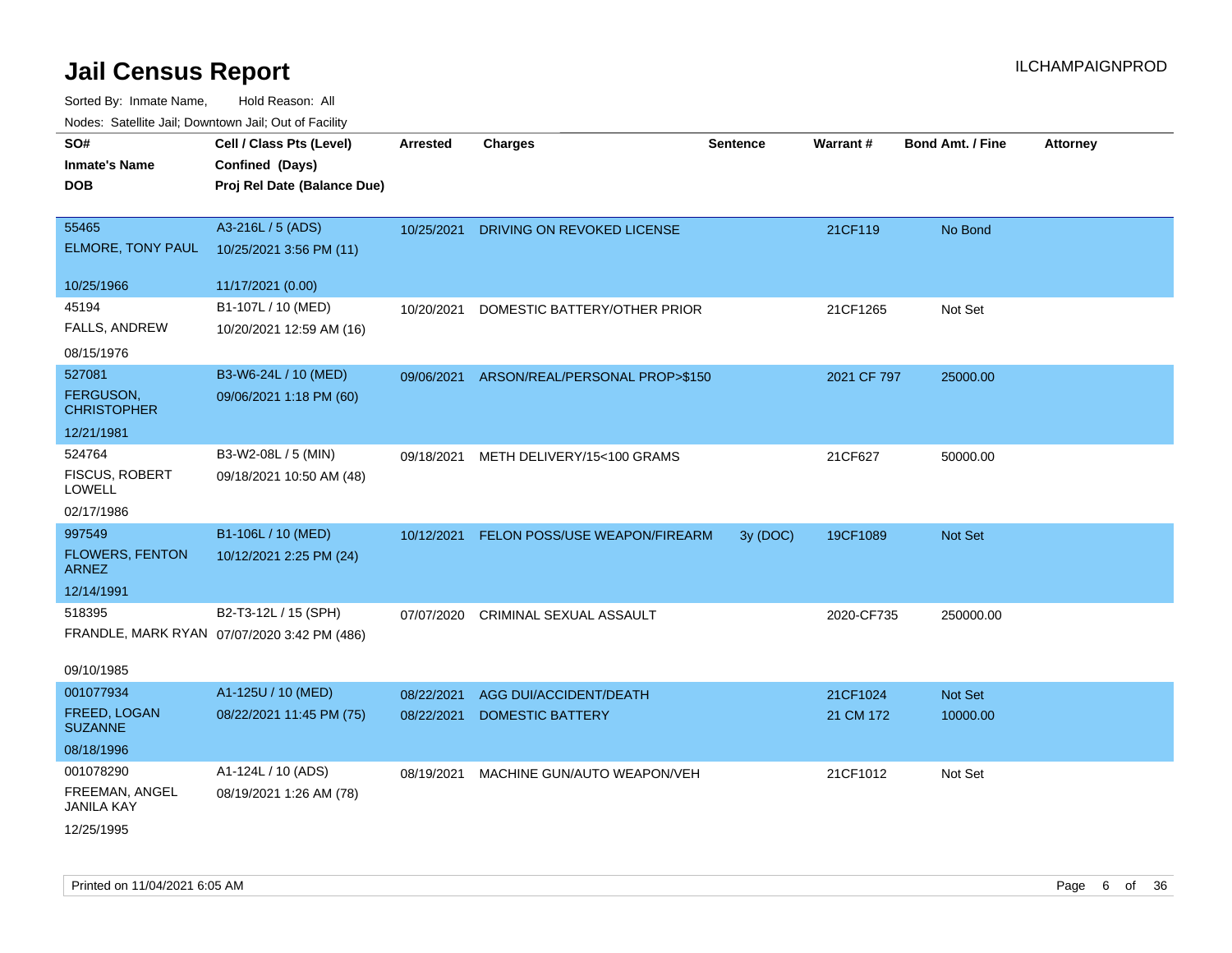| SO#<br><b>Inmate's Name</b>              | Cell / Class Pts (Level)<br>Confined (Days)  | <b>Arrested</b> | <b>Charges</b>                        | <b>Sentence</b> | Warrant#   | <b>Bond Amt. / Fine</b> | <b>Attorney</b> |
|------------------------------------------|----------------------------------------------|-----------------|---------------------------------------|-----------------|------------|-------------------------|-----------------|
| <b>DOB</b>                               | Proj Rel Date (Balance Due)                  |                 |                                       |                 |            |                         |                 |
| 001078450                                | A3-114L / 10 (ADS)                           | 10/26/2021      | <b>BURGLARY W/O CAUSING DAMAGE</b>    |                 | 21CF1307   | Not Set                 |                 |
| <b>GAMBLE, HAKEEM</b><br><b>DARION</b>   | 10/26/2021 1:01 PM (10)                      |                 | 10/26/2021 AGGRAVATED BATTERY         |                 | 21CF1306   | Not Set                 |                 |
| 12/17/1999                               |                                              |                 |                                       |                 |            |                         |                 |
| 1013012                                  | B4-222L / 15 (MAX)                           | 07/08/2021      | ATTEMPT (FIRST DEGREE MURDER)         |                 | 2021CF790  | 1000000.00              |                 |
|                                          | GARY, XAVIER LAMAR  07/08/2021 9:24 AM (120) | 07/08/2021      | FELON POSS/USE FIREARM PRIOR          |                 | 2020CF650  | 25000.00                |                 |
| 12/14/1991                               |                                              | 07/08/2021      | FELON POSS/USE FIREARM PRIOR          |                 | 21CF798    | Not Set                 |                 |
| 56342                                    | A3-111U / 10 (ADS)                           | 10/21/2021      | ARMED HABITUAL CRIMINAL               |                 | 21CF1279   | Not Set                 |                 |
| <b>GRIFFIN, NATHAN</b>                   | 10/21/2021 4:20 PM (15)                      | 10/21/2021      | THEFT CONTROL INTENT <\$500           |                 | 17CF1451   | 10000.00                |                 |
| <b>EUGENE</b>                            |                                              | 10/21/2021      | DRIVING ON REVOKED LICENSE            |                 | 20TR1979   | 3000.00                 |                 |
| 02/24/1969                               |                                              |                 |                                       |                 |            |                         |                 |
| 1041176                                  | B4-223U / 15 (MAX)                           | 10/05/2021      | PAROLE REVOCATION                     |                 |            | Not Set                 |                 |
| HART, DAVEON<br>LATTEEF                  | 10/05/2021 10:35 AM (31)                     | 10/06/2021      | AGGRAVATED DOMESTIC BATTERY           |                 |            | Not Set                 |                 |
| 03/15/1996                               |                                              |                 |                                       |                 |            |                         |                 |
| 1024087                                  | BOOKH-7                                      | 11/04/2021      | <b>ESCAPE OF MISD FROM PENAL INST</b> |                 | 21CM85     | 5000.00                 |                 |
| <b>HAWKINS, JASON</b><br><b>CHANNING</b> | 11/04/2021 12:47 AM (1)                      |                 |                                       |                 |            |                         |                 |
| 10/14/1974                               |                                              |                 |                                       |                 |            |                         |                 |
| 544770                                   | B4-122L / 10 (MED)                           | 08/14/2021      | AGG DOMESTIC BATTERY/STRANGLE         |                 | 2021CF514  | 25000.00                |                 |
| HAYES, DEVON<br><b>JERMAINE</b>          | 08/14/2021 2:56 AM (83)                      | 08/14/2021      | AGGRAVATED DOMESTIC BATTERY           |                 | 21CF977    | No Bond                 |                 |
| 11/07/1987                               |                                              |                 |                                       |                 |            |                         |                 |
| 965829                                   | <b>BOOKH-4 / 10 (ADS)</b>                    | 09/09/2021      | <b>HRSMT/NO CONVERSATION/KILL</b>     |                 | 2021CF1072 | 25000.00                |                 |
| <b>HEINZ, ANDREW</b><br><b>MICHAEL</b>   | 09/09/2021 5:21 PM (57)                      | 09/13/2021      | <b>PROBATION VIOLATION</b>            |                 | 21CF7      | Not Set                 |                 |
| 07/01/1987                               |                                              |                 |                                       |                 |            |                         |                 |
| 28016                                    | B3-W4-14L / 10 (MED)                         | 08/30/2021      | DOM BTRY/CONTACT/4+ PRECONV           |                 | 21CF904    | 50000.00                |                 |
| <b>HENRY, CRAIG</b><br><b>ANDREW</b>     | 08/30/2021 3:34 PM (67)                      |                 |                                       |                 |            |                         |                 |
| 12/04/1962                               |                                              |                 |                                       |                 |            |                         |                 |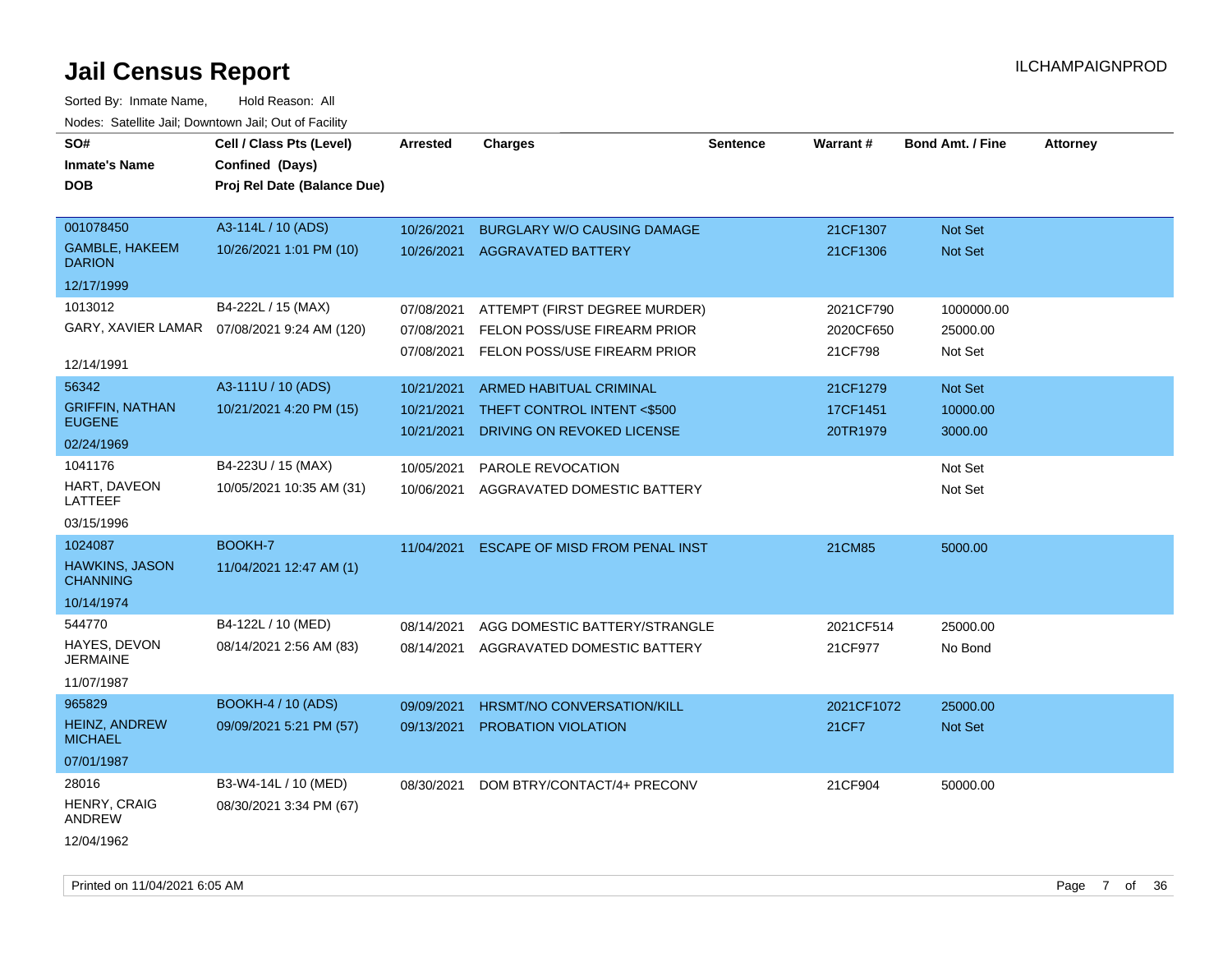| SO#<br><b>Inmate's Name</b>        | Cell / Class Pts (Level)<br>Confined (Days) | <b>Arrested</b> | <b>Charges</b>                          | <b>Sentence</b> | <b>Warrant#</b> | <b>Bond Amt. / Fine</b> | <b>Attorney</b> |
|------------------------------------|---------------------------------------------|-----------------|-----------------------------------------|-----------------|-----------------|-------------------------|-----------------|
| <b>DOB</b>                         | Proj Rel Date (Balance Due)                 |                 |                                         |                 |                 |                         |                 |
| 001078488                          | B2-T4-15U / 15 (SPH)                        | 10/14/2021      | <b>PRED CRIM SEX ASLT/VICTIM &lt;13</b> |                 | 21CF1232        | 500000.00               |                 |
| HERNANDEZ-LOPEZ,<br><b>ERNESTO</b> | 10/14/2021 3:15 PM (22)                     | 10/14/2021      | <b>FUGITIVE FROM JUSTICE</b>            |                 | 21CF1246        | <b>Not Set</b>          |                 |
| 11/28/1975                         |                                             |                 |                                         |                 |                 |                         |                 |
| 1041135                            | B1-107U / 15 (MAX)                          | 10/19/2021      | ARMED VIOLENCE/CATEGORY I               |                 | 21CF1266        | No Bond                 |                 |
| HILL, DEONANCE<br><b>JAMES</b>     | 10/19/2021 5:46 PM (17)                     |                 |                                         |                 |                 |                         |                 |
| 04/28/1992                         |                                             |                 |                                         |                 |                 |                         |                 |
| 975293                             | B2-T4-14L / 10 (SPH)                        | 07/21/2021      | <b>STALKING</b>                         |                 | 2021CF863       | Not Set                 |                 |
| <b>HILL, JACOB MILES</b>           | 07/21/2021 8:43 PM (107)                    | 07/21/2021      | VIO ORDER/PRIOR VIO OF ORDER            |                 | 21CF914         | No Bond                 |                 |
|                                    |                                             | 07/25/2021      | <b>PAROLE REVOCATION</b>                |                 | CH2104646       | <b>Not Set</b>          |                 |
| 02/06/1988                         |                                             | 08/18/2021      | <b>HARASS WITNESS/FAMILY MBR/REP</b>    |                 | 21CF992         | <b>Not Set</b>          |                 |
|                                    |                                             | 09/09/2021      | AGG STALKING/BODILY HARM                |                 | 21CF1073        | Not Set                 |                 |
| 48471                              | B1-207L / 15 (MAX)                          | 08/08/2021      | AGG BATTERY/DISCHARGE FIREARM           |                 | 21CF946         | Not Set                 |                 |
| HILL, RAMESH<br>JERMAINE           | 08/08/2021 4:45 AM (89)                     |                 |                                         |                 |                 |                         |                 |
| 12/11/1978                         |                                             |                 |                                         |                 |                 |                         |                 |
| 980939                             | A4-102L / 10 (ADS)                          | 10/12/2021      | <b>BURGLARY/MV</b>                      |                 | 21CF1229        | Not Set                 |                 |
| HILL, XAVIER<br><b>LENSHAUN</b>    | 10/12/2021 12:18 PM (24)                    |                 |                                         |                 |                 |                         |                 |
| 06/18/1988                         |                                             |                 |                                         |                 |                 |                         |                 |
| 49618                              | A4-202U / 5 (ADS)                           | 10/26/2021      | AGG FLEEING POLICE/21 MPH OVER          |                 | 21CF1300        | No Bond                 |                 |
| HITES, STEVEN<br>WAYNE             | 10/26/2021 7:42 AM (10)                     |                 |                                         |                 |                 |                         |                 |
| 12/31/1979                         |                                             |                 |                                         |                 |                 |                         |                 |
| 1045186                            | B4-121U / 15 (MAX)                          | 08/16/2021      | ARMED VIOLENCE/CATEGORY I               |                 | 21CF934         | 1000000.00              |                 |
| HOLBROOK, JOHNNIE                  | 08/16/2021 11:07 AM (81)                    | 08/16/2021      | <b>FELON POSS/USE WEAPON/FIREARM</b>    |                 | 19CF968         | <b>Not Set</b>          |                 |
| <b>MATHIS</b>                      |                                             | 08/16/2021      | AGG FLEEING POLICE/21 MPH OVER          |                 | 21CF988         | Not Set                 |                 |
| 07/19/1996                         |                                             | 08/16/2021      | FELON POSS/USE WEAPON/FIREARM           |                 | 21CF989         | <b>Not Set</b>          |                 |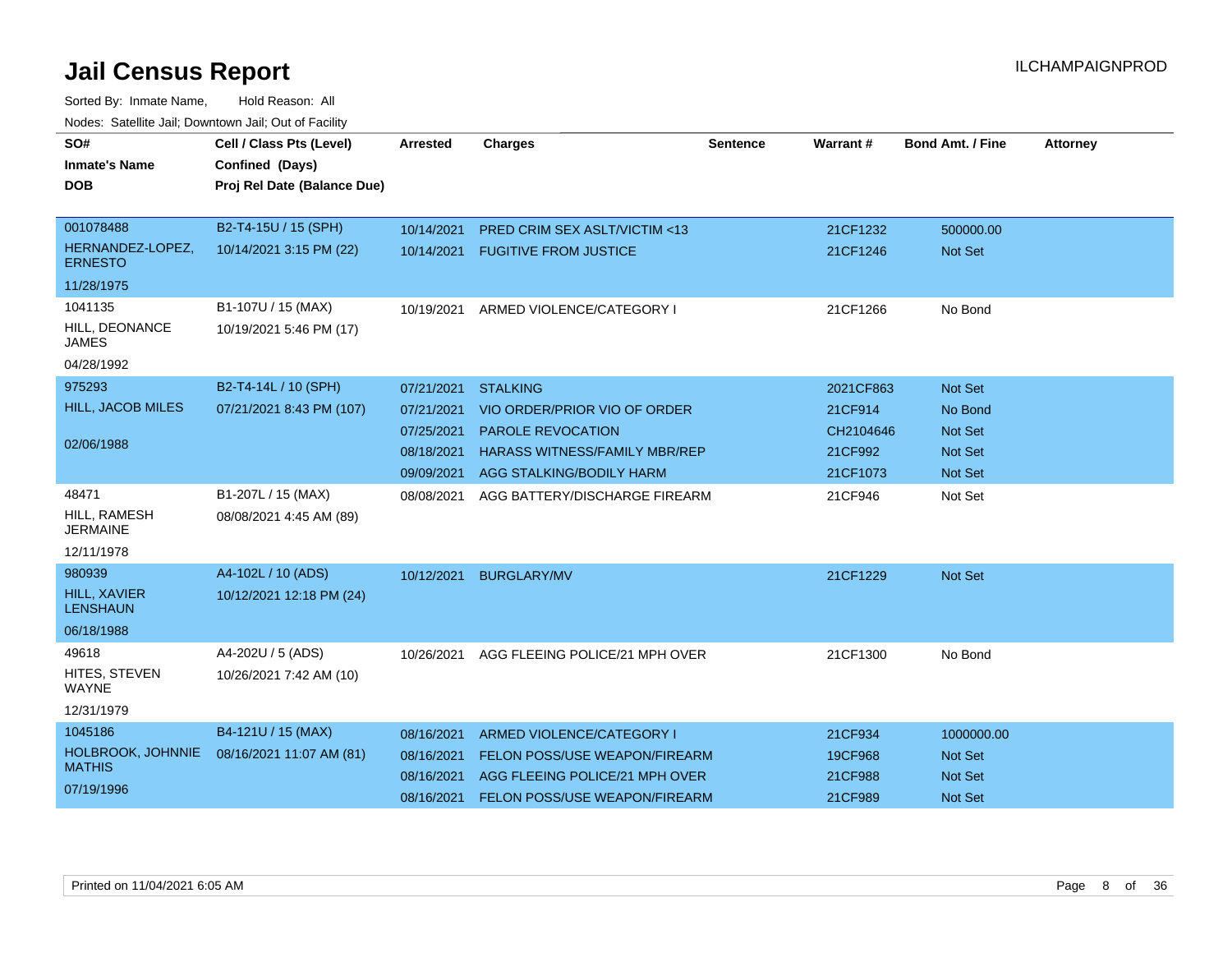| SO#<br><b>Inmate's Name</b><br><b>DOB</b>                            | Cell / Class Pts (Level)<br>Confined (Days)<br>Proj Rel Date (Balance Due) | Arrested                                                           | <b>Charges</b>                                                                                                                                      | <b>Sentence</b> | <b>Warrant#</b>                                              | <b>Bond Amt. / Fine</b>                             | <b>Attorney</b> |
|----------------------------------------------------------------------|----------------------------------------------------------------------------|--------------------------------------------------------------------|-----------------------------------------------------------------------------------------------------------------------------------------------------|-----------------|--------------------------------------------------------------|-----------------------------------------------------|-----------------|
| 1061996<br>HUBBARD, REBEKIAH<br><b>DIONA</b><br>04/08/1998           | A2-123L / 5 (MIN)<br>10/30/2021 1:37 PM (6)                                | 10/30/2021<br>10/30/2021<br>10/30/2021<br>10/30/2021<br>10/31/2021 | <b>THEFT</b><br>DRVG UNDER INFLUENCE OF DRUG<br>CRIM DAMAGE TO PROPERTY <\$500<br>RETAIL THEFT/DISP MERCH/<\$300<br>USE FORGED CR/DEBIT CARD/<\$300 | 2y (DOC)        | 21CF1321<br>2021DT71<br>2021CM156<br>2018CF1302<br>2020CF670 | No Bond<br>7500.00<br>660.00<br>20000.00<br>No Bond |                 |
| 38993<br><b>JACKSON, LAMONT</b><br><b>JEREMIE</b><br>07/31/1973      | B4-127L / 15 (MAX)<br>02/13/2021 7:45 AM (265)                             | 02/13/2021                                                         | ATTEMPT (FIRST DEGREE MURDER)                                                                                                                       |                 | 21CF181                                                      | Not Set                                             |                 |
| 532426<br>JACKSON, NATASHA<br><b>RENETTA</b><br>01/02/1987           | A1-126L / 10 (ADS)<br>05/16/2021 12:24 AM (173)                            | 05/16/2021                                                         | AGGRAVATED BATTERY/NURSE                                                                                                                            |                 | 2021CF344                                                    | No Bond                                             |                 |
| 001077487<br>JACKSON, TERREL<br><b>DANDRE</b><br>08/11/1990          | B3-W8-30L / 10 (MED)<br>12/03/2020 10:18 AM (337)                          | 12/03/2020                                                         | FELON POSS/USE WEAPON/FIREARM                                                                                                                       |                 | 20CF1377                                                     | Not Set                                             |                 |
| 001077864<br>D<br>01/26/1990                                         | B1-103L / 15 (MAX)<br>JAMERSON, ANTHONY 04/18/2021 7:21 PM (201)           | 04/18/2021                                                         | FELON POSS/USE WEAPON/FIREARM                                                                                                                       |                 | 21CF428                                                      | Not Set                                             |                 |
| 001077437<br>JOHNSON, ANTONIO<br><b>LASHAUN</b><br>01/06/1980        | B1-205U / 10 (MED)<br>08/23/2021 7:48 PM (74)                              | 08/23/2021                                                         | DOM BTRY/CONTACT/1-2 PRECONV                                                                                                                        |                 | 21CF1025                                                     | Not Set                                             |                 |
| 1007508<br><b>JOHNSON, KAWAME</b><br><b>TERRENCEIM</b><br>06/08/1990 | B4-222U / 10 (MED)<br>09/28/2021 1:55 PM (38)                              | 09/28/2021                                                         | <b>FELON POSS/USE FIREARM PRIOR</b>                                                                                                                 |                 | 4y/6m (DOC) 2021CF200                                        | 50000.00                                            |                 |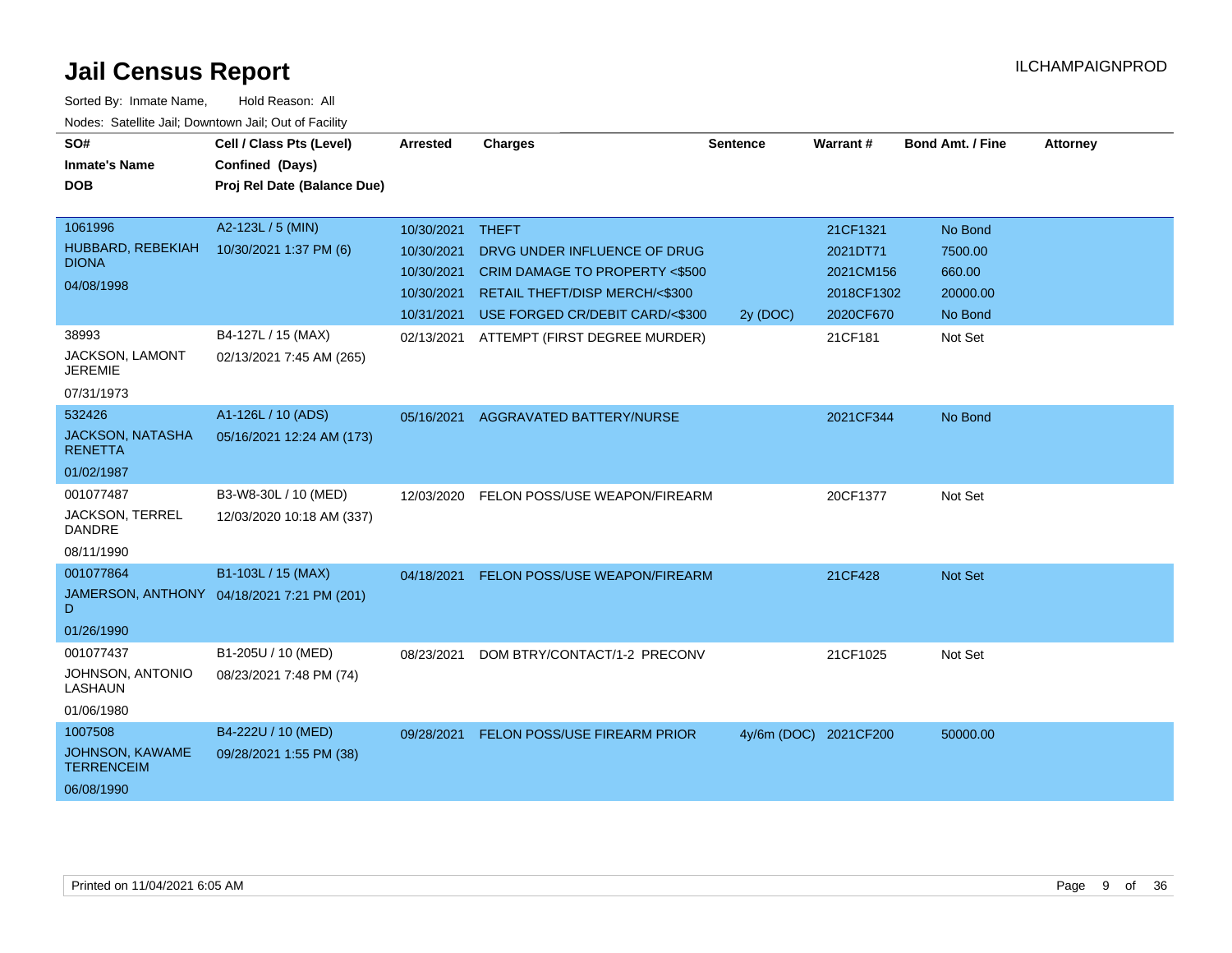Sorted By: Inmate Name, Hold Reason: All Nodes: Satellite Jail; Downtown Jail; Out of Facility

| roucs. Oatchite sail, Downtown sail, Out of Facility |                             |                 |                                          |                 |           |                  |                 |
|------------------------------------------------------|-----------------------------|-----------------|------------------------------------------|-----------------|-----------|------------------|-----------------|
| SO#                                                  | Cell / Class Pts (Level)    | <b>Arrested</b> | <b>Charges</b>                           | <b>Sentence</b> | Warrant#  | Bond Amt. / Fine | <b>Attorney</b> |
| <b>Inmate's Name</b>                                 | Confined (Days)             |                 |                                          |                 |           |                  |                 |
| <b>DOB</b>                                           | Proj Rel Date (Balance Due) |                 |                                          |                 |           |                  |                 |
|                                                      |                             |                 |                                          |                 |           |                  |                 |
| 51313                                                | A3-212U / 5 (MIN)           | 11/01/2021      | AGG DUI/3+                               |                 |           | No Bond          |                 |
| JOHNSON, RUSSELL<br><b>MONTEZ</b>                    | 11/01/2021 10:25 AM (4)     | 11/01/2021      | DRIVING ON SUSPENDED LICENSE             |                 |           | No Bond          |                 |
| 08/05/1980                                           | 11/10/2021 (0.00)           |                 |                                          |                 |           |                  |                 |
| 1071536                                              | B1-206U / 15 (MAX)          | 06/17/2021      | ATTEMPT (FIRST DEGREE MURDER)            |                 | 21CF702   | Not Set          |                 |
| JOHNSON, ZACHERY<br>EDWARD                           | 06/17/2021 2:00 AM (141)    |                 |                                          |                 |           |                  |                 |
| 10/30/1987                                           |                             |                 |                                          |                 |           |                  |                 |
| 1017120                                              | A3-211L                     | 10/29/2021      | AGG ASLT/USE DDLY WEAPON                 |                 | 21CM452   | 2500.00          |                 |
| JONES, JOSHUA LYNN 10/29/2021 3:15 AM (7)            |                             | 10/29/2021      | <b>BATTERY/CAUSE BODILY HARM</b>         |                 | 21CM498   | Not Set          |                 |
|                                                      |                             |                 |                                          |                 |           |                  |                 |
| 05/16/1993                                           |                             |                 |                                          |                 |           |                  |                 |
| 001077784                                            | B2-T1-01U / 10 (SPH)        | 10/21/2021      | DELIVERY OF OR POSSESSION OF W/INT       |                 | 21CF1278  | Not Set          |                 |
| <b>JONES, KEEFER</b><br><b>LAMONT</b>                | 10/21/2021 10:30 AM (15)    |                 |                                          |                 |           |                  |                 |
| 07/26/1970                                           |                             |                 |                                          |                 |           |                  |                 |
| 506244                                               | B1-204L / 15 (MAX)          | 07/15/2021      | ARMED ROBBERY/ARMED W/FIREARM            |                 | 2021CF791 | 250000.00        |                 |
| JOSLIN, JASON LEE                                    | 07/15/2021 4:38 AM (113)    |                 |                                          |                 |           |                  |                 |
|                                                      |                             |                 |                                          |                 |           |                  |                 |
| 12/22/1985                                           |                             |                 |                                          |                 |           |                  |                 |
| 49797                                                | B1-106U / 10 (MED)          | 10/12/2021      | POSSESSING A CONTROLLED SUBSTAN(4y (DOC) |                 | 21CF365   | No Bond          |                 |
| <b>KELLY, WARREN</b><br><b>DYTRALE</b>               | 10/12/2021 2:59 PM (24)     |                 |                                          |                 |           |                  |                 |
| 10/23/1979                                           |                             |                 |                                          |                 |           |                  |                 |
| 001078401                                            | A4-107L / 10 (ADS)          | 09/19/2021      | UNLAWFUL VEHICULAR INVASION              |                 | 21CF1134  | Not Set          |                 |
| <b>KNIGHT, ERIC</b>                                  | 09/19/2021 7:32 PM (47)     | 09/19/2021      | HRSMT/THREATEN PERSON/KILL               |                 | 2021CF561 | 50000.00         |                 |
| 07/11/1991                                           |                             | 09/21/2021      | <b>BURGLARY</b>                          |                 | 21CF1139  | <b>Not Set</b>   |                 |
| 001077231                                            | BOOKH-6 / 10 (ADS)          | 11/02/2021      | RECEIVE/POSS/SELL STOLEN VEH             |                 | 21CF25    | 15000.00         |                 |
| KOLESAR, JEREMY J                                    | 11/02/2021 5:51 PM (3)      | 11/02/2021      | <b>VIOLATE SEX OFFENDER REGIS</b>        |                 | 21CF924   | 10000.00         |                 |
|                                                      |                             |                 |                                          |                 |           |                  |                 |

10/20/1979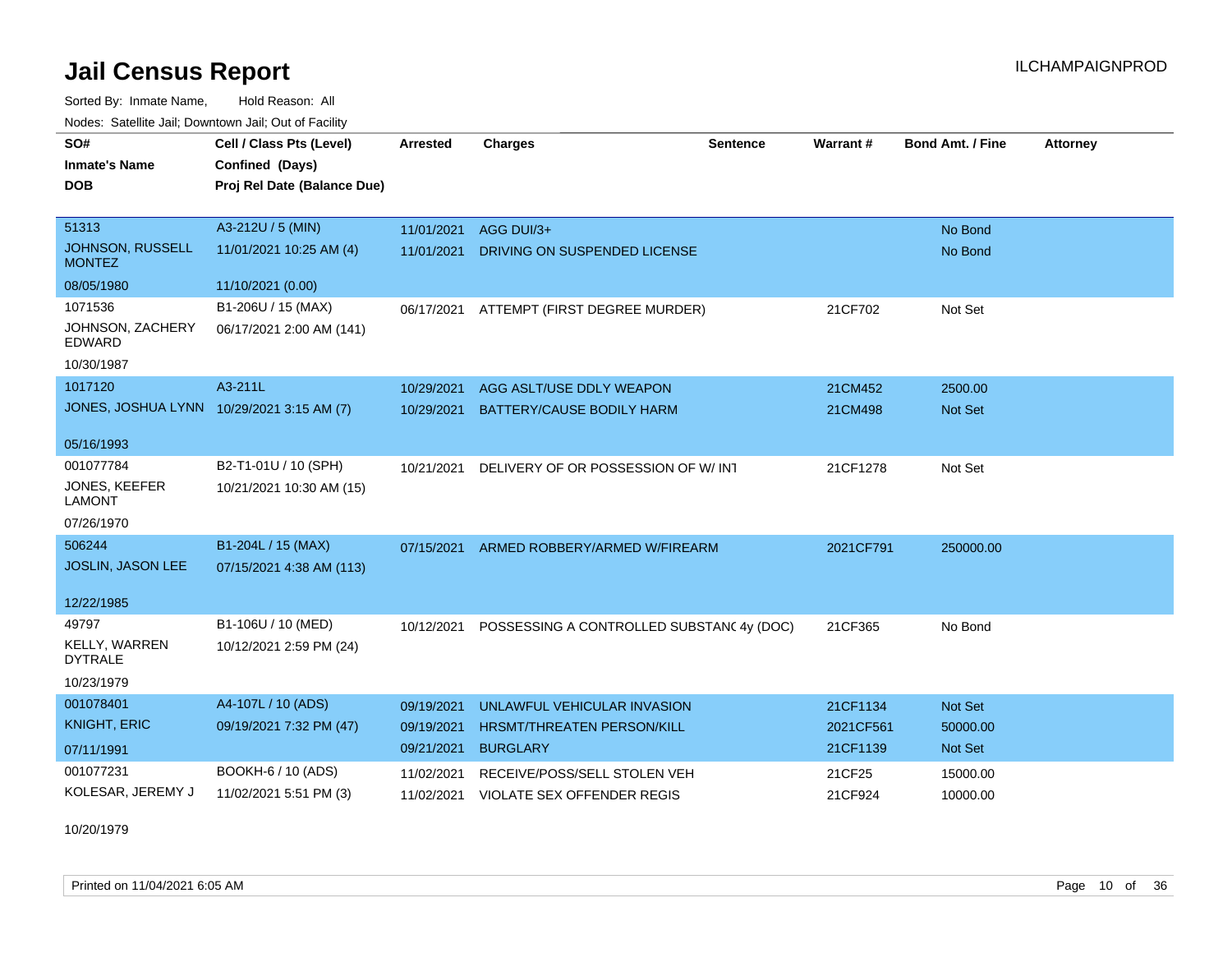Sorted By: Inmate Name, Hold Reason: All Nodes: Satellite Jail; Downtown Jail; Out of Facility

| roaco. Calcinio dan, Downtown dan, Cal or Fability |                                             |            |                                |                 |                          |                         |                 |
|----------------------------------------------------|---------------------------------------------|------------|--------------------------------|-----------------|--------------------------|-------------------------|-----------------|
| SO#                                                | Cell / Class Pts (Level)                    | Arrested   | Charges                        | <b>Sentence</b> | <b>Warrant#</b>          | <b>Bond Amt. / Fine</b> | <b>Attorney</b> |
| Inmate's Name                                      | Confined (Days)                             |            |                                |                 |                          |                         |                 |
| <b>DOB</b>                                         | Proj Rel Date (Balance Due)                 |            |                                |                 |                          |                         |                 |
|                                                    |                                             |            |                                |                 |                          |                         |                 |
| 1070011                                            | B4-124U / 15 (MAX)                          | 08/03/2021 | AGG DISCH FIREARM/1ST AID PERS |                 | 21CF929                  | <b>Not Set</b>          |                 |
| <b>LAWS, WILLIAM</b><br>ZARAK, Third               | 08/03/2021 3:53 PM (94)                     |            |                                |                 |                          |                         |                 |
| 07/06/1999                                         |                                             |            |                                |                 |                          |                         |                 |
| 001078470                                          | B4-221U / 15 (MAX)                          | 10/10/2021 | MURDER/INTENT TO KILL/INJURE   |                 | 21CF1221                 | Not Set                 |                 |
| LEE, AMAHRION<br>JA'MERE                           | 10/10/2021 1:23 PM (26)                     |            |                                |                 |                          |                         |                 |
| 11/05/2002                                         |                                             |            |                                |                 |                          |                         |                 |
| 548089                                             | B1-204U / 15 (MAX)                          | 12/04/2020 | METH DELIVERY/100<400 GRAMS    |                 | 20CF1481                 | <b>Not Set</b>          |                 |
| <b>LEWIS, LAWRENCE</b>                             | 12/04/2020 4:42 AM (336)                    | 12/04/2020 | AGG DOMESTIC BATTERY/STRANGLE  |                 | 18CF1507                 | 10000.00                |                 |
| PAUL, Third                                        |                                             | 12/04/2020 | ATTEMPT (FIRST DEGREE MURDER)  |                 | 20CF1378                 | <b>Not Set</b>          |                 |
| 02/08/1993                                         |                                             |            |                                |                 |                          |                         |                 |
| 001077524                                          | B2-T4-13U / 10 (SPH)                        | 12/14/2020 | AGG BATTERY/JUDGE/EMT          |                 | 2020-CF-1212             | 10000.00                |                 |
| LEWIS, TREVOR                                      | 12/14/2020 5:16 PM (326)                    | 12/14/2020 | <b>RESIDENTIAL ARSON</b>       |                 | 2020-CF-1388             | 150000.00               |                 |
| DANIEL                                             |                                             | 12/14/2020 | AGG BATTERY/PUBLIC PLACE       |                 | 2020-CF-1231             | 50000.00                |                 |
| 06/03/2002                                         |                                             | 12/14/2020 | AGG BATTERY/PEACE OFFICER      |                 | 2020-CF-1211             | 10000.00                |                 |
| 001077938                                          | <b>BOOKH-2 / 15 (ADS)</b>                   | 05/10/2021 | AGG KIDNAPING DISCH FIR/HARM   |                 | 21CF532                  | <b>Not Set</b>          |                 |
| MCGAHA,                                            | 05/10/2021 7:02 PM (179)                    | 05/11/2021 | <b>MURDER</b>                  |                 | 2021-CF-215              | No Bond                 |                 |
| <b>CHRISTOPHER D</b>                               |                                             | 05/27/2021 | ESCAPE FROM DEPT OF CORRECTION |                 | 21CF600                  | Not Set                 |                 |
| 07/27/1991                                         |                                             |            |                                |                 |                          |                         |                 |
| 39106                                              | B2-T2-07U / 10 (SPH)                        | 10/12/2021 | DOMESTIC BATTERY/OTHER PRIOR   |                 | 21CF1217                 | Not Set                 |                 |
| Junior                                             | MOORE, ANDREW LEE, 10/12/2021 1:02 AM (24)  |            |                                |                 |                          |                         |                 |
| 04/12/1973                                         |                                             |            |                                |                 |                          |                         |                 |
| 001078557                                          | BOOKH-3                                     | 11/03/2021 | <b>FUGITIVE FROM JUSTICE</b>   |                 | 32D04-1807-F6-00 Not Set |                         |                 |
| MORENTE-GARCIA,<br><b>ISRAEL VICTOR</b>            | 11/03/2021 1:07 PM (2)                      |            |                                |                 |                          |                         |                 |
| 03/20/1992                                         |                                             |            |                                |                 |                          |                         |                 |
| 1076384                                            | A2-120L / 5 (ADS)                           | 10/28/2021 | RETAIL THEFT/DISP MERCH/<\$300 |                 | 21CM149                  | 12500.00                |                 |
|                                                    | MURPHY, AZIA CIMONE 10/29/2021 12:49 AM (7) |            |                                |                 |                          |                         |                 |
| 09/23/1995                                         |                                             |            |                                |                 |                          |                         |                 |

Printed on 11/04/2021 6:05 AM **Page 11** of 36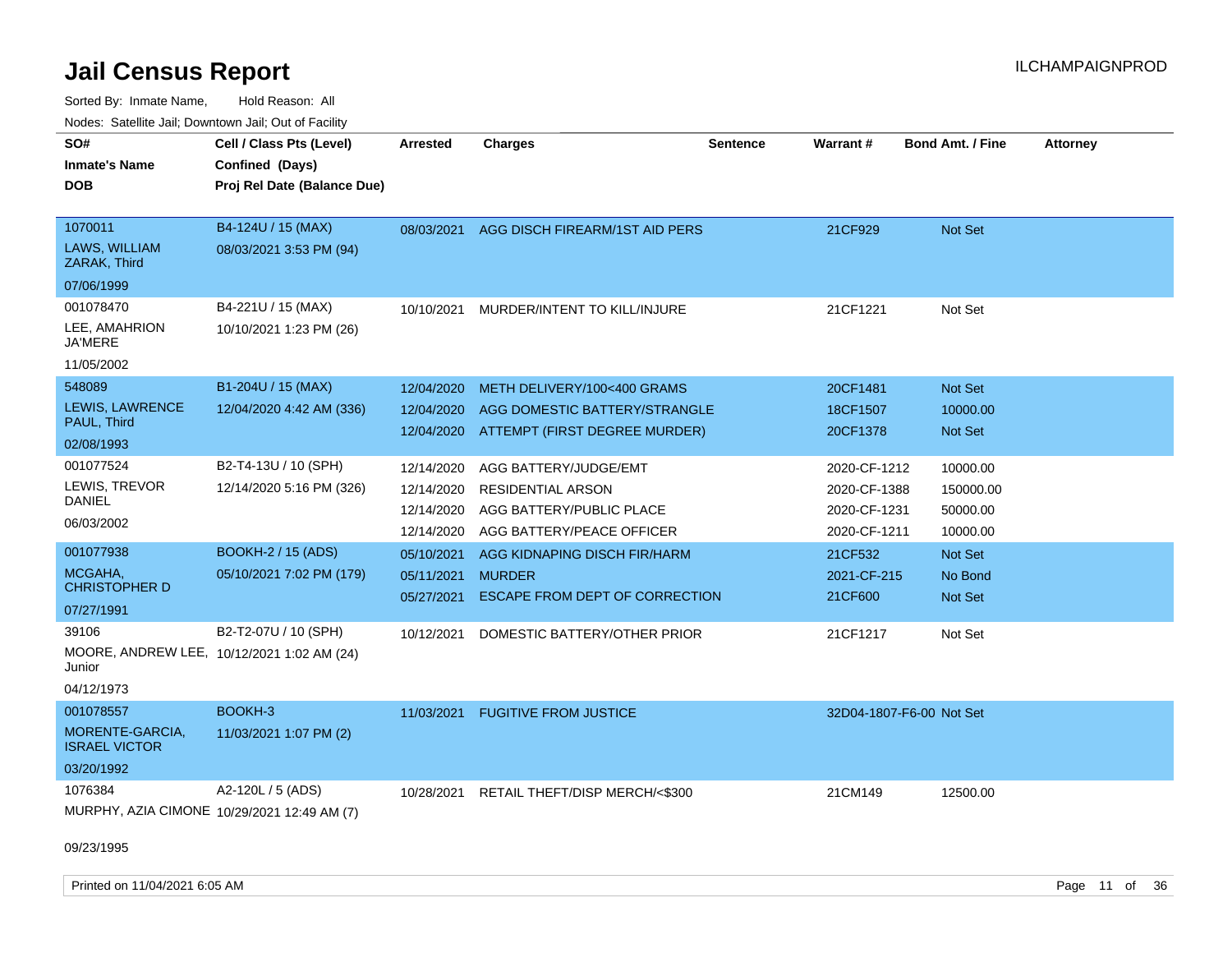| 10000. Catolino can, Domntonn can, Oat or I domt |                             |                 |                                          |                 |              |                         |                 |
|--------------------------------------------------|-----------------------------|-----------------|------------------------------------------|-----------------|--------------|-------------------------|-----------------|
| SO#                                              | Cell / Class Pts (Level)    | <b>Arrested</b> | <b>Charges</b>                           | <b>Sentence</b> | Warrant#     | <b>Bond Amt. / Fine</b> | <b>Attorney</b> |
| Inmate's Name                                    | Confined (Days)             |                 |                                          |                 |              |                         |                 |
| DOB                                              | Proj Rel Date (Balance Due) |                 |                                          |                 |              |                         |                 |
| 001078517                                        | B2-T1-02L / 15 (SPH)        |                 | 10/19/2021 ATTEMPT (FIRST DEGREE MURDER) |                 | 21CF1267     | <b>Not Set</b>          |                 |
| <b>NELSON, RORY</b><br><b>DEMOND</b>             | 10/19/2021 3:55 AM (17)     |                 |                                          |                 |              |                         |                 |
| 08/14/1984                                       |                             |                 |                                          |                 |              |                         |                 |
| 526895                                           | A1-226L / 5 (ADS)           | 09/27/2021      | <b>RETAIL THEFT</b>                      | 1y              | 2016 CF 717  | No Bond                 |                 |
| OWENS, ANDREA<br><b>MICHELLE</b>                 | 09/27/2021 11:50 AM (39)    |                 |                                          |                 |              |                         |                 |
| 02/01/1988                                       |                             |                 |                                          |                 |              |                         |                 |
| 001077516                                        | A3-111L / 15 (ADS)          | 10/25/2021      | FELON POSS/USE WEAPON/FIREARM            | 5y (DOC)        | 2021CF769    | No Bond                 |                 |
| PAGET, GREGORY<br>LAMAR                          | 10/25/2021 12:47 PM (11)    |                 |                                          |                 |              |                         |                 |
| 05/27/1986                                       |                             |                 |                                          |                 |              |                         |                 |
| 1064809                                          | BOOKH-3                     | 11/03/2021      | CRIMINAL TRESPASS TO LAND                |                 | 2021CF1318   | 50000.00                |                 |
| PARKER, ALVIN<br>JARELL                          | 11/03/2021 2:39 PM (2)      |                 |                                          |                 |              |                         |                 |
| 08/24/1982                                       |                             |                 |                                          |                 |              |                         |                 |
| 001078558                                        | BOOKH-3                     | 11/03/2021      | UNLAWFUL USE OF A WEAPON                 |                 |              | <b>Not Set</b>          |                 |
| PARRISH, DOMINIC<br>WALTER                       | 11/03/2021 1:25 PM (2)      | 11/03/2021      | RESIST/OBSTRUCTING A PEACE OFFICEF       |                 |              | Not Set                 |                 |
| 08/23/2001                                       |                             |                 |                                          |                 |              |                         |                 |
| 1022441                                          | A3-115L / 10 (MED)          | 10/27/2021      | AGG BATTERY/PEACE OFFICER                |                 | 2021 CF 12   | No Bond                 |                 |
| PICKENS, DONTRELL<br>DEMAR                       | 10/27/2021 1:39 PM (9)      | 10/27/2021      | AGG BATTERY/PEACE OFFICER                |                 | 2020 CF 1488 | No Bond                 |                 |
| 12/10/1993                                       |                             |                 |                                          |                 |              |                         |                 |
| 999352                                           | B3-W7-28L / 10 (MED)        | 09/09/2021      | <b>VIOLATE OP/OTHER PRIOR</b>            |                 | 21CF1092     | <b>Not Set</b>          |                 |
| PIRLOT, JUSTIN LEE                               | 09/09/2021 11:28 AM (57)    | 10/23/2021      | <b>FALSE REPORT OF OFFENSE</b>           |                 | 2019CF836    | 5000.00                 |                 |
| 11/08/1982                                       |                             |                 |                                          |                 |              |                         |                 |
| 1069524                                          | B4-221L / 15 (MAX)          | 08/08/2021      | MFG/DEL CANNABIS/30-500 GRAMS            |                 | 21CF953      | Not Set                 |                 |
| RAY DAVIS, KAMARI<br>DAYVON                      | 08/09/2021 2:44 AM (88)     |                 |                                          |                 |              |                         |                 |
| 03/30/2000                                       |                             |                 |                                          |                 |              |                         |                 |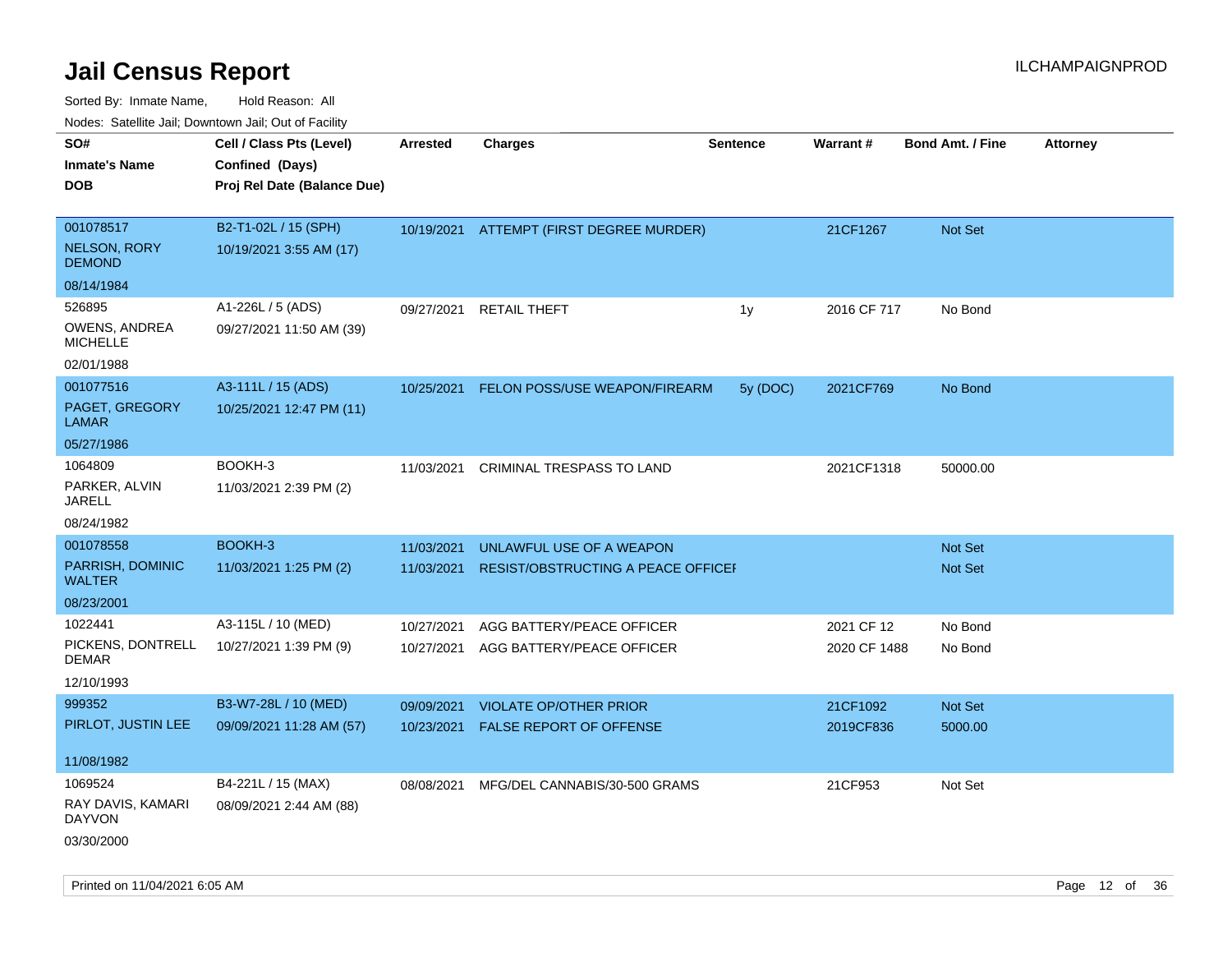| Nudes. Satellite Jali, Downtown Jali, Out of Facility |                                              |            |                                             |                 |                 |                         |                 |
|-------------------------------------------------------|----------------------------------------------|------------|---------------------------------------------|-----------------|-----------------|-------------------------|-----------------|
| SO#                                                   | Cell / Class Pts (Level)                     | Arrested   | <b>Charges</b>                              | <b>Sentence</b> | <b>Warrant#</b> | <b>Bond Amt. / Fine</b> | <b>Attorney</b> |
| <b>Inmate's Name</b>                                  | Confined (Days)                              |            |                                             |                 |                 |                         |                 |
| <b>DOB</b>                                            | Proj Rel Date (Balance Due)                  |            |                                             |                 |                 |                         |                 |
|                                                       |                                              |            |                                             |                 |                 |                         |                 |
| 001078551                                             | A4-205U / 5 (ADS)                            | 11/02/2021 | CHILD PORN/POSS PHOTO/VIC <13               |                 | 21CF1350        | Not Set                 |                 |
| <b>RESH, CALEN ALLEN</b>                              | 11/02/2021 11:32 AM (3)                      |            |                                             |                 |                 |                         |                 |
| 03/18/1998                                            |                                              |            |                                             |                 |                 |                         |                 |
| 1053270                                               | B4-122U                                      | 08/11/2021 | ARM VIOLENCE/CATEGORY III/2ND               | 8y (DOC)        | 21CF957         | Not Set                 |                 |
| RICHARDSON, WILLIE<br>LEE                             | 08/11/2021 3:07 AM (86)                      |            |                                             |                 |                 |                         |                 |
| 07/20/1994                                            |                                              |            |                                             |                 |                 |                         |                 |
| 979485                                                | B2-T4-16L / 15 (ADS)                         | 03/12/2021 | PRED CRIM SEX ASLT/VICTIM <13               |                 | 21CF282         | <b>Not Set</b>          |                 |
| RODRIGUEZ, JOSHUA<br><b>ANTHONY</b>                   | 03/12/2021 1:57 PM (238)                     |            |                                             |                 |                 |                         |                 |
| 04/06/1990                                            |                                              |            |                                             |                 |                 |                         |                 |
| 1075587                                               | BOOKH-8 / 15 (MAX)                           | 10/18/2021 | AGG UNLAWFUL USE WEAPON/PERSON 2y/0m/0d (DO |                 |                 | No Bond                 |                 |
| ROSS, JAMARQUIS<br><b>ANTHONY TYREE</b>               | 10/18/2021 9:46 AM (18)                      |            |                                             |                 |                 |                         |                 |
| 05/03/2000                                            |                                              |            |                                             |                 |                 |                         |                 |
| 1071161                                               | B4-124L / 15 (MAX)                           | 08/18/2021 | DELIVERY OF OR POSSESSION OF W/INT          |                 | 21CF1008        | No Bond                 |                 |
| SANDERS, MARKELL<br>LAMAR                             | 08/18/2021 6:18 PM (79)                      | 08/19/2021 | <b>PAROLE REVOCATION</b>                    |                 | CH2105176       | No Bond                 |                 |
| 02/02/2000                                            |                                              |            |                                             |                 |                 |                         |                 |
| 1047469                                               | B3-W7-26L / 10 (MED)                         | 07/03/2021 | CRIMINAL SEX ASSAULT/CONSENT                |                 | 21CF773         | Not Set                 |                 |
| ALLEN                                                 | SCHINDLER, RICHARD 07/03/2021 10:25 PM (125) |            |                                             |                 |                 |                         |                 |
| 10/16/1979                                            |                                              |            |                                             |                 |                 |                         |                 |
| 001078441                                             | BOOKF-3 / 15 (ADS)                           | 10/01/2021 | <b>ARMED HABITUAL CRIMINAL</b>              |                 | 21CF1182        | <b>Not Set</b>          |                 |
| SINGLETON, CORRIE<br><b>DERRELL</b>                   | 10/01/2021 12:36 PM (35)                     |            |                                             |                 |                 |                         |                 |
| 05/07/1983                                            |                                              |            |                                             |                 |                 |                         |                 |
| 1034452                                               | A4-101L / 10 (MED)                           | 09/24/2021 | MFG/DEL 1<15 GR HEROIN/ANALOG               | 4y (DOC)        | 20CF001071      | 500000.00               |                 |
| SMITH, CHERNENKO<br><b>CONSTANTINE</b>                | 09/24/2021 11:57 AM (42)                     |            |                                             |                 |                 |                         |                 |
| 08/17/1985                                            |                                              |            |                                             |                 |                 |                         |                 |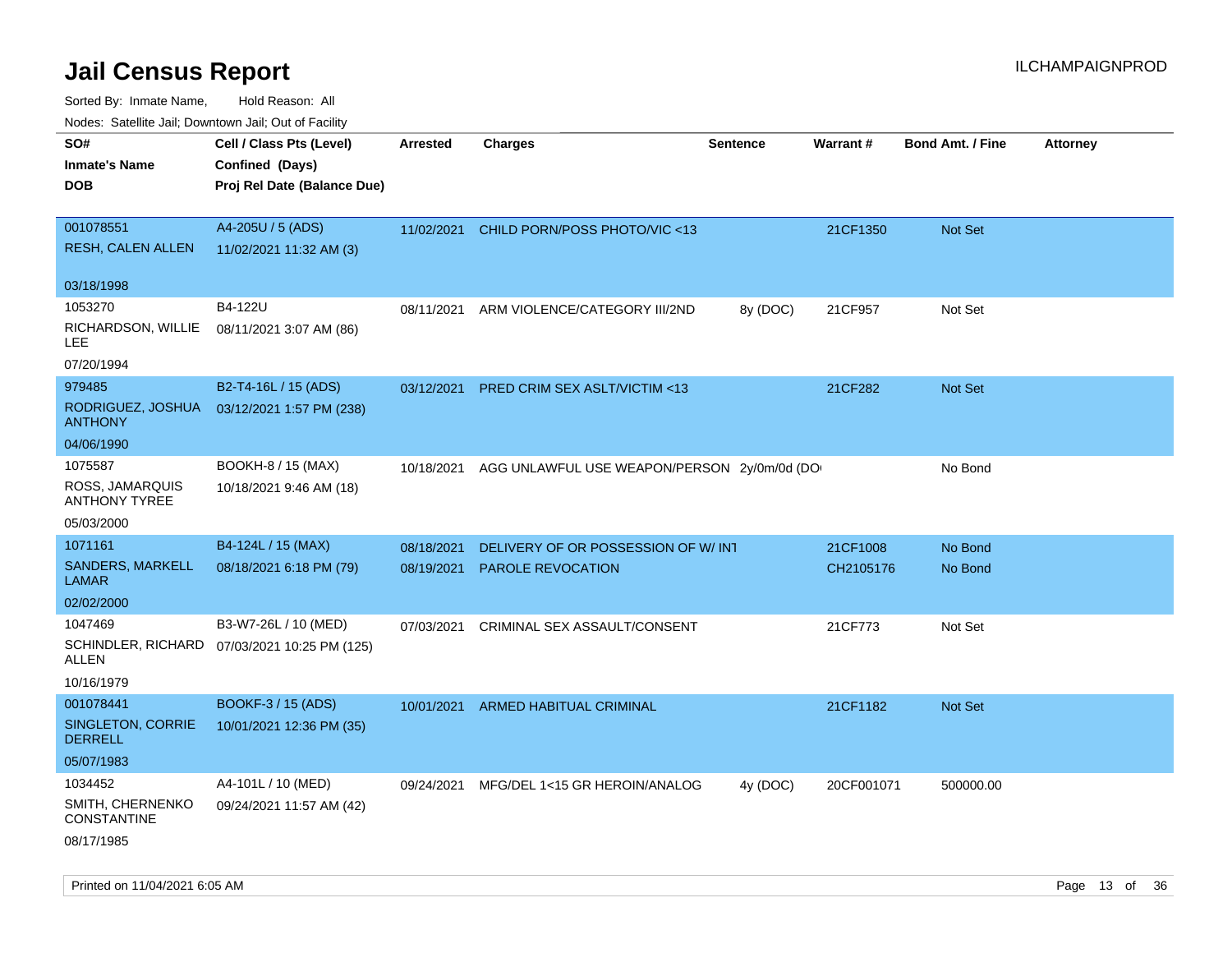| roaco. Calcinio dan, Domnomi dan, Cal or Fability |                                             |                 |                                     |                 |                 |                         |                 |
|---------------------------------------------------|---------------------------------------------|-----------------|-------------------------------------|-----------------|-----------------|-------------------------|-----------------|
| SO#                                               | Cell / Class Pts (Level)                    | <b>Arrested</b> | <b>Charges</b>                      | <b>Sentence</b> | <b>Warrant#</b> | <b>Bond Amt. / Fine</b> | <b>Attorney</b> |
| Inmate's Name                                     | Confined (Days)                             |                 |                                     |                 |                 |                         |                 |
| <b>DOB</b>                                        | Proj Rel Date (Balance Due)                 |                 |                                     |                 |                 |                         |                 |
|                                                   |                                             |                 |                                     |                 |                 |                         |                 |
| 001078347                                         | A1-125L / 5 (MIN)                           | 09/04/2021      | CHILD ABDUCTN/CONCEAL/DETAIN        |                 | 21CF942         | 500000.00               |                 |
| <b>SMITH, CRYSTAL</b><br>MARGARET                 | 09/04/2021 3:34 PM (62)                     |                 |                                     |                 |                 |                         |                 |
| 10/15/1992                                        |                                             |                 |                                     |                 |                 |                         |                 |
| 001078115                                         | B4-224U / 15 (MAX)                          | 07/01/2021      | ARMED VIOLENCE/CATEGORY I           |                 | 21CF772         | Not Set                 |                 |
| SMITH, JAMES<br>NASHAUN, Junior                   | 07/01/2021 2:44 PM (127)                    | 07/30/2021      | DRIVING ON SUSPENDED LICENSE        |                 | 21TR5804        | 1500.00                 |                 |
| 09/18/2000                                        |                                             |                 |                                     |                 |                 |                         |                 |
| 55331                                             | B4-126L / 15 (MAX)                          | 07/31/2021      | <b>ARMED HABITUAL CRIMINAL</b>      |                 | 21CF900         | <b>Not Set</b>          |                 |
| <b>SMITH, TARRIO</b><br>TERRELLE                  | 07/31/2021 2:22 AM (97)                     |                 |                                     |                 |                 |                         |                 |
| 04/25/1982                                        |                                             |                 |                                     |                 |                 |                         |                 |
| 1034702                                           | A4-105L / 10 (MED)                          | 10/22/2021      | AGG DOMESTIC BATTERY/STRANGLE       |                 | 21CF1123        | 50000.00                |                 |
|                                                   | SOULE, AUSTIN TYLER 10/22/2021 6:49 AM (14) |                 |                                     |                 |                 |                         |                 |
|                                                   |                                             |                 |                                     |                 |                 |                         |                 |
| 03/18/1995                                        |                                             |                 |                                     |                 |                 |                         |                 |
| 1025740                                           | B1-104U / 10 (MED)                          | 03/19/2021      | AGG DOMESTIC BATTERY/STRANGLE       | 4y/0m/0d (DO    |                 | <b>Not Set</b>          |                 |
| STANFORD,<br><b>TERRANCE NAWOUN</b>               | 03/20/2021 12:48 AM (230)                   |                 |                                     |                 |                 |                         |                 |
| 12/06/1992                                        |                                             |                 |                                     |                 |                 |                         |                 |
| 38305                                             | B2-T2-06L / 10 (SPH)                        | 03/18/2020      | <b>CRIMINAL SEXUAL ABUSE</b>        |                 | 20CF-343        | 500000.00               |                 |
| STOVER, JOSH<br>ANDREW                            | 03/18/2020 10:24 AM (597)                   |                 |                                     |                 |                 |                         |                 |
| 08/18/1973                                        |                                             |                 |                                     |                 |                 |                         |                 |
| 001078436                                         | B2-T1-04L / 10 (SPH)                        | 09/30/2021      | <b>CRIMINAL SEX ASSAULT/CONSENT</b> |                 | 20CF255         | 150000.00               |                 |
| <b>STRONG, CORTEZ</b>                             | 09/30/2021 2:47 PM (36)                     |                 |                                     |                 |                 |                         |                 |
| 04/13/1996                                        |                                             |                 |                                     |                 |                 |                         |                 |
| 1035647                                           | A3-214L / 10 (ADS)                          | 10/29/2021      | CRIM DMG TO PROP \$500-10K          |                 | 21CF983         | 10000.00                |                 |
| SUMO, DAVID KLON                                  | 10/29/2021 6:36 PM (7)                      | 10/29/2021      | CRIM DMG/GOVT PROP/>\$500-\$10K     |                 | 21CF984         | 10000.00                |                 |
| 06/23/1975                                        |                                             |                 |                                     |                 |                 |                         |                 |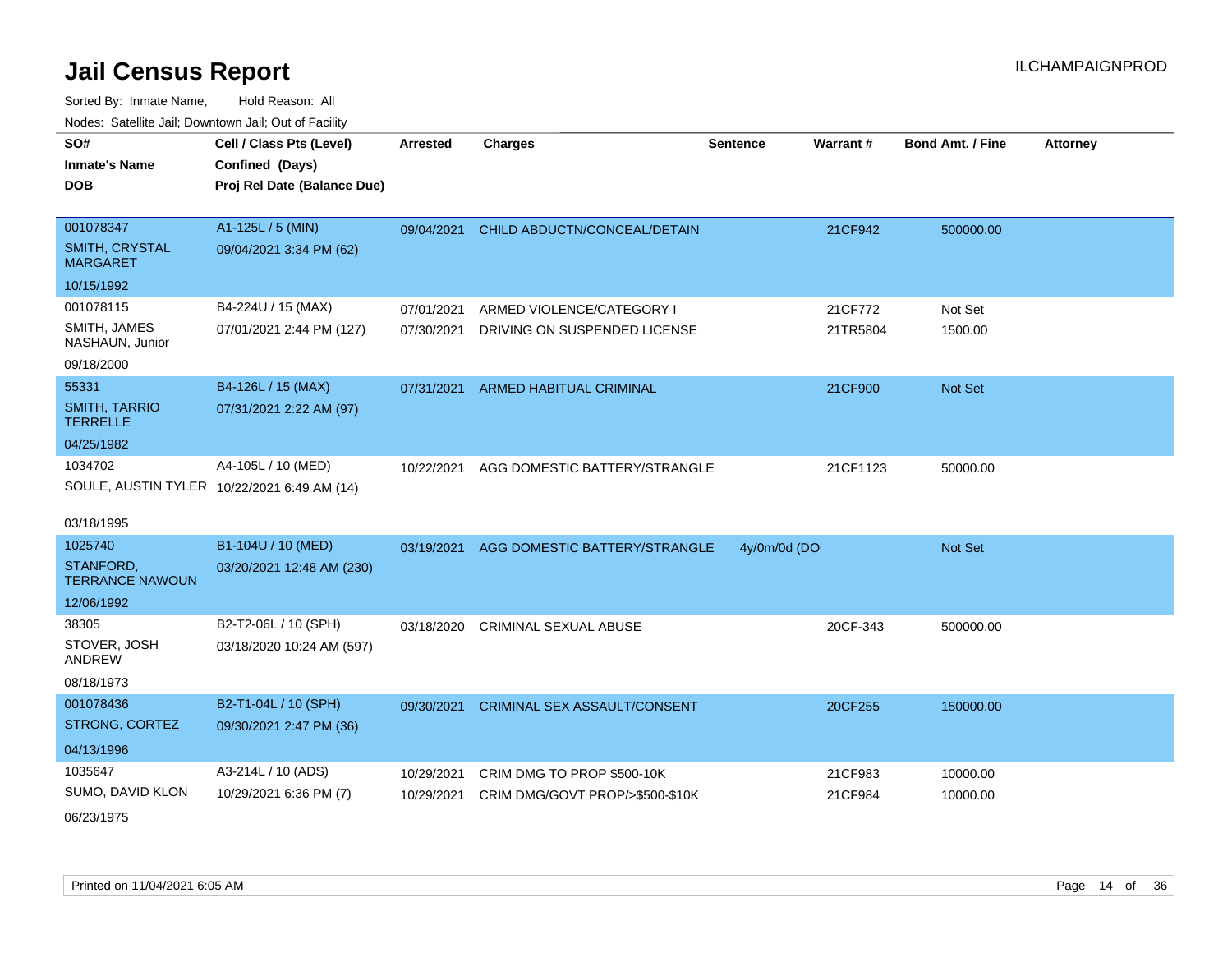| SO#                                    | Cell / Class Pts (Level)    | <b>Arrested</b> | <b>Charges</b>                      | <b>Sentence</b> | Warrant#   | <b>Bond Amt. / Fine</b> | <b>Attorney</b> |
|----------------------------------------|-----------------------------|-----------------|-------------------------------------|-----------------|------------|-------------------------|-----------------|
| <b>Inmate's Name</b>                   | Confined (Days)             |                 |                                     |                 |            |                         |                 |
| DOB                                    | Proj Rel Date (Balance Due) |                 |                                     |                 |            |                         |                 |
|                                        |                             |                 |                                     |                 |            |                         |                 |
| 1066794                                | B3-W2-07U / 5 (MIN)         |                 | 09/07/2021 VIOLATE OP/OTHER PRIOR   |                 | 21CF1061   | Not Set                 |                 |
| <b>TAYLOR, STANLEY</b><br><b>JAMES</b> | 09/07/2021 7:01 AM (59)     |                 |                                     |                 |            |                         |                 |
| 01/05/1994                             |                             |                 |                                     |                 |            |                         |                 |
| 001078471                              | B4-227L / 10 (MED)          |                 | 10/11/2021 AGG UUW/VEHICLE/<21      |                 | 21CF1210   | 100.00                  |                 |
| THATCH, OMARION<br><b>DIAMONTE</b>     | 10/11/2021 1:26 AM (25)     |                 |                                     |                 |            |                         |                 |
| 09/05/2003                             |                             |                 |                                     |                 |            |                         |                 |
| 21252                                  | B4-123L / 15 (MAX)          | 10/18/2021      | MFG/DEL 1<15 GR COCAINE/ANLG        |                 | 2021CF172  | 25000.00                |                 |
| <b>THOMAS, ELIJAH</b>                  | 10/18/2021 12:35 AM (18)    |                 |                                     |                 |            |                         |                 |
| 07/31/1962                             |                             |                 |                                     |                 |            |                         |                 |
| 32058                                  | B4-123U / 15 (MAX)          | 06/14/2021      | <b>AGG DISCH FIREARM</b>            |                 | 21CF690    | Not Set                 |                 |
| THOMPSON, STEVEN<br><b>ONEAL</b>       | 06/14/2021 6:44 AM (144)    |                 |                                     |                 |            |                         |                 |
| 03/14/1969                             |                             |                 |                                     |                 |            |                         |                 |
| 1004142                                | A4-106U / 15 (MAX)          | 10/22/2021      | PAROLE REVOCATION                   |                 |            | Not Set                 |                 |
| TOY, KAYON LARENZ                      | 10/22/2021 1:01 PM (14)     | 10/27/2021      | POSSESSION OF METH/15<100GRAMS      |                 | 2021CF1298 | 1500000.00              |                 |
| 09/12/1991                             |                             |                 |                                     |                 |            |                         |                 |
| 969709                                 | A3-113L / 5 (MIN)           | 10/29/2021      | CRIM DMG TO PROP \$500-10K          |                 |            | Not Set                 |                 |
| TUFTE, BRYCE<br><b>MATTHEW</b>         | 10/29/2021 3:14 PM (7)      | 10/29/2021      | DRIVING ON SUSPENDED LICENSE        |                 | 20TR2181   | 5000.00                 |                 |
| 05/30/1988                             | 12/20/2021 (0.00)           |                 |                                     |                 |            |                         |                 |
| 32910                                  | B2-T2-05U / 10 (SPH)        | 10/04/2021      | DOM BTRY/HARM/1-2 PRECONV           |                 | 21CF1189   | <b>Not Set</b>          |                 |
| TULL, CHRISTOPHER<br><b>MICHAEL</b>    | 10/04/2021 10:53 PM (32)    |                 |                                     |                 |            |                         |                 |
| 04/02/1971                             |                             |                 |                                     |                 |            |                         |                 |
| 001078529                              | A2-122L / 10 (ADS)          |                 | 10/23/2021 ARMED ROBBERY/NO FIREARM |                 | 21CF1286   | Not Set                 |                 |
| VANHOOK, ALEXIS<br>ANNE                | 10/23/2021 5:50 PM (13)     |                 |                                     |                 |            |                         |                 |
| 10/25/1998                             |                             |                 |                                     |                 |            |                         |                 |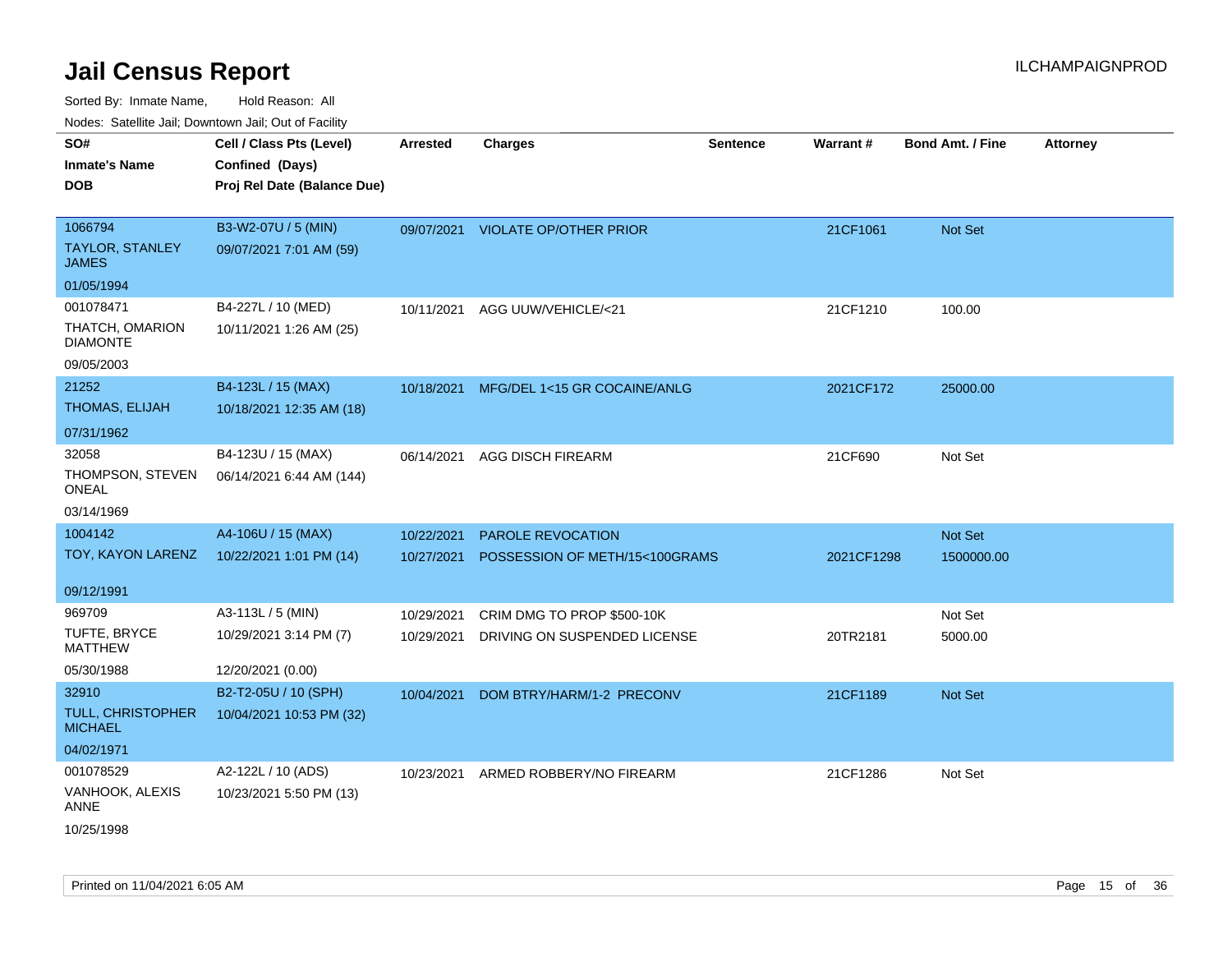| roaco. Oatomto dan, Downtown dan, Oat or Fability |                             |            |                                      |                 |           |                         |                 |
|---------------------------------------------------|-----------------------------|------------|--------------------------------------|-----------------|-----------|-------------------------|-----------------|
| SO#                                               | Cell / Class Pts (Level)    | Arrested   | <b>Charges</b>                       | <b>Sentence</b> | Warrant#  | <b>Bond Amt. / Fine</b> | <b>Attorney</b> |
| <b>Inmate's Name</b>                              | Confined (Days)             |            |                                      |                 |           |                         |                 |
| DOB                                               | Proj Rel Date (Balance Due) |            |                                      |                 |           |                         |                 |
|                                                   |                             |            |                                      |                 |           |                         |                 |
| 1070904                                           | A4-203L / 5 (ADS)           | 10/28/2021 | <b>BURGLARY</b>                      |                 | 2021CF321 | 15000.00                |                 |
| WANKEL, JONAH<br>JAMES                            | 10/28/2021 3:42 AM (8)      |            |                                      |                 |           |                         |                 |
| 12/15/1993                                        |                             |            |                                      |                 |           |                         |                 |
| 1070737                                           | A1-227L / 15 (MAX)          | 10/14/2021 | AGG KIDNAPG/<13/INTEL DISABL         |                 | 2020CF418 | 250000.00               |                 |
| WASHINGTON,<br><b>JASTINA VIRGINIA</b>            | 10/14/2021 12:02 PM (22)    |            |                                      |                 |           |                         |                 |
| 04/11/2000                                        |                             |            |                                      |                 |           |                         |                 |
| 977140                                            | A3-112U / 15 (ADS)          | 10/24/2021 | ARMED HABITUAL CRIMINAL              |                 | 21CF1289  | Not Set                 |                 |
| <b>WEBSTER, DERRIAL</b><br><b>DEVON</b>           | 10/24/2021 2:46 AM (12)     |            |                                      |                 |           |                         |                 |
| 01/14/1990                                        |                             |            |                                      |                 |           |                         |                 |
| 001078096                                         | A2-123U / 5 (MIN)           | 10/30/2021 | DOM BTRY/BOD HARM/3 PRECONV          |                 | 21CM264   | 1000.00                 |                 |
| WELLS, HAYLEY<br>CHRISTINE                        | 10/30/2021 5:03 AM (6)      | 10/30/2021 | AGGRAVATED DOMESTIC BATTERY          |                 | 21CF1319  | Not Set                 |                 |
| 08/19/1995                                        |                             |            |                                      |                 |           |                         |                 |
| 1062558                                           | A4-107U / 10 (MED)          | 10/02/2021 | <b>FELON POSS/USE WEAPON/FIREARM</b> |                 | 21CF1185  | Not Set                 |                 |
| <b>WELLS, JIAMANTE</b><br><b>AMORE</b>            | 10/02/2021 8:29 PM (34)     |            |                                      |                 |           |                         |                 |
| 09/02/1995                                        |                             |            |                                      |                 |           |                         |                 |
| 44836                                             | A4-206L / 15 (ADS)          | 11/02/2021 | <b>DISORDERLY CONDUCT</b>            |                 |           | Not Set                 |                 |
| <b>WESLEY, FRANK</b>                              | 11/02/2021 4:08 AM (3)      | 11/02/2021 | CRIM TRESPASS TO STATE LAND          |                 | 21118875  | 5000.00                 |                 |
| LADELL                                            |                             | 11/02/2021 | THEFT                                |                 |           | Not Set                 |                 |
| 09/17/1977                                        |                             |            |                                      |                 |           |                         |                 |
| 001078328                                         | B1-201L / 15 (MAX)          | 08/30/2021 | FELON POSS/USE WEAPON/FIREARM        |                 | 21CF1045  | <b>Not Set</b>          |                 |
| <b>WHITE, JUSTIN</b><br><b>STEVEN</b>             | 08/30/2021 10:48 AM (67)    |            |                                      |                 |           |                         |                 |
| 10/25/1995                                        |                             |            |                                      |                 |           |                         |                 |
| 1022068                                           | A4-104L / 15 (ADS)          | 10/10/2021 | FELON POSS/USE WEAPON/FIREARM        |                 | 21CF1212  | Not Set                 |                 |
| WILKINS, MICHAEL<br>CARL                          | 10/10/2021 5:07 AM (26)     |            |                                      |                 |           |                         |                 |
| 07/10/1992                                        |                             |            |                                      |                 |           |                         |                 |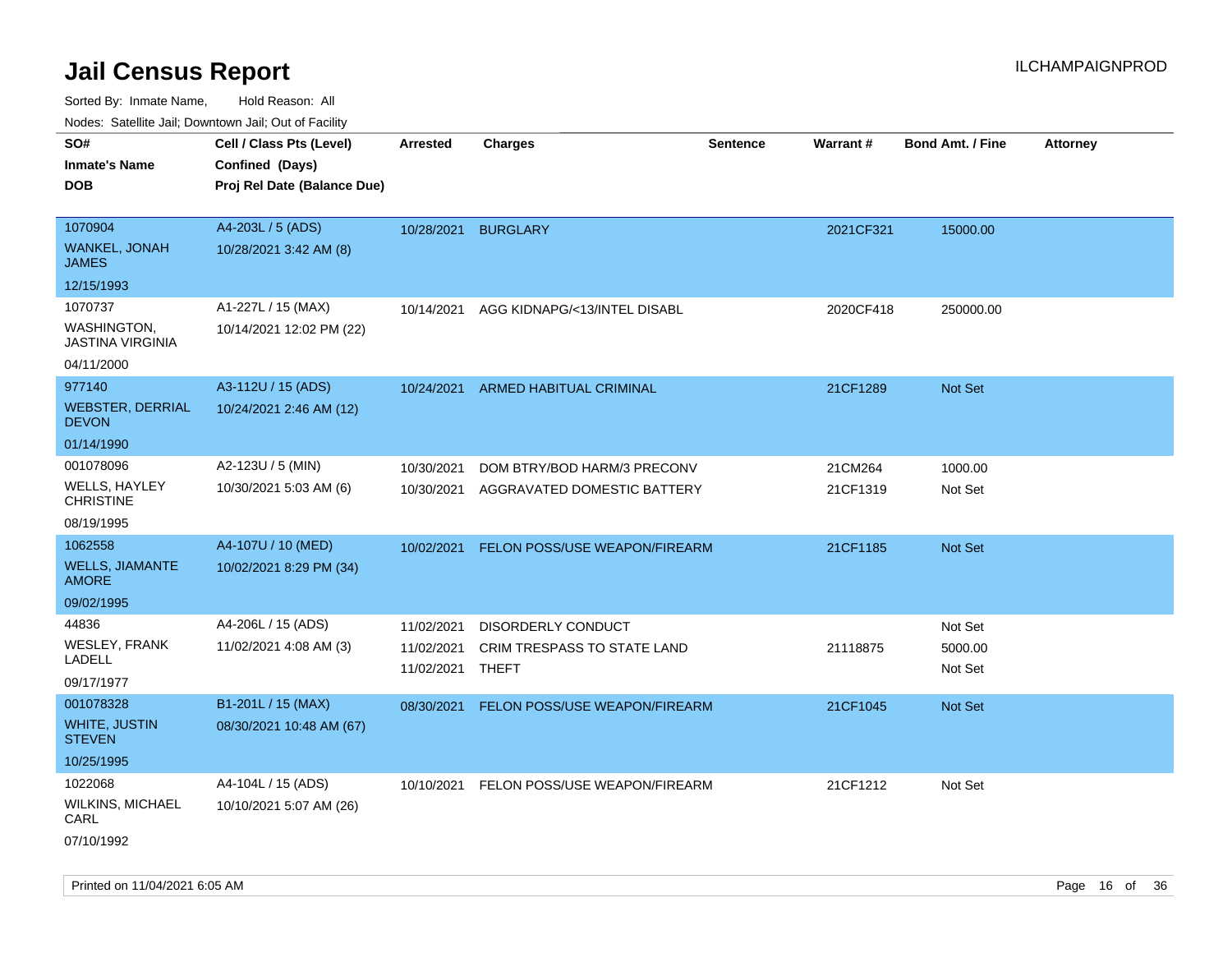| SO#                                        | Cell / Class Pts (Level)    | Arrested          | Charges                        | <b>Sentence</b> | Warrant#    | <b>Bond Amt. / Fine</b> | <b>Attorney</b> |
|--------------------------------------------|-----------------------------|-------------------|--------------------------------|-----------------|-------------|-------------------------|-----------------|
| <b>Inmate's Name</b>                       | Confined (Days)             |                   |                                |                 |             |                         |                 |
| <b>DOB</b>                                 | Proj Rel Date (Balance Due) |                   |                                |                 |             |                         |                 |
|                                            |                             |                   |                                |                 |             |                         |                 |
| 638552                                     | B2-DR / 5 (SPH)             | 10/07/2021        | CHILD PORNOGRAPHY/PHOTOGRAPH   |                 | 2021CF1207  | No Bond                 |                 |
| <b>WILLIAMS, MICHAEL</b><br><b>JAMES</b>   | 10/07/2021 12:20 PM (29)    |                   |                                |                 |             |                         |                 |
| 03/29/1964                                 |                             |                   |                                |                 |             |                         |                 |
| 1066370                                    | B1-101L / 15 (MAX)          | 07/28/2021        | ARMED VIOLENCE/CATEGORY III    |                 | 2021 CF 882 | Not Set                 |                 |
| <b>WILLIAMS, REONTE</b><br><b>REMIR</b>    | 07/28/2021 5:40 AM (100)    |                   |                                |                 |             |                         |                 |
| 05/14/1999                                 |                             |                   |                                |                 |             |                         |                 |
| 001078494                                  | B1-104L / 15 (MAX)          | 10/15/2021        | AGG UNLAWFUL USE OF WEAPON/VEH |                 | 21CF1254    | No Bond                 |                 |
| <b>WILLIAMS, TAVARAZ</b><br><b>LASHAWN</b> | 10/15/2021 12:17 PM (21)    |                   |                                |                 |             |                         |                 |
| 04/19/1990                                 |                             |                   |                                |                 |             |                         |                 |
| 996311                                     | A3-213L / 15 (MAX)          | 10/29/2021        | DOMESTIC BATTERY/OTHER PRIOR   |                 | 21CF1326    | No Bond                 |                 |
| WILLIAMS.<br><b>TRAYSHAUN DEVONTA</b>      | 10/29/2021 10:51 PM (7)     |                   |                                |                 |             |                         |                 |
| 02/18/1992                                 |                             |                   |                                |                 |             |                         |                 |
| 972160                                     | A4-205L / 5 (ADS)           | 11/02/2021        | AGG DOMESTIC BATTERY/STRANGLE  |                 | 21CF1348    | Not Set                 |                 |
| WOOD, ANTONIO                              | 11/02/2021 10:51 AM (3)     |                   |                                |                 |             |                         |                 |
| 10/16/1981                                 |                             |                   |                                |                 |             |                         |                 |
| 001078539                                  | A4-201U / 15 (ADS)          | 10/27/2021        | AGG DISCHARGE FIREARM          |                 | 21CF1296    | 750000.00               |                 |
| <b>WRIGHT, AMARION</b><br><b>MALIK</b>     | 10/27/2021 7:31 AM (9)      |                   |                                |                 |             |                         |                 |
| 10/31/2002                                 |                             |                   |                                |                 |             |                         |                 |
| <b>Total Satellite Jail: 129</b>           |                             | <b>Males: 115</b> | Females: 14<br>Unknown: 0      |                 |             |                         |                 |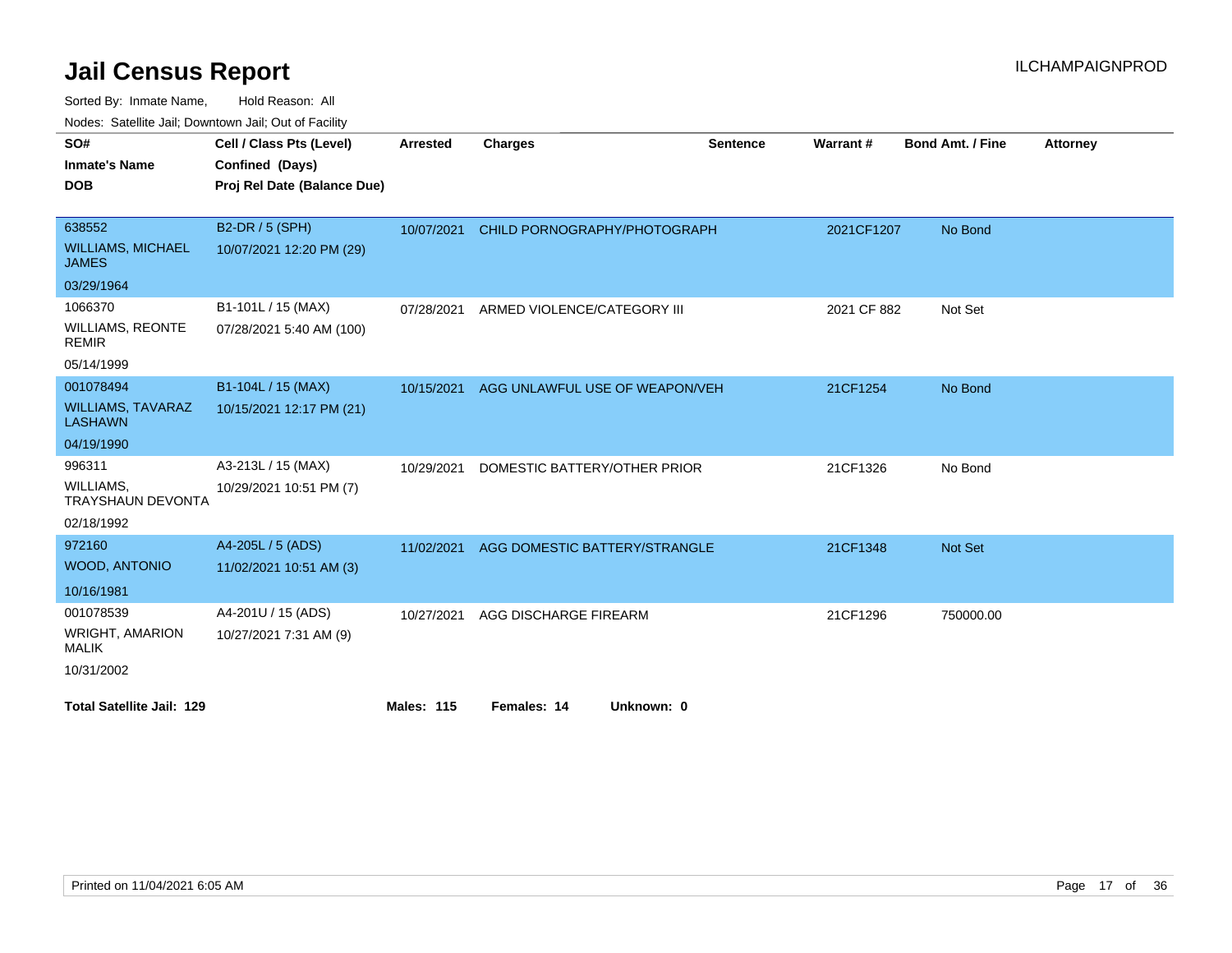| <b>Downtown Jail</b> |  |
|----------------------|--|
|                      |  |

| SO#<br><b>Inmate's Name</b><br><b>DOB</b>                                 | Cell / Class Pts (Level)<br>Confined (Days)<br>Proj Rel Date (Balance Due) | <b>Arrested</b>                                      | <b>Charges</b>                                                                                                       | <b>Sentence</b> | Warrant#                                   | <b>Bond Amt. / Fine</b>                                  | <b>Attorney</b> |
|---------------------------------------------------------------------------|----------------------------------------------------------------------------|------------------------------------------------------|----------------------------------------------------------------------------------------------------------------------|-----------------|--------------------------------------------|----------------------------------------------------------|-----------------|
| 1073165<br><b>ACKERMAN, CODY</b><br><b>JAMES</b><br>02/01/1989            | G4L / 5 (MIN)<br>04/30/2021 4:48 PM (189)                                  | 04/30/2021<br>04/30/2021<br>04/30/2021<br>05/03/2021 | UNLWFL POSS/DRIVER/VEH/STOLEN<br>FORGERY/ISSUE/DELIVER DOCUMENT<br><b>BURGLARY</b><br>FORGERY/ISSUE/DELIVER DOCUMENT |                 | 21CF486<br>19CF143<br>21CF516<br>2018CF689 | <b>Not Set</b><br>75000.00<br>Not Set<br>2500.00 / 75.00 |                 |
| 1058975<br>ANDERSON, LAROME<br><b>ROMEO</b><br>11/19/1996                 | J5U / 10 (MED)<br>09/20/2021 11:18 PM (46)                                 | 09/20/2021                                           | <b>DOMESTIC BATTERY</b>                                                                                              | 2y (DOC)        | 21CF1136                                   | Not Set                                                  |                 |
| 517915<br><b>BOXLEY, CHARLES</b><br><b>OMAR</b><br>01/10/1985             | G8U / 5 (MIN)<br>08/03/2021 2:18 PM (94)                                   | 08/03/2021<br>08/03/2021<br>08/03/2021               | <b>BURGLARY</b><br><b>BURGLARY</b><br>FORGERY/ISSUE/DELIVER DOCUMENT                                                 |                 | 21CF289<br>21CF679                         | 20000.00<br>20000.00<br>No Bond                          |                 |
| 995432<br><b>BROWN, JAVON</b><br><b>SHANTEZ</b><br>10/14/1991             | I1 / 10 (ADS)<br>10/22/2021 2:36 AM (14)                                   | 10/22/2021<br>10/22/2021                             | RESIST/OBSTRUCTING A PEACE OFFICEF<br>POSSESS DRUG PARAPHERNALIA                                                     |                 | 21CM489<br>20CM650                         | Not Set<br>10000.00                                      |                 |
| 1075941<br><b>BROWN, LIONEL</b><br><b>TERRELL</b><br>10/19/1981           | G2L / 5 (MIN)<br>10/08/2021 5:16 PM (28)                                   | 10/08/2021                                           | <b>HARASS WITNESS/FAMILY MBR/REP</b>                                                                                 |                 | 2021CF1188                                 | 500000.00                                                |                 |
| 524872<br><b>BROWN, ROBERT</b><br><b>ANTHONY</b><br>03/13/1987            | C8L / 10 (MED)<br>09/29/2021 6:06 PM (37)                                  | 09/29/2021                                           | <b>DOMESTIC BATTERY</b>                                                                                              | 4y (DOC)        | 2021CF440                                  | No Bond                                                  |                 |
| 1075361<br><b>COWART, TORREY</b><br><b>BENJAMEN, Junior</b><br>11/22/1987 | <b>J6L / 5 (ADS)</b><br>04/16/2021 9:17 PM (203)                           | 04/16/2021                                           | <b>BURGLARY</b>                                                                                                      |                 | 21CF414                                    | Not Set                                                  |                 |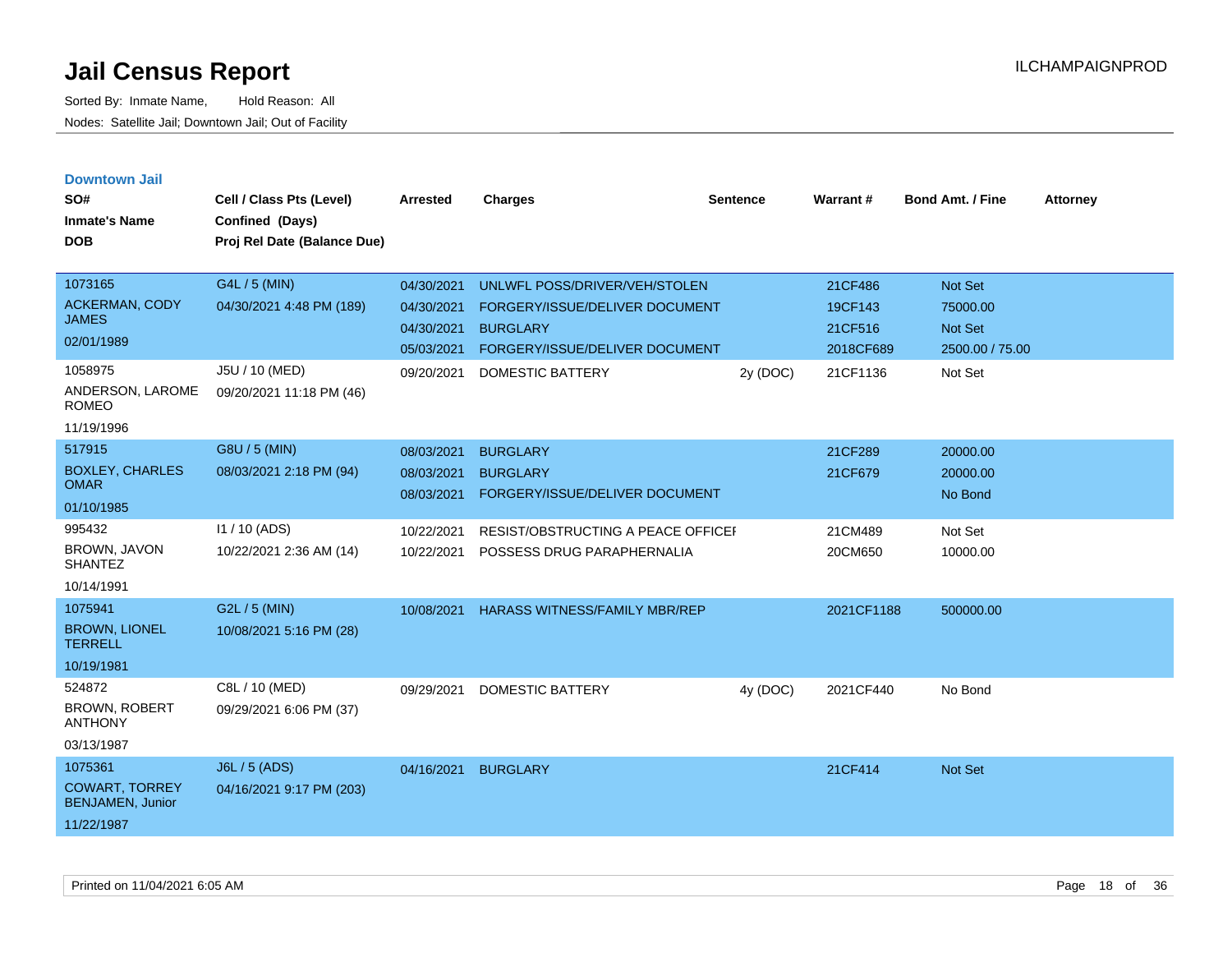| roaco. Catolino cali, Domntonn cali, Out of Facility |                                              |            |                                          |                 |            |                         |                 |
|------------------------------------------------------|----------------------------------------------|------------|------------------------------------------|-----------------|------------|-------------------------|-----------------|
| SO#                                                  | Cell / Class Pts (Level)                     | Arrested   | <b>Charges</b>                           | <b>Sentence</b> | Warrant#   | <b>Bond Amt. / Fine</b> | <b>Attorney</b> |
| <b>Inmate's Name</b>                                 | Confined (Days)                              |            |                                          |                 |            |                         |                 |
| <b>DOB</b>                                           | Proj Rel Date (Balance Due)                  |            |                                          |                 |            |                         |                 |
| 001078067                                            | 14 / 10 (ADS)                                |            |                                          |                 |            |                         |                 |
| <b>CRAYTON, MARSALIS</b>                             |                                              | 06/25/2021 | AGG BATTERY/PUBLIC PLACE                 |                 | 21CF749    | Not Set                 |                 |
| <b>DBOAH</b>                                         | 06/25/2021 1:11 PM (133)                     | 06/25/2021 | AGG BATTERY/PUBLIC PLACE                 |                 | 21CF748    | Not Set                 |                 |
| 03/27/1991                                           |                                              |            |                                          |                 |            |                         |                 |
| 56063                                                | H4L / 10 (ADS)                               | 09/18/2021 | <b>AGGRAVATED BATTERY</b>                |                 | 21CF1127   | Not Set                 |                 |
| DAVIS, DAMIEN<br><b>DOMINIQUE</b>                    | 09/18/2021 4:25 AM (48)                      | 09/19/2021 | AGGRAVATED BATTERY                       |                 | 21CF1132   | Not Set                 |                 |
| 02/28/1977                                           |                                              |            |                                          |                 |            |                         |                 |
| 1066719                                              | C3L / 10 (MED)                               | 06/09/2021 | AGG DOMESTIC BATTERY/STRANGLE            |                 | 21CF310    | 100000.00               |                 |
| DAVIS, TAVEON                                        | 06/09/2021 10:50 PM (149)                    | 06/09/2021 | <b>RET THEFT/DISP MERCH/&gt;\$300</b>    |                 | 19CF959    | 5000.00                 |                 |
| <b>CORNELIUS</b>                                     |                                              | 06/09/2021 | RETAIL THEFT/DISP MERCH/<\$300           |                 | 19CM897    | 3000.00                 |                 |
| 12/21/1997                                           |                                              |            |                                          |                 |            |                         |                 |
| 571307                                               | J3L / 15 (ADS)                               | 09/14/2020 | CRIM SEXUAL ABUSE/CONSENT                |                 | 2020CF1026 | Not Set                 |                 |
| DOMINGO-<br>CASTANEDA,                               | 09/14/2020 11:19 PM (417)                    | 09/14/2020 | PRED CRIM SEX ASLT/VICTIM <13            |                 | 2020CF1025 | Not Set                 |                 |
| 09/29/1989                                           |                                              |            |                                          |                 |            |                         |                 |
| 959292                                               | K1 / 15 (ADS)                                |            | 04/01/2021 ATTEMPT (FIRST DEGREE MURDER) |                 | 2020CF565  | 2000000.00              |                 |
| DUNCAN, COREYON<br><b>ANTHONY</b>                    | 04/01/2021 8:46 PM (218)                     |            |                                          |                 |            |                         |                 |
| 01/17/1989                                           |                                              |            |                                          |                 |            |                         |                 |
| 1053207                                              | K2 / 15 (SPH)                                |            | 06/06/2019 MURDER/INTENT TO KILL/INJURE  |                 | 2019-CF849 | 2000000.00              |                 |
| FAUST, JAQUAVEON<br>LAVELL                           | 06/06/2019 2:24 PM (883)                     |            |                                          |                 |            |                         |                 |
| 07/25/1996                                           |                                              |            |                                          |                 |            |                         |                 |
| 962759                                               | E6L / 5 (ADS)                                | 07/16/2021 | <b>METH DELIVERY&lt;5 GRAMS</b>          |                 | 21CF833    | Not Set                 |                 |
|                                                      | FINLEY, KEVIN DANTE 07/16/2021 9:44 PM (112) | 07/29/2021 | AGG CRIM SEX ASSAULT/FELONY              |                 | 21CF891    | No Bond                 |                 |
| 12/28/1988                                           |                                              |            |                                          |                 |            |                         |                 |
| 1068917                                              | $H1L / 5$ (MIN)                              | 08/11/2021 | VIO ORDER/PRIOR VIO OF ORDER             |                 | 21CF965    | Not Set                 |                 |
| GARCIA, JUAN<br>CARLOS                               | 08/11/2021 9:24 PM (86)                      |            |                                          |                 |            |                         |                 |
| 10/21/1997                                           |                                              |            |                                          |                 |            |                         |                 |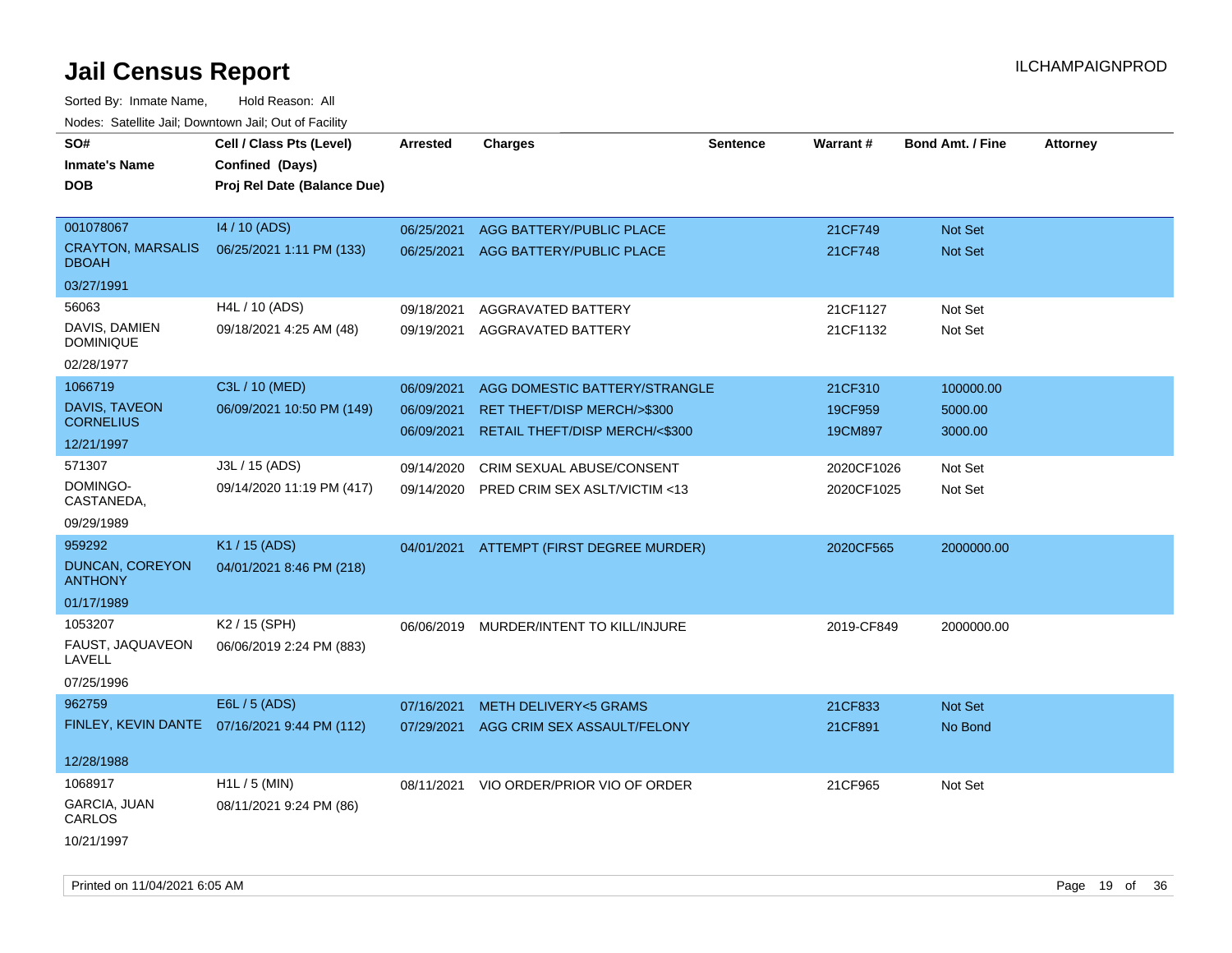Sorted By: Inmate Name, Hold Reason: All

Nodes: Satellite Jail; Downtown Jail; Out of Facility

| SO#<br><b>Inmate's Name</b>                   | Cell / Class Pts (Level)<br>Confined (Days) | <b>Arrested</b> | <b>Charges</b>                           | Sentence | Warrant#    | <b>Bond Amt. / Fine</b> | <b>Attorney</b> |
|-----------------------------------------------|---------------------------------------------|-----------------|------------------------------------------|----------|-------------|-------------------------|-----------------|
|                                               |                                             |                 |                                          |          |             |                         |                 |
| <b>DOB</b>                                    | Proj Rel Date (Balance Due)                 |                 |                                          |          |             |                         |                 |
| 001077490                                     | J7L / 5 (ADS)                               | 07/12/2021      | BATTERY/MAKES PHYSICAL CONTACT           |          | 20CM761     | 7500.00                 |                 |
| <b>GOURDINE, XAVIER</b><br><b>CHRISTOPHER</b> | 07/12/2021 12:31 AM (116)                   |                 |                                          |          |             |                         |                 |
| 09/28/1997                                    |                                             |                 |                                          |          |             |                         |                 |
| 001078510                                     | G1U / 5 (MIN)                               | 10/18/2021      | WRIT                                     |          |             | No Bond                 |                 |
| HARRIS, WHITFIELD<br>AJANI                    | 10/18/2021 10:59 AM (18)                    |                 |                                          |          |             |                         |                 |
| 10/04/2001                                    |                                             |                 |                                          |          |             |                         |                 |
| 1073611                                       | G5L / 5 (MIN)                               | 02/09/2021      | DELIVERY OF OR POSSESSION OF W/INT       |          | 21CF160     | Not Set                 |                 |
| <b>HAYES, CAMERON</b><br><b>TAYLOR MALEEK</b> | 02/09/2021 3:10 PM (269)                    | 02/09/2021      | MFG 15>100 GR ECSTASY/ANALOG             |          | 21CF121     | 500000.00               |                 |
| 08/10/1998                                    |                                             |                 |                                          |          |             |                         |                 |
| 1015002                                       | J1L / 10 (ADS)                              | 07/22/2021      | AGGRAVATED BATTERY                       |          | 2021CF861   | Not Set                 |                 |
| HERRERA, ANDREW<br>WESLEY                     | 07/22/2021 9:17 PM (106)                    |                 |                                          |          |             |                         |                 |
| 12/17/1993                                    |                                             |                 |                                          |          |             |                         |                 |
| 1024228                                       | K3 / 15 (SPH)                               |                 | 04/24/2018 *MURDER/INTENT TO KILL/INJURE |          | 2018-CF1170 | 5000000.00              |                 |
| HILL, JAMONTE<br><b>RASHAD</b>                | 04/24/2018 4:07 PM (1,291)                  |                 |                                          |          |             |                         |                 |
| 05/23/1994                                    |                                             |                 |                                          |          |             |                         |                 |
| 953555                                        | C4L / 15 (MAX)                              | 03/10/2021      | <b>CRIM TRESPASS TO RESIDENCE</b>        |          | 21CF272     | Not Set                 |                 |
| HUNT, TAVARIS EARL                            | 03/10/2021 4:58 AM (240)                    | 04/14/2021      | AGG FLEEING POLICE/21 MPH OVER           | 3y (DOC) | 2020CF94    | 10000.00                |                 |
| 12/29/1987                                    |                                             |                 |                                          |          |             |                         |                 |
| 1073894                                       | E2L / 10 (ADS)                              | 09/09/2021      | VIOLATE SEX OFFENDER REGIS/2+            |          | 2021CF920   | 10000.00                |                 |
| <b>JOKICH, ANTON VEGO</b>                     | 09/09/2021 2:14 PM (57)                     |                 |                                          |          |             |                         |                 |
| 05/30/1969                                    |                                             |                 |                                          |          |             |                         |                 |
| 23138                                         | D1 / 15 (MAX)                               | 06/17/2021      | STALKING/TRANSMITS THREAT                |          | 18CF1332    | Not Set                 |                 |
| JONES, GLENN<br><b>CLAYTON</b>                | 06/17/2021 12:51 PM (141)                   | 06/17/2021      | AGG CRIM SEXUAL ABUSE/FELONY             |          | 18-CF-1333  | Not Set                 |                 |
| 08/17/1958                                    |                                             |                 |                                          |          |             |                         |                 |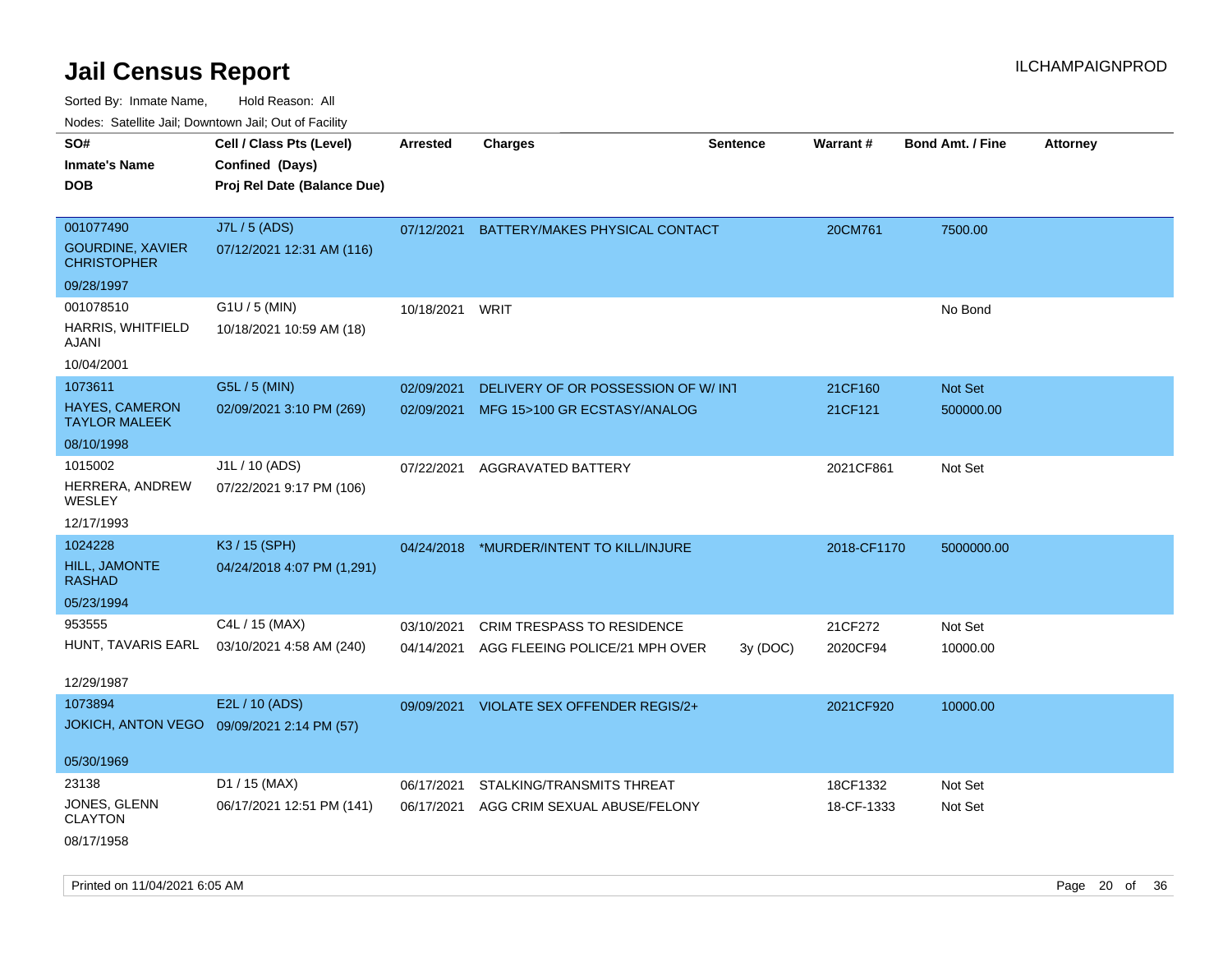|                                              | roaco. Odichile Jan, Downtown Jan, Out of Facility                         |                 |                                    |                 |             |                         |                 |
|----------------------------------------------|----------------------------------------------------------------------------|-----------------|------------------------------------|-----------------|-------------|-------------------------|-----------------|
| SO#<br><b>Inmate's Name</b><br><b>DOB</b>    | Cell / Class Pts (Level)<br>Confined (Days)<br>Proj Rel Date (Balance Due) | <b>Arrested</b> | <b>Charges</b>                     | <b>Sentence</b> | Warrant#    | <b>Bond Amt. / Fine</b> | <b>Attorney</b> |
| 24308<br>KWIATKOWSKI,<br><b>ROBERT JOHN</b>  | D <sub>2</sub> / 15 (MAX)<br>06/03/2021 10:40 PM (155)                     | 06/03/2021      | <b>ROBBERY</b>                     |                 | 21CF625     | No Bond                 |                 |
| 08/08/1963<br>37260<br>LENARD, DEMETRIUS     | C <sub>2</sub> U / 10 (ADS)<br>09/09/2021 1:44 AM (57)                     | 09/09/2021      | FORGERY/ISSUE DOCUMENT/1 UPC       |                 | 2019 CF 559 | 200000.00               |                 |
| <b>MARQUIS</b><br>07/03/1973                 |                                                                            |                 |                                    |                 |             |                         |                 |
| 29681<br>LENOIR, JOHN<br><b>CHRISTOPHER</b>  | J2L / 15 (ADS)<br>07/14/2020 12:51 PM (479)                                | 07/14/2020      | PREDATORY CRIMINAL SEX ASSLT/CHILD |                 | 20CF-781    | 250000.00               |                 |
| 04/20/1966<br>1000869                        | C7L / 15 (MAX)                                                             | 09/11/2021      | FELON POSS/USE WEAPON/FIREARM      |                 | 21CF1102    | Not Set                 |                 |
| MARTIN, MANNIX<br><b>TILMOND</b>             | 09/12/2021 12:40 AM (54)                                                   |                 |                                    |                 |             |                         |                 |
| 07/19/1991                                   |                                                                            |                 |                                    |                 |             |                         |                 |
| 001078249<br>MCCLENDON, CALVIN<br>м          | B3 / 10 (MED)<br>08/07/2021 8:56 AM (90)                                   | 08/07/2021      | FELON POSS/USE WEAPON/FIREARM      |                 | 21CF947     | <b>Not Set</b>          |                 |
| 04/29/1990                                   |                                                                            |                 |                                    |                 |             |                         |                 |
| 40235<br>MERRIWEATHER,<br><b>MARCUS TODD</b> | G9U / 5 (MIN)<br>10/04/2021 4:41 PM (32)                                   | 10/04/2021      | AGG DUI/4                          |                 | 2021CF1145  | 35000.00                |                 |
| 11/28/1967                                   |                                                                            |                 |                                    |                 |             |                         |                 |
| 1040273<br>METCALFE, LANELL<br><b>JARON</b>  | E4L / 15 (ADS)<br>09/30/2021 11:32 PM (36)                                 | 09/30/2021      | PRED CRIM SEX ASLT/VICTIM <13      |                 | 21CF329     | 500000.00               |                 |
| 09/22/1988                                   |                                                                            |                 |                                    |                 |             |                         |                 |
| 1075635                                      | B <sub>2</sub> / 10 (ADS)                                                  | 05/11/2021      | AGG DISCHARGE FIREARM/OCC VEH      |                 | 21CF538     | Not Set                 |                 |
| MILES, DEVLON VON,<br>Junior<br>11/04/2000   | 05/11/2021 10:39 PM (178)                                                  | 05/11/2021      | MFG/DEL CANNABIS/30-500 GRAMS      |                 | 20CF1402    | 100000.00               |                 |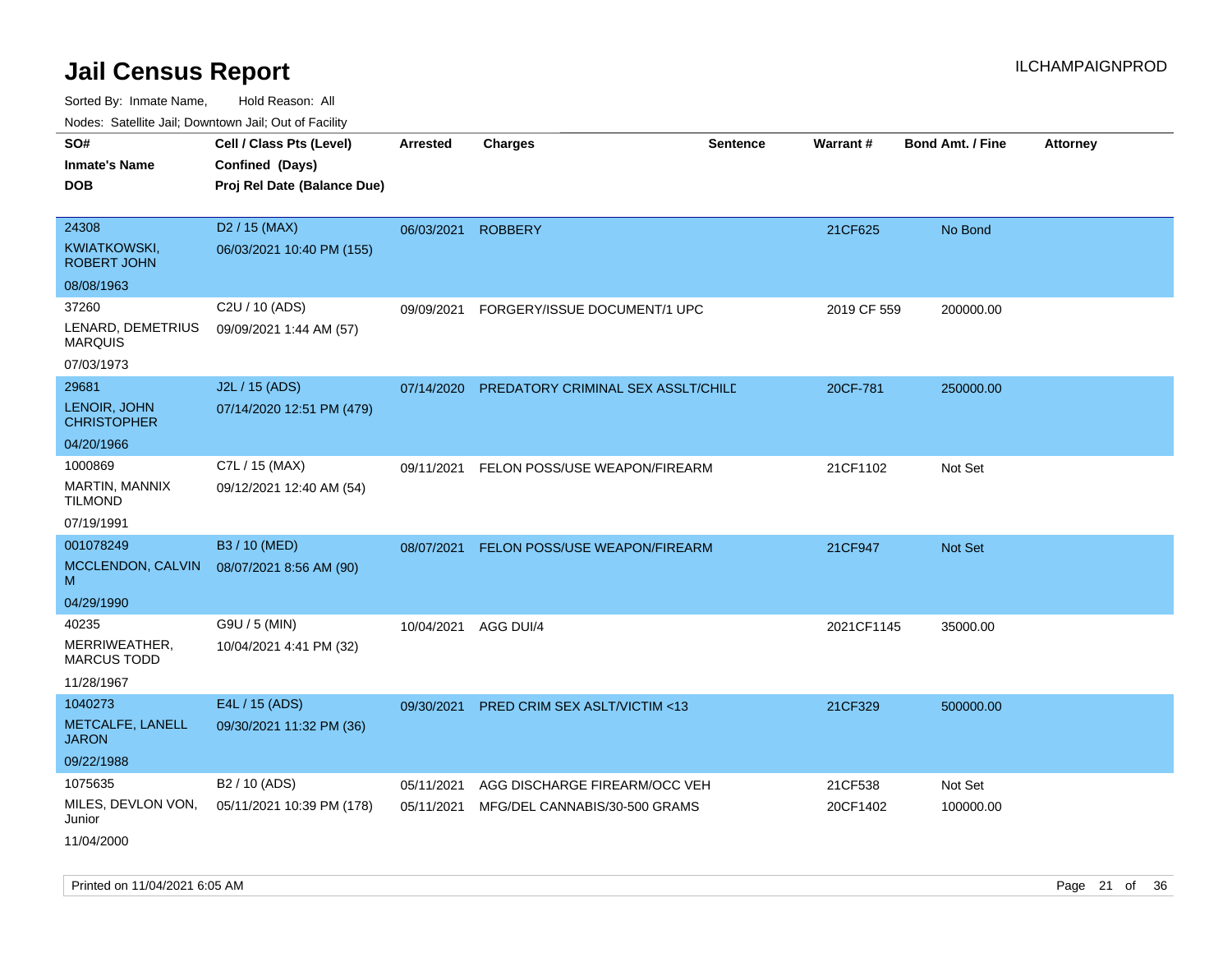| SO#<br><b>Inmate's Name</b><br><b>DOB</b> | Cell / Class Pts (Level)<br>Confined (Days)<br>Proj Rel Date (Balance Due) | <b>Arrested</b> | <b>Charges</b>                | <b>Sentence</b> | Warrant#   | <b>Bond Amt. / Fine</b> | <b>Attorney</b> |
|-------------------------------------------|----------------------------------------------------------------------------|-----------------|-------------------------------|-----------------|------------|-------------------------|-----------------|
|                                           |                                                                            |                 |                               |                 |            |                         |                 |
| 1069209                                   | H2L / 10 (ADS)                                                             | 04/07/2021      | AGG BATTERY/GREAT BODILY HARM |                 | 21CF376    | <b>Not Set</b>          |                 |
| MOORE, DEVONTE<br><b>JAMAL</b>            | 04/07/2021 6:25 PM (212)                                                   |                 |                               |                 |            |                         |                 |
| 09/24/1995                                |                                                                            |                 |                               |                 |            |                         |                 |
| 001078357                                 | H6L / 15 (ADS)                                                             | 09/17/2021      | ARMED ROBBERY/ARMED W/FIREARM |                 | 21CF1230   | Not Set                 |                 |
| PETTIGREW, CAREY                          | 09/17/2021 9:56 AM (49)                                                    | 09/17/2021      | ARMED ROBBERY/ARMED W/FIREARM |                 | 21CF1128   | Not Set                 |                 |
| <b>CORNITRIAS DEOBLO</b>                  |                                                                            | 09/17/2021      | ARMED ROBBERY/ARMED W/FIREARM |                 | 21CF1129   | Not Set                 |                 |
| 08/31/1986                                |                                                                            |                 |                               |                 |            |                         |                 |
| 1070610                                   | D <sub>4</sub> / 10 (ADS)                                                  | 08/04/2021      | <b>AGG BATTERY</b>            |                 | 21CF930    | Not Set                 |                 |
| PHILLIS, AARON<br><b>MONTRELL</b>         | 08/04/2021 9:02 PM (93)                                                    | 08/04/2021      | AGG BATTERY/GREAT BODILY HARM |                 | 21CF482    | 5000.00                 |                 |
| 03/26/1999                                |                                                                            |                 |                               |                 |            |                         |                 |
| 1072114                                   | A1U / 15 (SPH)                                                             | 01/17/2021      | ATTEMPT (FIRST DEGREE MURDER) |                 | 2021CF65   | Not Set                 |                 |
|                                           | ROBINSON, DONNELL 01/17/2021 2:40 PM (292)                                 | 01/17/2021      | ARMED ROBBERY/NO FIREARM      |                 | 2020CF824  | 75000.00                |                 |
| <b>LEVON</b>                              |                                                                            | 02/17/2021      | AGGRAVATED BATTERY            |                 | 2021CF183  | 250000.00               |                 |
| 10/23/2000                                |                                                                            |                 |                               |                 |            |                         |                 |
| 980761                                    | B1 / 10 (MED)                                                              | 06/07/2021      | DOMESTIC BATTERY/OTHER PRIOR  |                 | 21CF639    | Not Set                 |                 |
| <b>ROBINSON, LEON</b><br><b>SOLOMON</b>   | 06/07/2021 1:53 AM (151)                                                   |                 |                               |                 |            |                         |                 |
| 10/22/1983                                |                                                                            |                 |                               |                 |            |                         |                 |
| 1006507                                   | D3 / 10 (ADS)                                                              | 10/21/2021      | DOMESTIC BATTERY/OTHER PRIOR  |                 | 21CF1269   | Not Set                 |                 |
| RODGERS, DYLAN                            | 10/21/2021 12:34 AM (15)                                                   | 10/21/2021      | PROBATION VIOLATION           |                 | 2019CF1220 | 10000.00                |                 |
| <b>ROBERT</b>                             |                                                                            | 10/21/2021      | AGG ASLT/USE DDLY WEAPON      |                 | 21CM123    | 1000.00                 |                 |
| 12/12/1991                                |                                                                            |                 |                               |                 |            |                         |                 |
| 001077772                                 | E5L / 5 (ADS)                                                              | 03/16/2021      | PUBLIC INDECENCY/SEX CONDUCT  |                 | 21CM102    | Not Set                 |                 |
| <b>RUSH, MARION EARL,</b><br>Junior       | 03/16/2021 7:40 PM (234)                                                   |                 |                               |                 |            |                         |                 |
| 10/21/1967                                |                                                                            |                 |                               |                 |            |                         |                 |
| 1046238                                   | $G1L / 5$ (MIN)                                                            | 08/30/2021      | MFG/DEL CANNABIS/2000<5000 GR |                 | 2013CF2083 | Not Set                 |                 |
| SAMPLE, RYAN<br><b>CURTIS</b>             | 08/30/2021 8:56 PM (67)                                                    |                 |                               |                 |            |                         |                 |
| 07/30/1987                                |                                                                            |                 |                               |                 |            |                         |                 |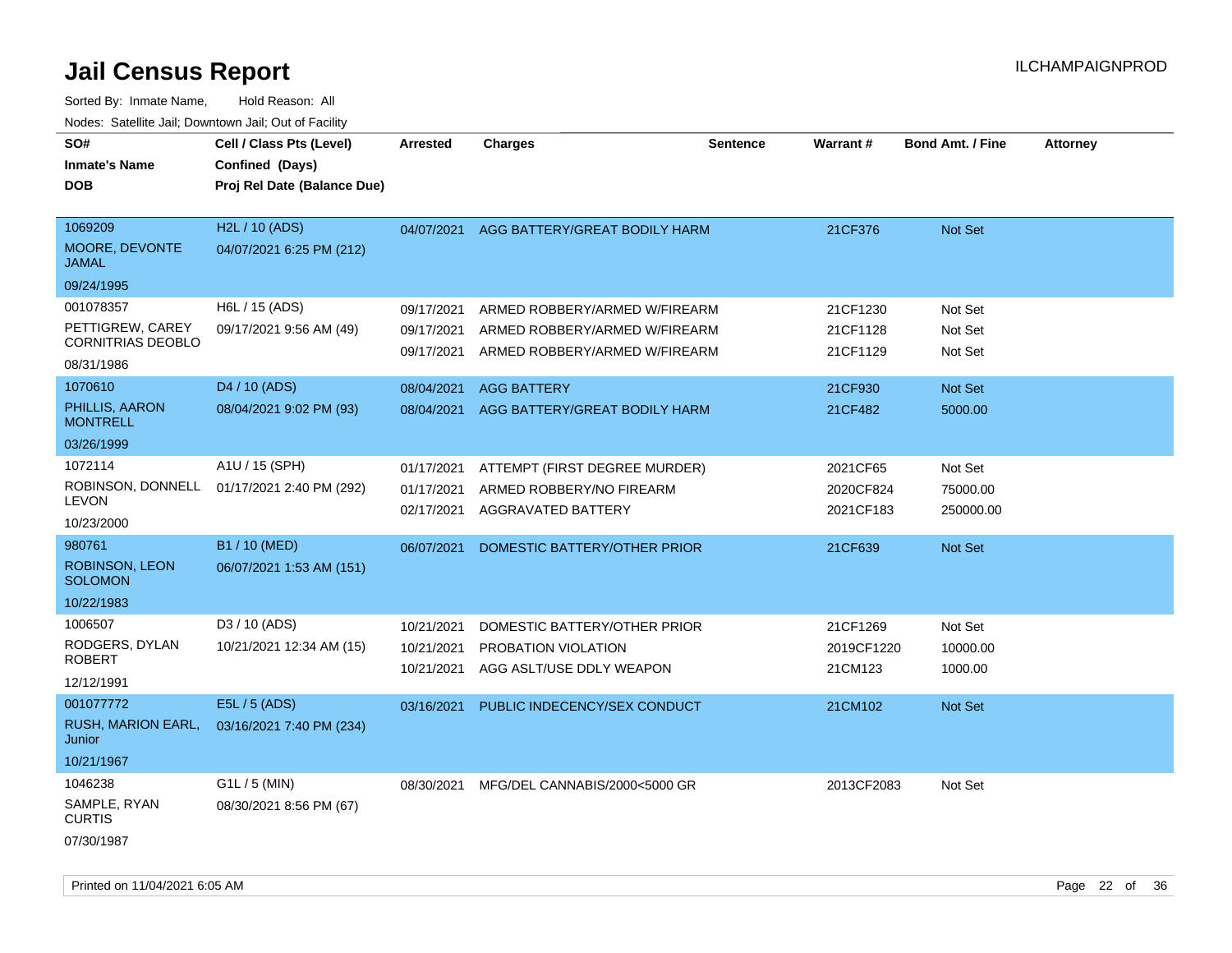| ivouss. Satellite Jali, Downtown Jali, Out of Facility |                                              |            |                                      |                 |            |                         |                 |
|--------------------------------------------------------|----------------------------------------------|------------|--------------------------------------|-----------------|------------|-------------------------|-----------------|
| SO#                                                    | Cell / Class Pts (Level)                     | Arrested   | <b>Charges</b>                       | <b>Sentence</b> | Warrant#   | <b>Bond Amt. / Fine</b> | <b>Attorney</b> |
| Inmate's Name                                          | Confined (Days)                              |            |                                      |                 |            |                         |                 |
| <b>DOB</b>                                             | Proj Rel Date (Balance Due)                  |            |                                      |                 |            |                         |                 |
|                                                        |                                              |            |                                      |                 |            |                         |                 |
| 1069960                                                | G7L / 5 (MIN)                                |            | 09/28/2021 IDENTITY THEFT/\$2K-\$10K |                 | 21CF952    | 10000.00                |                 |
| SHELTON, JOSIAH<br>TIMOTHY                             | 09/28/2021 2:04 AM (38)                      |            |                                      |                 |            |                         |                 |
| 02/23/1980                                             |                                              |            |                                      |                 |            |                         |                 |
| 001077269                                              | G3L / 5 (MIN)                                | 10/13/2021 | RECEIVE/POSS/SELL STOLEN VEH         |                 | 2020CF1122 | 15000.00                |                 |
|                                                        | SPURLIN, DAVID ELLIS 10/13/2021 7:36 AM (23) |            |                                      |                 |            |                         |                 |
| 03/25/1987                                             |                                              |            |                                      |                 |            |                         |                 |
| 1051104                                                | G6L / 5 (MIN)                                | 05/26/2021 | METH DELIVERY/5<15 GRAMS             |                 | 21CF598    | <b>Not Set</b>          |                 |
| STOVER, ANDREW                                         | 05/27/2021 12:59 AM (162)                    | 05/26/2021 | DRIVING ON REVOKED LICENSE           |                 | 21TR4000   | <b>Not Set</b>          |                 |
| WADE.                                                  |                                              | 05/26/2021 | <b>BURGLARY</b>                      |                 | 21CF667    | <b>Not Set</b>          |                 |
| 07/20/1994                                             |                                              |            |                                      |                 |            |                         |                 |
| 1024184                                                | H5L / 10 (ADS)                               | 09/08/2021 | AGG ASLT PEACE OFF/FIRE/ER WRK       |                 | 20CF1051   | No Bond                 |                 |
| SULLIVAN, CODY<br>MICHAEL                              | 09/08/2021 3:28 PM (58)                      |            |                                      |                 |            |                         |                 |
| 08/15/1994                                             |                                              |            |                                      |                 |            |                         |                 |
| 1068839                                                | F8L / 15 (MAX)                               | 08/07/2020 | <b>HOMICIDE</b>                      |                 | 2020-CF851 | 1000000.00              |                 |
| TAYLOR, LONDON<br>JAVON                                | 08/07/2020 10:30 AM (455)                    |            |                                      |                 |            |                         |                 |
| 08/16/1999                                             |                                              |            |                                      |                 |            |                         |                 |
| 54881                                                  | E1L / 10 (ADS)                               | 05/18/2021 | AGGRAVATED ASSAULT/PUBLIC PROP       |                 | 21CM185    | 100.00                  |                 |
| THOMAS, BRYANT                                         | 05/18/2021 9:03 PM (171)                     |            |                                      |                 |            |                         |                 |
| 11/12/1973                                             |                                              |            |                                      |                 |            |                         |                 |
| 1056971                                                | I3 / 10 (ADS)                                | 08/07/2021 | <b>FELON POSS/USE WEAPON/FIREARM</b> |                 | 21CF948    | No Bond                 |                 |
| TRAVIS, DENZEL<br><b>DANTRELL</b>                      | 08/07/2021 7:36 AM (90)                      |            | 08/08/2021 AGG BATTERY/PUBLIC PLACE  |                 | 2020CF647  | 25000.00                |                 |
| 03/21/1993                                             |                                              |            |                                      |                 |            |                         |                 |
| 001078250                                              | F2L / 10 (MED)                               | 08/07/2021 | FELON POSS WEAPON/BODY ARMOR         |                 | 21CF950    | Not Set                 |                 |
| TRAVIS, JORDAN<br>TESHAUN                              | 08/07/2021 10:27 AM (90)                     |            |                                      |                 |            |                         |                 |
| 03/03/1996                                             |                                              |            |                                      |                 |            |                         |                 |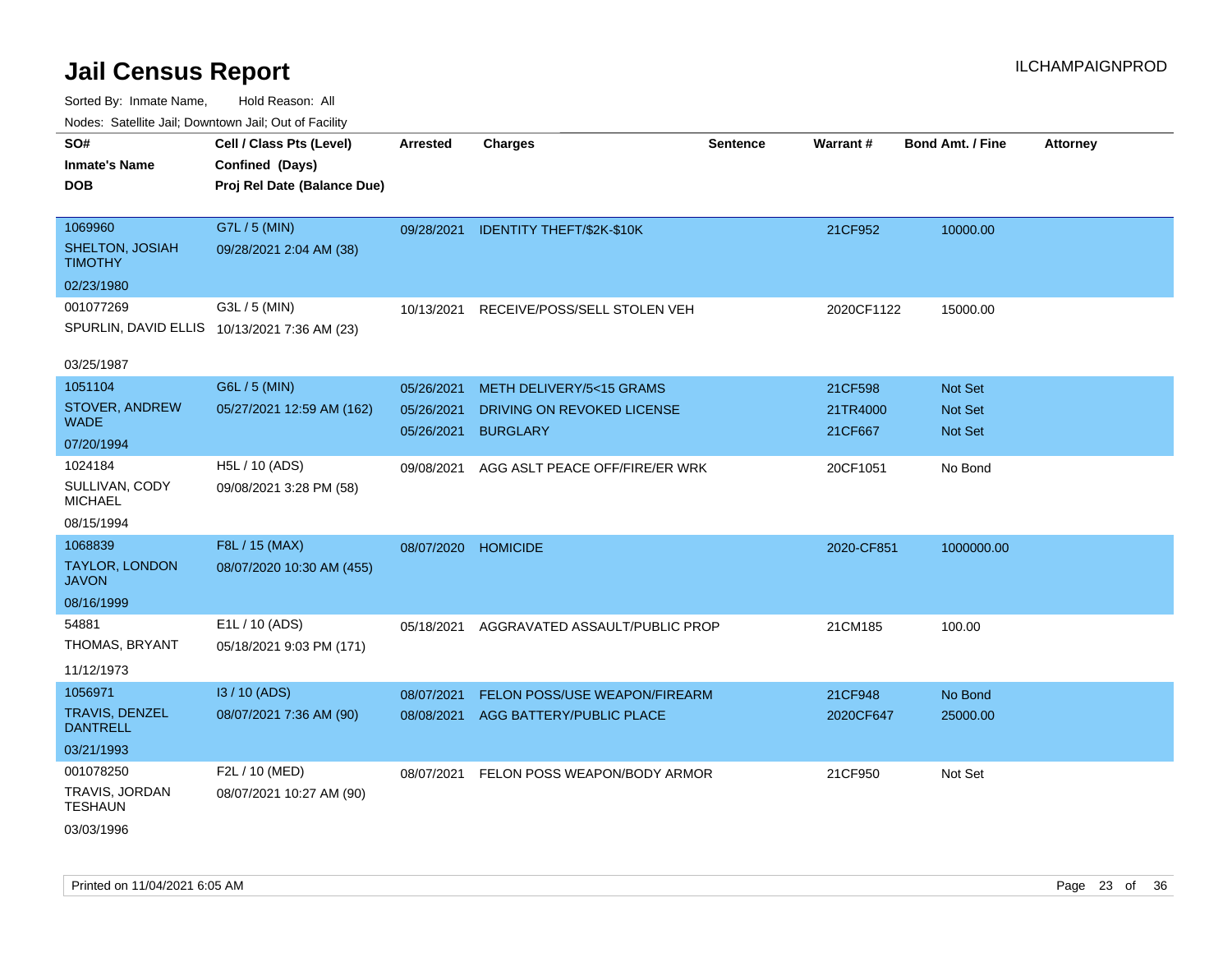| Nudes. Satellite Jali, Downtown Jali, Out of Facility |                             |                 |                                |                 |             |                         |                 |
|-------------------------------------------------------|-----------------------------|-----------------|--------------------------------|-----------------|-------------|-------------------------|-----------------|
| SO#                                                   | Cell / Class Pts (Level)    | Arrested        | <b>Charges</b>                 | <b>Sentence</b> | Warrant#    | <b>Bond Amt. / Fine</b> | <b>Attorney</b> |
| <b>Inmate's Name</b>                                  | Confined (Days)             |                 |                                |                 |             |                         |                 |
| DOB                                                   | Proj Rel Date (Balance Due) |                 |                                |                 |             |                         |                 |
|                                                       |                             |                 |                                |                 |             |                         |                 |
| 30108                                                 | J4L / 15 (ADS)              | 07/30/2021      | <b>MURDER</b>                  |                 | 21CF902     | 2000000.00              |                 |
| VANDYKE, DARYL<br><b>ANTHONY</b>                      | 07/30/2021 8:29 PM (98)     |                 |                                |                 |             |                         |                 |
| 10/04/1965                                            |                             |                 |                                |                 |             |                         |                 |
| 968681                                                | D5 / 15 (ADS)               | 08/27/2021      | AGG CRIM SX AB/VIC 13<18/TRUST |                 | 2020CF499   | 250000.00               |                 |
| WADE, DEMETRIUS<br>DARYL                              | 08/27/2021 2:25 AM (70)     | 08/27/2021      | INDIRECT CRIMINAL CONTEMPT     | 5y (DOC)        | 2021CC16    | No Bond                 |                 |
| 01/07/1987                                            |                             |                 |                                |                 |             |                         |                 |
| 1071205                                               | E3L / 10 (MED)              | 02/23/2021      | AGG BATTERY/PEACE OFFICER      |                 | 2020-CF-801 | No Bond                 |                 |
| WATERS, WESLEY<br><b>DRUMMONE</b>                     | 02/23/2021 4:18 PM (255)    |                 |                                |                 |             |                         |                 |
| 03/07/2000                                            |                             |                 |                                |                 |             |                         |                 |
| 001077508                                             | A1L / 15 (ADS)              | 12/10/2020      | MURDER/STRONG PROB KILL/INJURE |                 | 2020CF1293  | No Bond                 |                 |
| WILLIAMS, CALVIN<br>TIMOTHY                           | 12/10/2020 8:55 PM (330)    |                 |                                |                 |             |                         |                 |
| 10/23/2002                                            |                             |                 |                                |                 |             |                         |                 |
| 001078511                                             | G9L / 5 (MIN)               | 10/18/2021 WRIT |                                |                 | 20CF1318    | No Bond                 |                 |
| WILLIAMS, KANAAN<br>AUBREY                            | 10/18/2021 2:21 PM (18)     |                 |                                |                 |             |                         |                 |
| 03/17/2000                                            |                             |                 |                                |                 |             |                         |                 |
| 1058072                                               | A2U / 15 (SPH)              | 02/25/2021      | ARMED HABITUAL CRIMINAL        |                 |             | Not Set                 |                 |
| WILLIAMS, KENNETH<br><b>BERNARD</b>                   | 02/25/2021 3:24 PM (253)    |                 |                                |                 |             |                         |                 |
| 10/04/1985                                            |                             |                 |                                |                 |             |                         |                 |
| 53518                                                 | H3L / 15 (ADS)              | 08/19/2021      | <b>AGGRAVATED BATTERY</b>      |                 | 21CF1014    | <b>Not Set</b>          |                 |
| WILLIAMS, TORREY<br>TOSHIBA                           | 08/19/2021 10:10 AM (78)    | 09/01/2021      | PROBATION VIOLATION            |                 | 20CF381     | Not Set                 |                 |
| 03/30/1975                                            |                             |                 |                                |                 |             |                         |                 |
| 9326                                                  | $12/5$ (ADS)                | 06/14/2021      | <b>BURGLARY</b>                |                 | 2020-CF-625 | Not Set                 |                 |
| YOUNG, ANTHONY<br>PAUL                                | 06/14/2021 12:07 PM (144)   |                 |                                |                 |             |                         |                 |
| 03/13/1954                                            |                             |                 |                                |                 |             |                         |                 |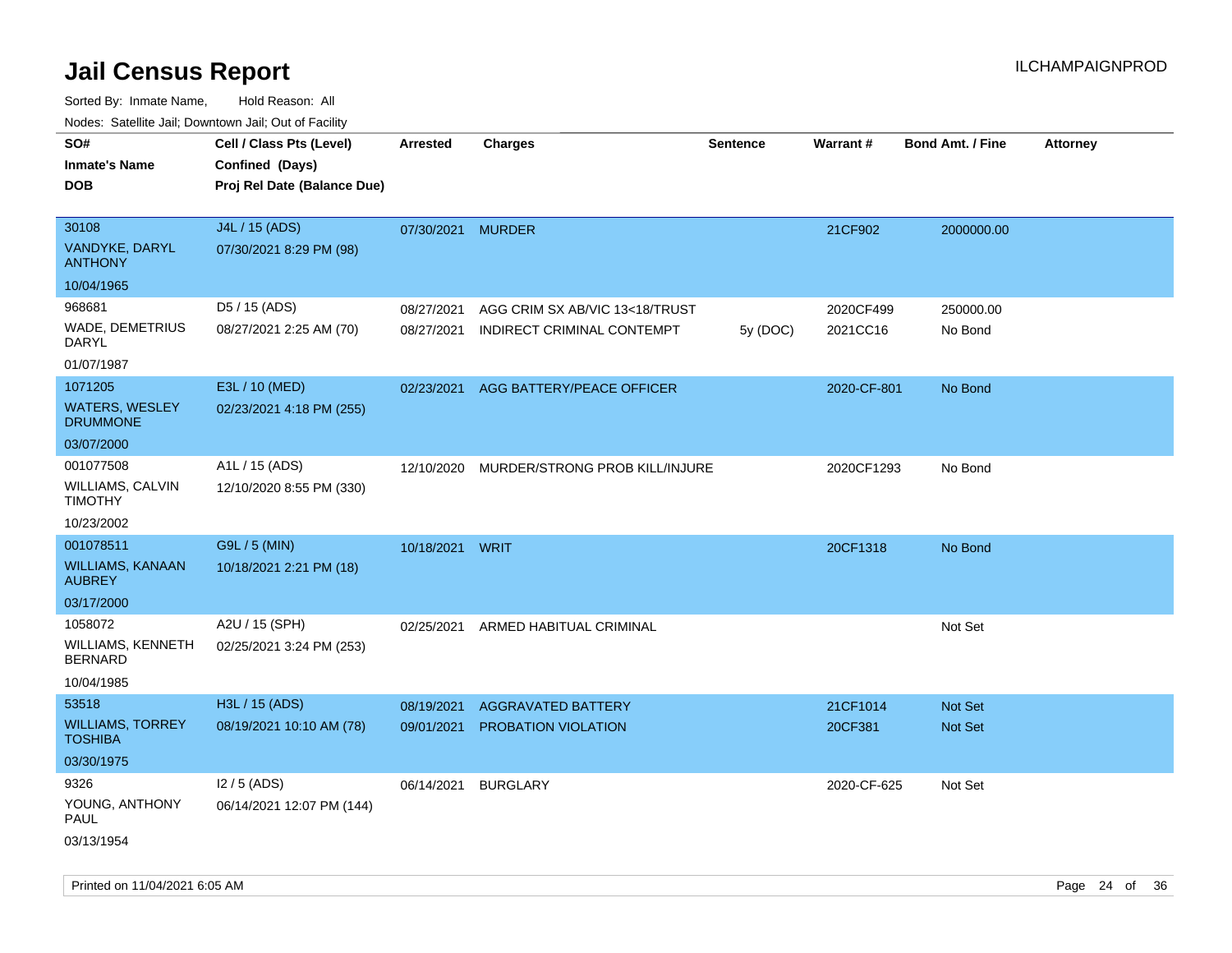Sorted By: Inmate Name, Hold Reason: All Nodes: Satellite Jail; Downtown Jail; Out of Facility

**Total Downtown Jail: 55 Males: 55 Females: 0 Unknown: 0**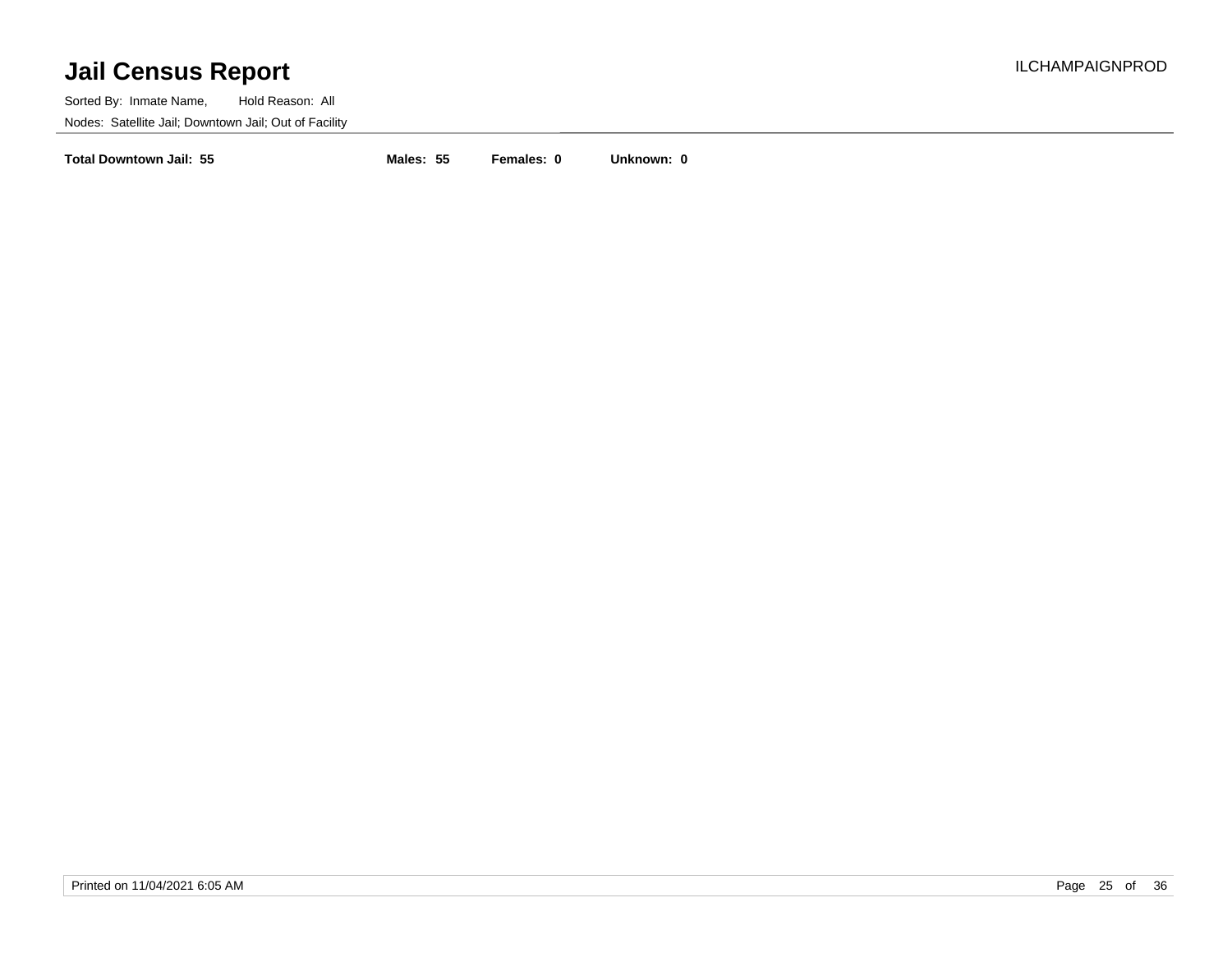|  |  | <b>Out of Facility</b> |
|--|--|------------------------|
|  |  |                        |

| SO#<br><b>Inmate's Name</b><br><b>DOB</b>                         | Cell / Class Pts (Level)<br>Confined (Days)<br>Proj Rel Date (Balance Due) | <b>Arrested</b>                        | <b>Charges</b>                                                                              | <b>Sentence</b> | Warrant#                        | <b>Bond Amt. / Fine</b>              | <b>Attorney</b> |
|-------------------------------------------------------------------|----------------------------------------------------------------------------|----------------------------------------|---------------------------------------------------------------------------------------------|-----------------|---------------------------------|--------------------------------------|-----------------|
| 61095<br>AMOS, DERRICK<br><b>JAMES</b><br>06/12/1985              | <b>DEW / 10 (ADS)</b><br>05/02/2021 9:02 PM (187)                          |                                        | 05/02/2021 HOME INVASION/CAUSE INJURY                                                       |                 | 2021CF323                       | 100000.00                            |                 |
| 516062<br>BENNETT, JOHN<br><b>MICHAEL</b><br>04/30/1986           | DEW / 15 (MAX)<br>02/22/2021 10:47 AM (256)                                | 02/22/2021<br>02/22/2021               | AGG DISCH FIR/VEH/PC OFF/FRMAN<br>PHONE HARASSMENT/2+                                       |                 | 21CF210<br>20CF194              | No Bond<br>5000.00                   |                 |
| 508342<br><b>BLAKELY, HARVEY</b><br>06/25/1985                    | <b>EHD</b><br>09/28/2021 11:29 AM (38)<br>11/11/2021 (0.00)                | 09/28/2021                             | DRIVING ON REVOKED LICENSE                                                                  |                 | 2020TR1282                      | <b>Not Set</b>                       |                 |
| 976538<br>09/05/1989                                              | <b>EHD</b><br>BLISSIT, WYATT TYRES 10/12/2021 10:05 AM (24)                | 10/12/2021                             | DOMESTIC BATTERY/OTHER PRIOR                                                                |                 | 2020CF1095                      | Not Set                              |                 |
| 33993<br><b>BOOKER, STEPHON</b><br><b>MONTELL</b><br>06/11/1971   | 1/6/2022 (0.00)<br><b>DEW / 10 (MED)</b><br>06/14/2021 7:42 PM (144)       | 06/14/2021<br>06/14/2021<br>06/14/2021 | AGGRAVATED DOMESTIC BATTERY<br>POSSESSING A CONTROLLED SUBSTANC<br><b>PAROLE REVOCATION</b> |                 | 21CF688<br>21CF657<br>CH2103612 | Not Set<br><b>Not Set</b><br>No Bond |                 |
| 1074315<br><b>BRIGGS, PATRICK</b><br><b>MONTAY</b><br>08/05/2001  | DEW / 15 (MAX)<br>08/03/2021 4:56 PM (94)                                  | 07/27/2021                             | AGG DISCHARGE FIREARM/VEH/SCH                                                               |                 | 21CF927                         | Not Set                              |                 |
| 001078065<br><b>BROWN, CHARMAN</b><br><b>LAKEEF</b><br>11/30/2002 | <b>KAN / 10 (ADS)</b><br>06/17/2021 12:32 PM (141)                         | 06/17/2021                             | AGG BATTERY/DISCHARGE FIREARM                                                               |                 | 21CF704                         | 1000000.00                           |                 |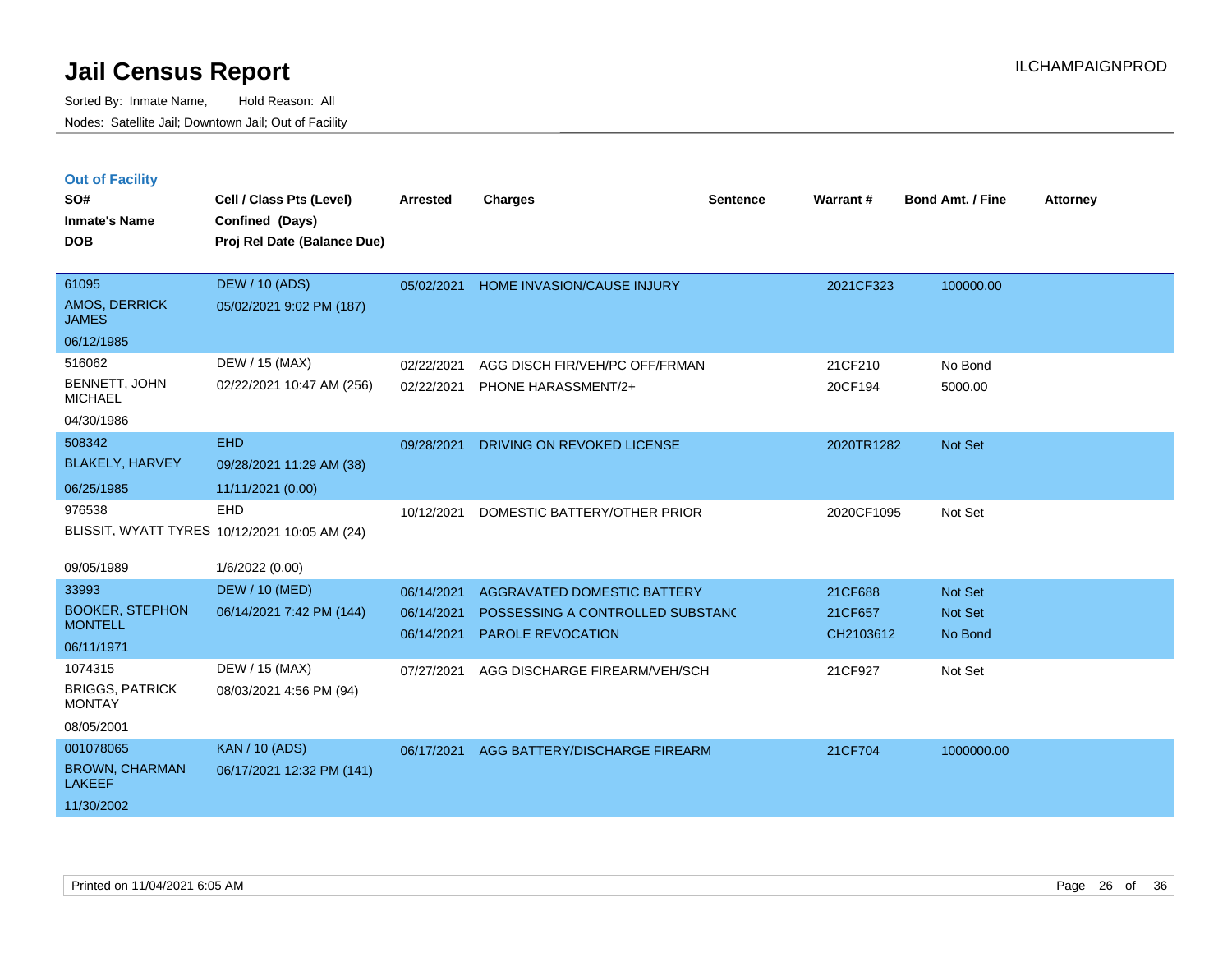| rougs. Calcing Jan, Downtown Jan, Out of Facility |                             |                 |                                          |                 |                 |                         |                 |
|---------------------------------------------------|-----------------------------|-----------------|------------------------------------------|-----------------|-----------------|-------------------------|-----------------|
| SO#                                               | Cell / Class Pts (Level)    | <b>Arrested</b> | Charges                                  | <b>Sentence</b> | <b>Warrant#</b> | <b>Bond Amt. / Fine</b> | <b>Attorney</b> |
| <b>Inmate's Name</b>                              | Confined (Days)             |                 |                                          |                 |                 |                         |                 |
| <b>DOB</b>                                        | Proj Rel Date (Balance Due) |                 |                                          |                 |                 |                         |                 |
|                                                   |                             |                 |                                          |                 |                 |                         |                 |
| 1038554                                           | <b>KAN / 15 (MAX)</b>       | 08/18/2021      | <b>ARMED HABITUAL CRIMINAL</b>           |                 | 21CF1162        | Not Set                 |                 |
| <b>BROWN, CORRION</b><br><b>DEVONTAE</b>          | 08/18/2021 5:40 PM (79)     | 08/18/2021      | DELIVERY OF OR POSSESSION OF W/ INT      |                 | 21CF1009        | No Bond                 |                 |
| 04/19/1995                                        |                             |                 |                                          |                 |                 |                         |                 |
| 1060066                                           | EHD                         | 09/28/2021      | DRIVING ON SUSPENDED LICENSE             |                 | 2020TR5855      | Not Set                 |                 |
| <b>BROWN, JAMES</b><br>EDWARD, Junior             | 09/28/2021 10:52 AM (38)    |                 |                                          |                 |                 |                         |                 |
| 11/21/1994                                        |                             |                 |                                          |                 |                 |                         |                 |
| 1071662                                           | <b>KAN / 15 (MAX)</b>       | 12/07/2020      | <b>FELON POSS/USE FIREARM PRIOR</b>      |                 | 20CF1418        | 250000.00               |                 |
| <b>BROWN, JAWON</b><br><b>EDWARD</b>              | 12/14/2020 6:02 PM (326)    |                 |                                          |                 |                 |                         |                 |
| 04/21/2000                                        |                             |                 |                                          |                 |                 |                         |                 |
| 1038579                                           | KAN / 15 (MAX)              | 08/18/2021      | FELON POSS/USE WEAPON/FIREARM            |                 | 21CF1010        | Not Set                 |                 |
| <b>BROWN, MARKEL</b><br><b>RIKKI</b>              | 08/18/2021 2:05 PM (79)     |                 |                                          |                 |                 |                         |                 |
| 01/06/1995                                        |                             |                 |                                          |                 |                 |                         |                 |
| 1003006                                           | <b>KAN / 15 (MAX)</b>       | 08/19/2021      | <b>FELON POSS/USE MACHINE GUN</b>        |                 | 21CF1011        | No Bond                 |                 |
| <b>BROWN, ROCKEITH</b><br><b>JAVONTE</b>          | 08/19/2021 12:55 AM (78)    |                 |                                          |                 |                 |                         |                 |
| 07/23/1991                                        |                             |                 |                                          |                 |                 |                         |                 |
| 001078361                                         | KAN / 10 (MED)              | 09/08/2021      | AGG UUW/LOADED/NO FCCA/FOID              |                 | 21CF1084        | Not Set                 |                 |
| <b>BUFORD, DESHAWN</b><br><b>MICHAEL</b>          | 09/08/2021 10:11 PM (58)    |                 |                                          |                 |                 |                         |                 |
| 02/23/1997                                        |                             |                 |                                          |                 |                 |                         |                 |
| 987334                                            | <b>DEW / 15 (MAX)</b>       |                 | 03/10/2021 ATTEMPT (FIRST DEGREE MURDER) |                 | 19CF689         | <b>Not Set</b>          |                 |
| CAIN, ISAIAH<br><b>DEPRIEST</b>                   | 03/10/2021 2:22 PM (240)    |                 |                                          |                 |                 |                         |                 |
| 12/23/1990                                        |                             |                 |                                          |                 |                 |                         |                 |
| 38283                                             | <b>EHD</b>                  | 11/02/2021      | DUI INTOXICATING COMPOUND                |                 | 2020DT189       | Not Set                 |                 |
| CAMPBELL, DANIEL<br>LEE                           | 11/02/2021 9:26 AM (3)      |                 |                                          |                 |                 |                         |                 |
| 01/10/1973                                        | 11/7/2021 (0.00)            |                 |                                          |                 |                 |                         |                 |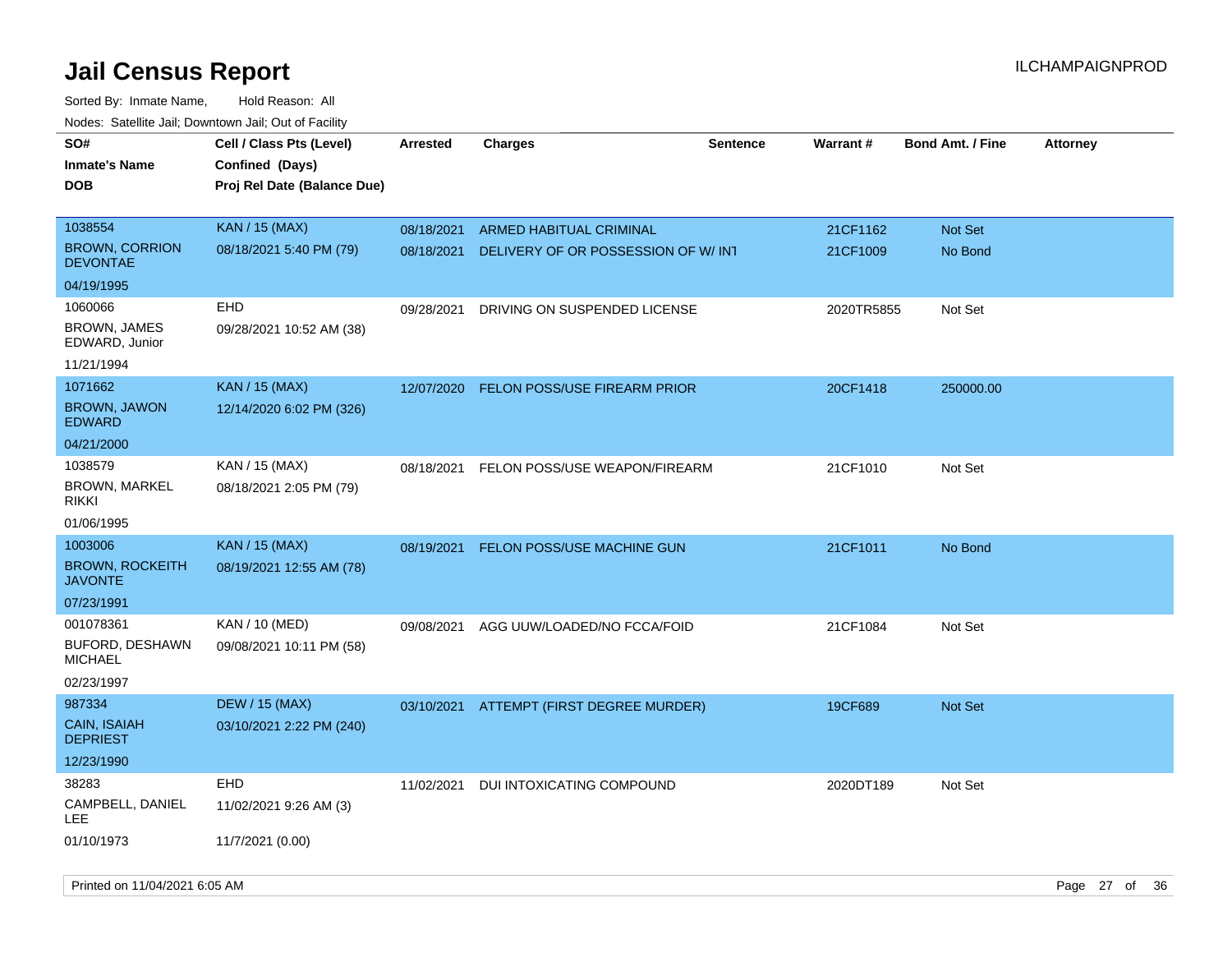Sorted By: Inmate Name, Hold Reason: All Nodes: Satellite Jail; Downtown Jail; Out of Facility

| Noucs. Calcillic Jail, Downtown Jail, Out of Facility |                             |                 |                                      |                 |                 |                         |                 |
|-------------------------------------------------------|-----------------------------|-----------------|--------------------------------------|-----------------|-----------------|-------------------------|-----------------|
| SO#                                                   | Cell / Class Pts (Level)    | <b>Arrested</b> | <b>Charges</b>                       | <b>Sentence</b> | <b>Warrant#</b> | <b>Bond Amt. / Fine</b> | <b>Attorney</b> |
| <b>Inmate's Name</b>                                  | Confined (Days)             |                 |                                      |                 |                 |                         |                 |
| <b>DOB</b>                                            | Proj Rel Date (Balance Due) |                 |                                      |                 |                 |                         |                 |
|                                                       |                             |                 |                                      |                 |                 |                         |                 |
| 992962                                                | DEW / 15 (ADS)              | 05/25/2021      | MURDER/INTENT TO KILL/INJURE         |                 | 2018CF1045      | 1000000.00              |                 |
| <b>CAMPBELL, KEITH</b><br><b>KNAQEEB</b>              | 05/25/2021 1:19 PM (164)    |                 |                                      |                 |                 |                         |                 |
| 07/22/1991                                            |                             |                 |                                      |                 |                 |                         |                 |
| 1064992                                               | KAN / 15 (MAX)              | 09/20/2021      | ARMED VIOLENCE/CATEGORY I            |                 | 21CF1137        | Not Set                 |                 |
| CARTER, KEJUAN<br><b>JAVONTE</b>                      | 09/20/2021 11:42 PM (46)    |                 |                                      |                 |                 |                         |                 |
| 06/27/1998                                            |                             |                 |                                      |                 |                 |                         |                 |
| 1068848                                               | <b>KAN / 15 (MAX)</b>       | 02/06/2020      | MURDER/INTENT TO KILL/INJURE         |                 | 20CF-156        | No Bond                 |                 |
| <b>CHATMAN, MICHAEL</b><br><b>DAISEAN</b>             | 02/06/2020 5:22 PM (638)    |                 |                                      |                 |                 |                         |                 |
| 11/12/1999                                            |                             |                 |                                      |                 |                 |                         |                 |
| 778242                                                | EHD                         | 10/19/2021      | DRIVING RVK/SUSP DUI/SSS 2ND         |                 | 2021CF33        | Not Set                 |                 |
| CHILLIS, CENTRAIL<br><b>DERCO</b>                     | 10/19/2021 9:26 AM (17)     |                 |                                      |                 |                 |                         |                 |
| 06/07/1985                                            | 11/17/2021 (0.00)           |                 |                                      |                 |                 |                         |                 |
| 001078461                                             | <b>KAN / 10 (MED)</b>       | 10/07/2021      | AGG UNLAWFUL USE WEAPON/PERSON       |                 | 2021CF1209      | No Bond                 |                 |
| <b>COLE, ERIC JOSE</b>                                | 10/08/2021 12:25 AM (28)    | 10/07/2021      | AGG DOMESTIC BATTERY/STRANGLE        |                 | 2021CF1208      | Not Set                 |                 |
| 01/24/2002                                            |                             | 10/08/2021      | <b>HARASS WITNESS/FAMILY MBR/REP</b> |                 | 21CF1218        | <b>Not Set</b>          |                 |
| 1066300                                               | <b>EHD</b>                  | 10/12/2021      | AGG DUI/LIC SUSP OR REVOKED          |                 | 2021CF397       | Not Set                 |                 |
| CONTRERAS-<br>RODRIGUEZ, DANIEL                       | 10/12/2021 10:45 AM (24)    |                 |                                      |                 |                 |                         |                 |
| 04/24/1999                                            | 11/9/2021 (0.00)            |                 |                                      |                 |                 |                         |                 |
| 57733                                                 | <b>KAN / 15 (SPH)</b>       | 02/25/2020      | <b>HOMICIDE</b>                      |                 | 2020-CF250      | 2000000.00              |                 |
| <b>CRAIG, ANTOINE</b><br><b>DARRELL</b>               | 02/25/2020 4:08 PM (619)    | 02/25/2020      | FELON POSS/USE WEAPON/FIREARM        |                 | 19CF-1827       | 80000.00                |                 |
| 10/09/1982                                            |                             |                 |                                      |                 |                 |                         |                 |
| 001077939                                             | DEW / 10 (MED)              | 05/10/2021      | FIREARM/FOID INVALID/NOT ELIG        |                 | 21CF526         | No Bond                 |                 |
| <b>CROSS, PATRICK</b><br><b>DONTRELLE</b>             | 05/10/2021 7:31 PM (179)    | 06/02/2021      | POSS STOLEN VEHICLE > \$25,000       |                 | 21CF612         | Not Set                 |                 |
| 11/07/2001                                            |                             |                 |                                      |                 |                 |                         |                 |

Printed on 11/04/2021 6:05 AM **Page 28** of 36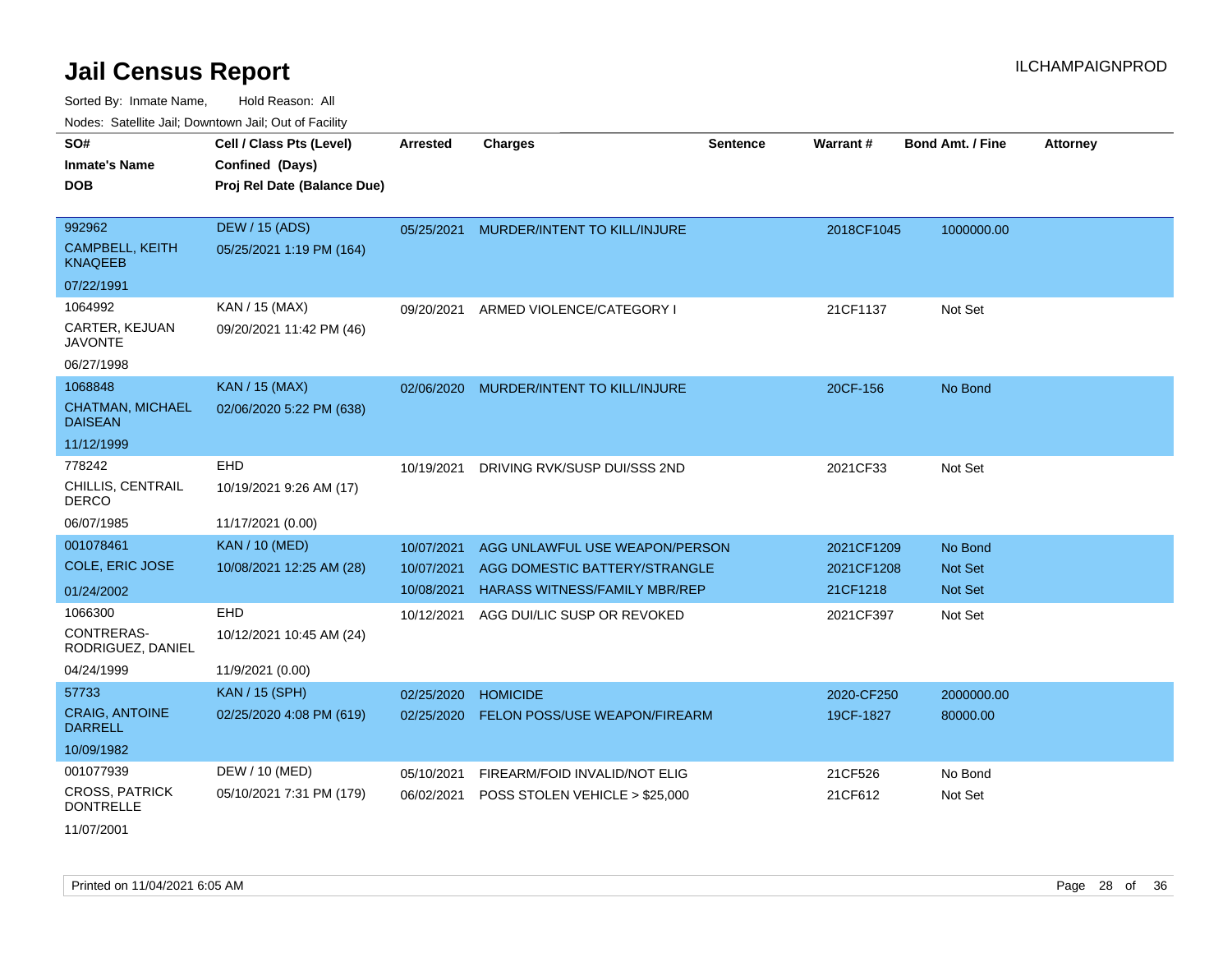| rougs. Calcinic Jan, Downtown Jan, Out of Facility |                             |                 |                                        |                 |            |                         |                 |
|----------------------------------------------------|-----------------------------|-----------------|----------------------------------------|-----------------|------------|-------------------------|-----------------|
| SO#                                                | Cell / Class Pts (Level)    | <b>Arrested</b> | <b>Charges</b>                         | <b>Sentence</b> | Warrant#   | <b>Bond Amt. / Fine</b> | <b>Attorney</b> |
| <b>Inmate's Name</b>                               | Confined (Days)             |                 |                                        |                 |            |                         |                 |
| <b>DOB</b>                                         | Proj Rel Date (Balance Due) |                 |                                        |                 |            |                         |                 |
|                                                    |                             |                 |                                        |                 |            |                         |                 |
| 1076663                                            | <b>DEW / 15 (MAX)</b>       | 07/15/2020      | *ARMED HABITUAL CRIMINAL               |                 | 2020-CF783 | 500000.00               |                 |
| DYE, KENNE YAKIEM                                  | 07/15/2020 11:49 AM (478)   |                 |                                        |                 |            |                         |                 |
| 05/30/1988                                         |                             |                 |                                        |                 |            |                         |                 |
| 27428                                              | EHD                         | 09/21/2021      | DRIVING RVK/SUSP DUI/SSS 3RD           |                 | 2020CF1368 | Not Set                 |                 |
| FRANKLIN, TYRONE<br>Senior                         | 09/21/2021 9:27 AM (45)     | 09/21/2021      | DRIVING RVK/SUSP DUI/SSS 3RD           |                 | 2021CF435  | Not Set                 |                 |
| 09/12/1966                                         | 12/19/2021 (0.00)           |                 |                                        |                 |            |                         |                 |
| 60154                                              | <b>EHD</b>                  |                 | 10/20/2021 AGG DUI/LIC SUSP OR REVOKED |                 | 2021cf261  | Not Set                 |                 |
| GARCIA-MEZA,<br><b>CARLOS</b>                      | 10/20/2021 9:23 AM (16)     |                 |                                        |                 |            |                         |                 |
| 03/06/1983                                         | 1/16/2022 (0.00)            |                 |                                        |                 |            |                         |                 |
| 001077363                                          | KAN / 25 (SPH)              | 10/30/2020      | HOME INVASION/FIREARM                  |                 | 20CF1202   | 500000.00               |                 |
| GARY, DAKOTA<br><b>TREVON</b>                      | 10/30/2020 10:41 AM (371)   |                 |                                        |                 |            |                         |                 |
| 12/31/2001                                         |                             |                 |                                        |                 |            |                         |                 |
| 1065946                                            | <b>KAN / 10 (MED)</b>       | 09/04/2021      | AGG BATTERY/DISCHARGE FIREARM          |                 | 21CF1057   | 750000.00               |                 |
| <b>GODBOLT, DESMOND</b><br><b>DEVONTAE</b>         | 09/04/2021 1:17 AM (62)     | 09/04/2021      | RESIST/OBSTRUCTING A PEACE OFFICEI     |                 | 21CM407    | Not Set                 |                 |
| 11/15/1997                                         |                             |                 |                                        |                 |            |                         |                 |
| 1070256                                            | KAN / 10 (MED)              | 06/09/2021      | BURGLARY W/O CAUSING DAMAGE            | $3y/6m$ (DOC)   | 18CF1193   | 5000.00                 |                 |
| GORDON, TYRONE                                     | 06/09/2021 7:11 AM (149)    | 06/09/2021      | RETAIL THEFT/DISP MERCH/<\$300         |                 | 19CM336    | 5000.00                 |                 |
| 03/16/2000                                         |                             |                 |                                        |                 |            |                         |                 |
| 1070118                                            | <b>KAN / 15 (MAX)</b>       | 08/31/2021      | AGGRAVATED DOMESTIC BATTERY            |                 | 21CF1049   | No Bond                 |                 |
| <b>GRAHAM, CORTEZ</b><br><b>LAMON</b>              | 08/31/2021 9:32 PM (66)     | 09/02/2021      | PROBATION VIOLATION                    |                 | 21CF55     | Not Set                 |                 |
| 03/31/1976                                         |                             |                 |                                        |                 |            |                         |                 |
| 1000641                                            | KAN / 10 (MED)              | 09/14/2021      | ARMED HABITUAL CRIMINAL                |                 | 21CF1116   | No Bond                 |                 |
| <b>GRANT, CEDRIC</b><br><b>DYSHAWN</b>             | 09/14/2021 6:32 PM (52)     |                 |                                        |                 |            |                         |                 |
| 01/03/1991                                         |                             |                 |                                        |                 |            |                         |                 |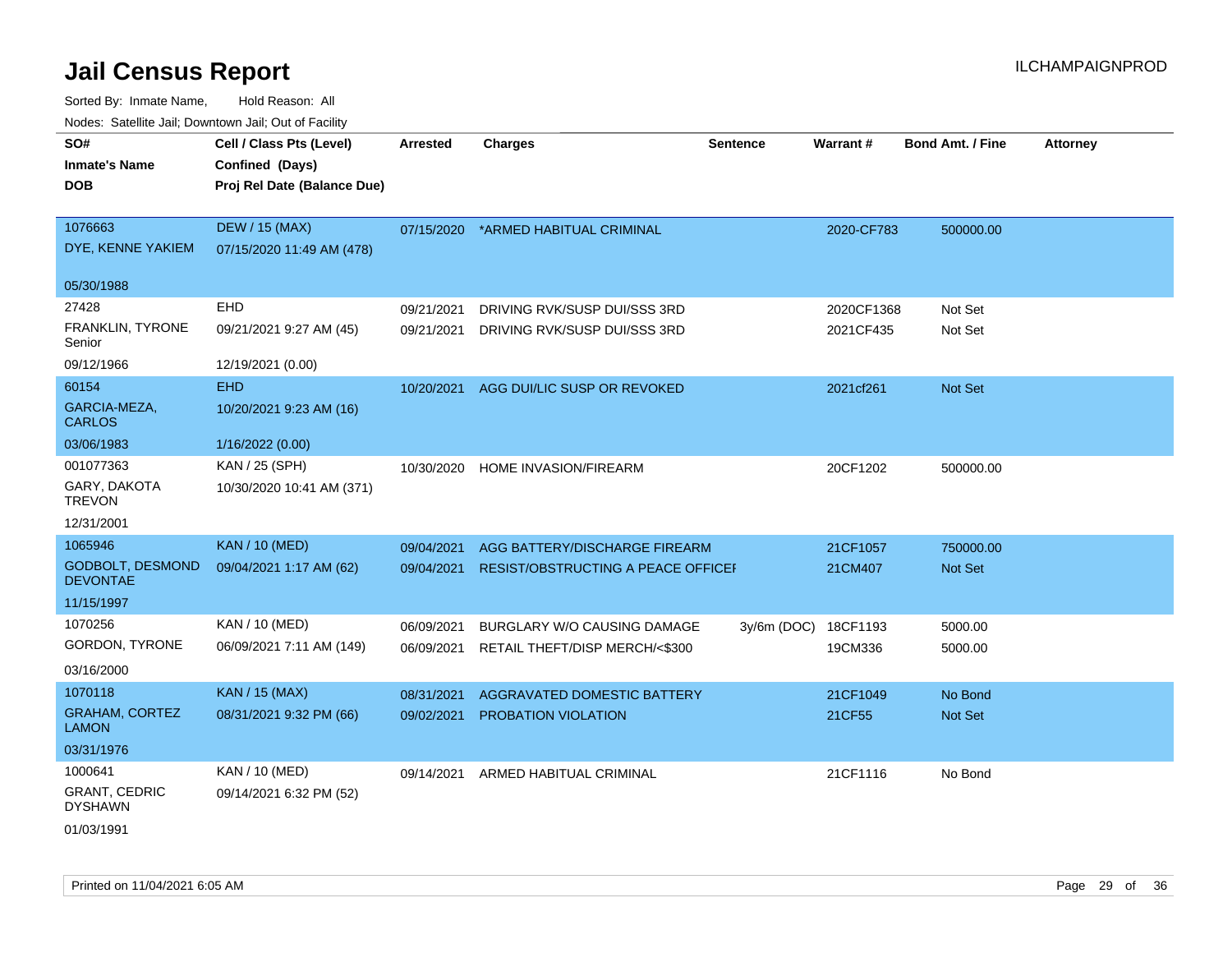| SO#<br><b>Inmate's Name</b><br><b>DOB</b> | Cell / Class Pts (Level)<br>Confined (Days)<br>Proj Rel Date (Balance Due) | <b>Arrested</b> | <b>Charges</b>                | <b>Sentence</b> | Warrant#   | <b>Bond Amt. / Fine</b> | <b>Attorney</b> |
|-------------------------------------------|----------------------------------------------------------------------------|-----------------|-------------------------------|-----------------|------------|-------------------------|-----------------|
| 1076506                                   | <b>KAN / 15 (MAX)</b>                                                      | 09/17/2021      | AGG UUW/PERSON/CM THREAT VIOL |                 | 21CF1131   | <b>Not Set</b>          |                 |
|                                           | GRAY, JAMARH EMERE 09/17/2021 10:41 AM (49)                                | 09/20/2021      | <b>DOMESTIC BATTERY</b>       |                 | 21CM430    | Not Set                 |                 |
| 06/21/2003                                |                                                                            |                 |                               |                 |            |                         |                 |
| 001078364                                 | KAN / 15 (MAX)                                                             | 09/09/2021      | <b>HOME INVASION</b>          |                 | 21CF1081   | Not Set                 |                 |
| HAWKINS, ELIJA<br><b>TALON</b>            | 09/09/2021 2:03 AM (57)                                                    |                 |                               |                 |            |                         |                 |
| 10/20/2001                                |                                                                            |                 |                               |                 |            |                         |                 |
| 55580                                     | <b>EHD</b>                                                                 | 09/28/2021      | DRIVING RVK/SUSP DUI/SSS 3RD  |                 | 2021CF133  | Not Set                 |                 |
| <b>HORTON, RANDY</b><br><b>LAMAR</b>      | 09/28/2021 9:28 AM (38)                                                    |                 |                               |                 |            |                         |                 |
| 12/18/1978                                | 11/11/2021 (0.00)                                                          |                 |                               |                 |            |                         |                 |
| 61859                                     | EHD                                                                        | 09/28/2021      | DRIVING ON REVOKED LICENSE    |                 | 2021TR2391 | Not Set                 |                 |
| HORTON-MILLER,<br><b>MAURICE DWAYNE</b>   | 09/28/2021 10:08 AM (38)                                                   |                 |                               |                 |            |                         |                 |
| 06/08/1981                                | 11/20/2021 (0.00)                                                          |                 |                               |                 |            |                         |                 |
| 1043704                                   | <b>DEW / 15 (ADS)</b>                                                      | 07/13/2021      | ARMED ROBBERY/ARMED W/FIREARM |                 | 21CF815    | Not Set                 |                 |
| <b>HOUSTON, STEVEN</b><br><b>CORDELL</b>  | 07/13/2021 5:56 AM (115)                                                   | 07/13/2021      | PROBATION VIOLATION           |                 | 18CF1697   | 25000.00                |                 |
| 01/24/1989                                |                                                                            | 07/13/2021      | PROBATION VIOLATION           |                 | 19CF1295   | 25000.00                |                 |
| 001078383                                 | KAN / 15 (MAX)                                                             |                 |                               |                 |            |                         |                 |
| <b>HUGHES, TYDERRIUS</b><br><b>DEQUON</b> | 09/14/2021 3:22 PM (52)                                                    | 09/14/2021      | UNLAWFUL USE OF A WEAPON      | 4y (DOC)        | 21CF1110   | Not Set                 |                 |
| 12/16/1996                                |                                                                            |                 |                               |                 |            |                         |                 |
| 001078146                                 | <b>DEW / 15 (MAX)</b>                                                      | 07/09/2021      | AGG BATTERY/DISCHARGE FIREARM |                 | 21CF795    | 1000000.00              |                 |
| HUNT, TEIGAN<br><b>JAZAIREO</b>           | 07/09/2021 12:41 PM (119)                                                  | 07/09/2021      | ARMED ROBBERY/ARMED W/FIREARM |                 | 21CF806    | Not Set                 |                 |
| 05/14/2003                                |                                                                            |                 |                               |                 |            |                         |                 |
| 67077                                     | <b>EHD</b>                                                                 | 10/12/2021      | DRIVING RVK/SUSP DUI/SSS 2ND  |                 | 2020CF1464 | Not Set                 |                 |
| <b>INGRAM, ANTOINE</b>                    | 10/12/2021 9:19 AM (24)                                                    |                 |                               |                 |            |                         |                 |
| 05/12/1983                                | 11/10/2021 (0.00)                                                          |                 |                               |                 |            |                         |                 |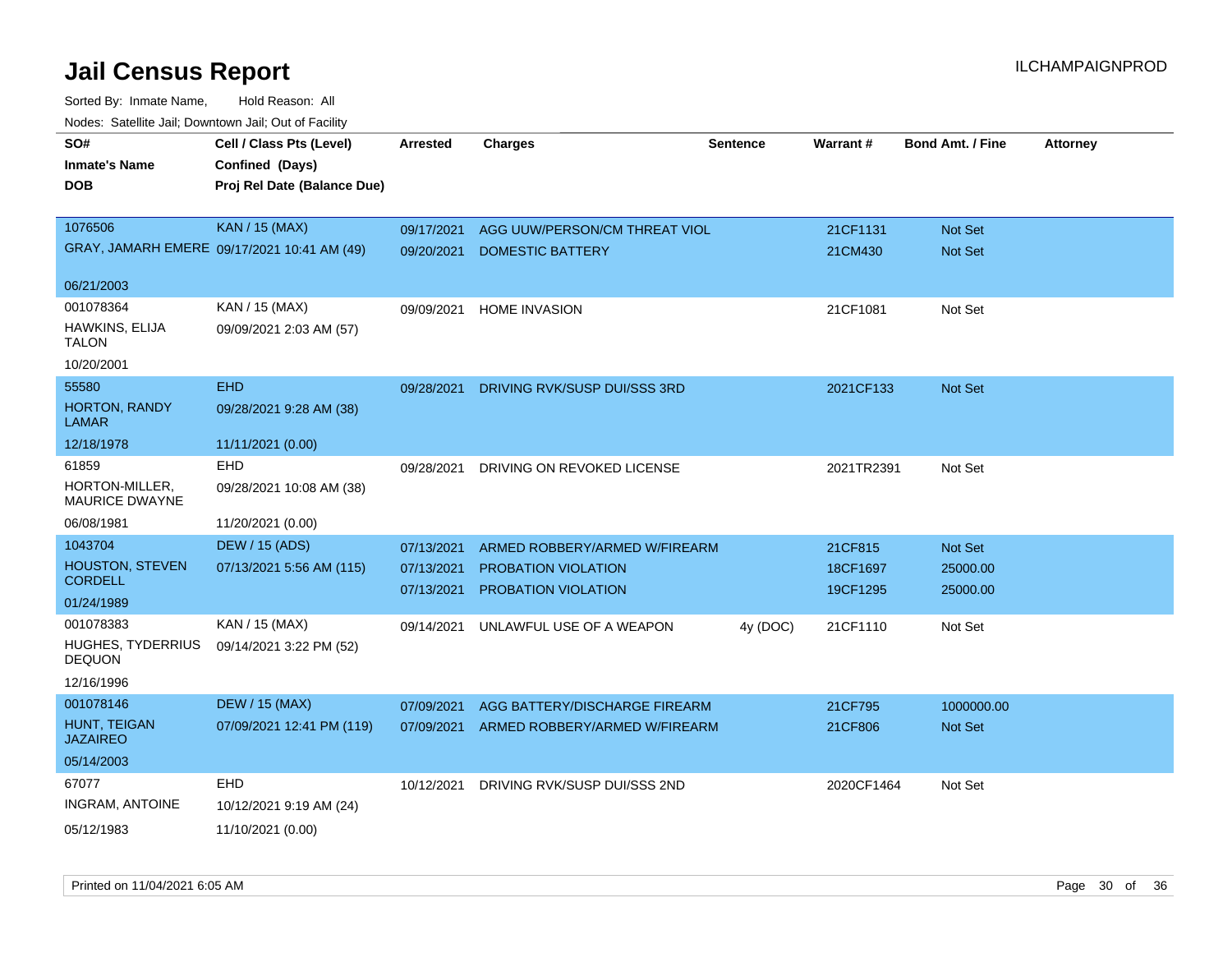| SO#<br><b>Inmate's Name</b><br><b>DOB</b>                          | Cell / Class Pts (Level)<br>Confined (Days)<br>Proj Rel Date (Balance Due) | <b>Arrested</b>          | <b>Charges</b>                                                   | Sentence | Warrant#                | <b>Bond Amt. / Fine</b>          | <b>Attorney</b> |
|--------------------------------------------------------------------|----------------------------------------------------------------------------|--------------------------|------------------------------------------------------------------|----------|-------------------------|----------------------------------|-----------------|
| 989743<br><b>JACKSON, STEVE</b><br><b>ALLEN</b>                    | <b>DEW / 15 (ADS)</b><br>04/13/2021 2:45 AM (206)                          | 04/13/2021<br>04/13/2021 | AGG DISCHARGE FIREARM/VEH/SCH<br>AGGRAVATED DOMESTIC BATTERY     |          | 21CF400<br>21CF399      | <b>Not Set</b><br><b>Not Set</b> |                 |
| 06/04/1991                                                         |                                                                            |                          |                                                                  |          |                         |                                  |                 |
| EHD<br>50495<br>JENKINS, ARNOLD<br><b>FARRIS</b>                   | 08/10/2021 9:08 AM (87)                                                    | 08/10/2021<br>08/10/2021 | DRIVING RVK/SUSP DUI/SSS 10-14<br>DRIVING RVK/SUSP DUI/SSS 10-14 |          | 2020CF997<br>2019CF1363 | Not Set<br>Not Set               |                 |
| 04/19/1962                                                         | 2/4/2022 (0.00)                                                            |                          |                                                                  |          |                         |                                  |                 |
| 001077709<br><b>EHD</b><br><b>JINKINS, DEWAYNE</b><br><b>ALLEN</b> | 07/06/2021 9:00 AM (122)                                                   | 07/06/2021               | DRIVING RVK/SUSP DUI/SSS 4-9                                     |          | 2021CF167               | Not Set                          |                 |
| 01/02/1967                                                         | 1/1/2022 (0.00)                                                            |                          |                                                                  |          |                         |                                  |                 |
| 1076450                                                            | DEW / 15 (MAX)                                                             | 06/25/2020               | MURDER/INTENT TO KILL/INJURE                                     |          | 2020-CF703              | 750000.00                        |                 |
| JONES, CARLOS<br><b>ANTONIO</b>                                    | 06/25/2020 2:13 PM (498)                                                   | 11/02/2020               | HOME INVASION/FIREARM                                            |          | 20CF1204                | 500000.00                        |                 |
| 11/18/2001                                                         |                                                                            |                          |                                                                  |          |                         |                                  |                 |
| 001077877<br><b>JORDAN, PATRICK</b><br><b>RODEL</b><br>10/22/2002  | <b>DEW / 10 (MED)</b><br>04/24/2021 3:53 PM (195)                          | 04/24/2021               | AGG DISCHARGE FIREARM/OCC BLDG                                   |          | 21CF459                 | Not Set                          |                 |
| 998873<br><b>EHD</b>                                               |                                                                            | 10/12/2021               | DRIVING RVK/SUSP DUI/SSS 3RD                                     |          | 2021CF235               | Not Set                          |                 |
| KINCAID, AMANDA<br><b>MICHELLE</b>                                 | 10/12/2021 11:31 AM (24)                                                   |                          |                                                                  |          |                         |                                  |                 |
| 01/07/1990                                                         | 1/9/2022 (0.00)                                                            |                          |                                                                  |          |                         |                                  |                 |
| 1017194                                                            | KAN / 15 (MAX)                                                             | 09/08/2021               | STALKING/CAUSE FEAR FOR SAFETY                                   |          | 20CF1392                | No Bond                          |                 |
| KNOX, LENELL                                                       | 09/08/2021 12:53 PM (58)                                                   |                          |                                                                  |          |                         |                                  |                 |
| 07/21/1993                                                         |                                                                            |                          |                                                                  |          |                         |                                  |                 |
| 1064445                                                            | DEW / 15 (MAX)                                                             | 04/23/2021               | AGG DISCHARGE FIREARM/OCC VEH                                    |          | 2021CF295               | 500000.00                        |                 |
| LARUE, TERENCE<br><b>TRAMEL</b><br>12/23/1998                      | 04/23/2021 11:18 AM (196)                                                  | 04/23/2021<br>04/23/2021 | POSSESS 15<100 GRAMS COCAINE<br>FELON POSS/USE FIREARM/PAROLE    |          | 19CF1052<br>21CF899     | 10000.00<br>Not Set              |                 |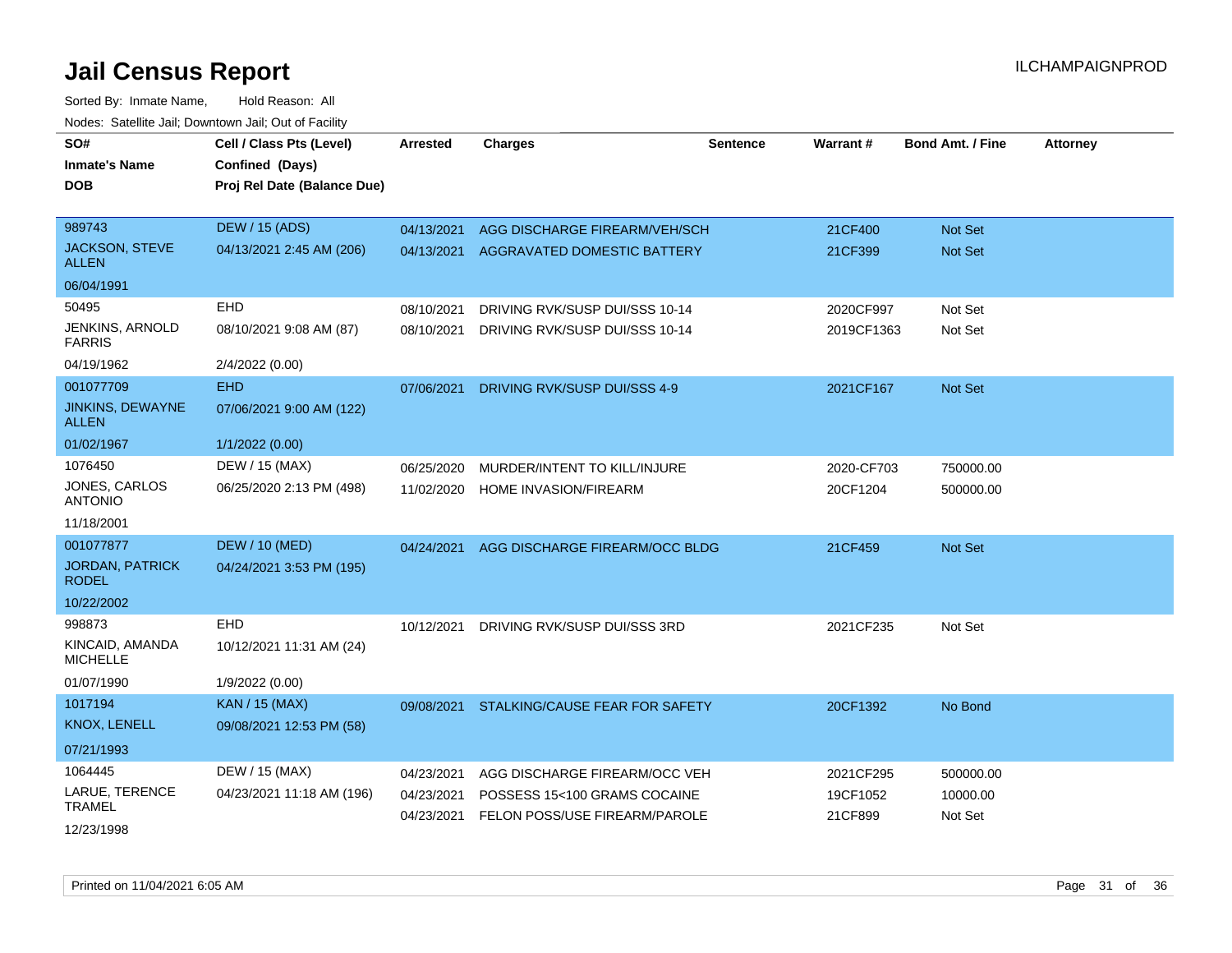| roaco. Catolino cali, Domntonn cali, Out of Facility |                             |            |                                          |                 |              |                         |                 |
|------------------------------------------------------|-----------------------------|------------|------------------------------------------|-----------------|--------------|-------------------------|-----------------|
| SO#                                                  | Cell / Class Pts (Level)    | Arrested   | <b>Charges</b>                           | <b>Sentence</b> | Warrant#     | <b>Bond Amt. / Fine</b> | <b>Attorney</b> |
| <b>Inmate's Name</b>                                 | Confined (Days)             |            |                                          |                 |              |                         |                 |
| <b>DOB</b>                                           | Proj Rel Date (Balance Due) |            |                                          |                 |              |                         |                 |
|                                                      |                             |            |                                          |                 |              |                         |                 |
| 001078237                                            | <b>KAN / 15 (ADS)</b>       | 08/03/2021 | AGG DISCHARGE FIREARM/OCC VEH            |                 | 21CF928      | No Bond                 |                 |
| LAWS, TERON<br><b>RAMONTE</b>                        | 08/03/2021 6:29 PM (94)     |            |                                          |                 |              |                         |                 |
| 04/03/2001                                           |                             |            |                                          |                 |              |                         |                 |
| 001078170                                            | KAN / 10 (MED)              | 09/07/2021 | AGG UNLAWFUL USE OF WEAPON/VEH           |                 | 21CF1060     | Not Set                 |                 |
| LEMONS, DEANGELO<br><b>DEVELLE</b>                   | 09/07/2021 12:49 AM (59)    |            |                                          |                 |              |                         |                 |
| 05/29/2003                                           |                             |            |                                          |                 |              |                         |                 |
| 56792                                                | <b>DEW / 10 (MED)</b>       | 02/02/2021 | ARMED HABITUAL CRIMINAL                  |                 | 2021CF141    | 500000.00               |                 |
| LILLARD, LAWRENCE<br><b>TYRONE</b>                   | 02/02/2021 2:11 PM (276)    | 02/22/2021 | DRIVING ON REVOKED LICENSE               |                 | 21TR426      | 5000.00                 |                 |
| 10/20/1982                                           |                             |            |                                          |                 |              |                         |                 |
| 001078407                                            | EHD                         | 09/21/2021 | DRIVING ON SUSPENDED LICENSE             |                 | 2019TR16777  | Not Set                 |                 |
| LOVE, BRANDON<br><b>TERRELL</b>                      | 09/21/2021 11:26 AM (45)    |            |                                          |                 |              |                         |                 |
| 06/13/1994                                           | 12/19/2021 (0.00)           |            |                                          |                 |              |                         |                 |
| 46837                                                | KAN / 15 (MAX)              | 09/07/2021 | <b>RESIDENTIAL BURGLARY</b>              |                 | 2019-CF-1207 | 25000.00                |                 |
| <b>MARCRUM, JEFFERY</b><br><b>LEE</b>                | 09/07/2021 11:43 AM (59)    |            |                                          |                 |              |                         |                 |
| 11/17/1968                                           |                             |            |                                          |                 |              |                         |                 |
| 1029510                                              | DEW / 15 (MAX)              | 06/26/2021 | ATTEMPT DISARM PC OFF/CORR EMP           | 5y(DOC)         | 21CF751      | Not Set                 |                 |
| MESSER, CODY<br><b>JAMES</b>                         | 06/22/2021 1:47 AM (136)    |            |                                          |                 |              |                         |                 |
| 05/24/1991                                           |                             |            |                                          |                 |              |                         |                 |
| 1011046                                              | <b>KAN</b> / 15 (ADS)       |            | 04/10/2021 ATTEMPT (FIRST DEGREE MURDER) |                 | 21CF392      | Not Set                 |                 |
| <b>MILES, DARRION</b><br><b>ANTONIO KEVONTA</b>      | 04/11/2021 12:46 AM (208)   |            |                                          |                 |              |                         |                 |
| 03/18/1990                                           |                             |            |                                          |                 |              |                         |                 |
| 001077278                                            | DEW / 15 (MAX)              | 10/06/2020 | MURDER/INTENT TO KILL/INJURE             |                 | 2020CF146    | 2000000.00              |                 |
| MILLER, D'ANDRE                                      | 10/06/2020 12:49 PM (395)   | 10/06/2020 | AGG FLEEING POLICE/21 MPH OVER           |                 | 2019CF1171   | 50000.00                |                 |
| 09/08/1986                                           |                             |            |                                          |                 |              |                         |                 |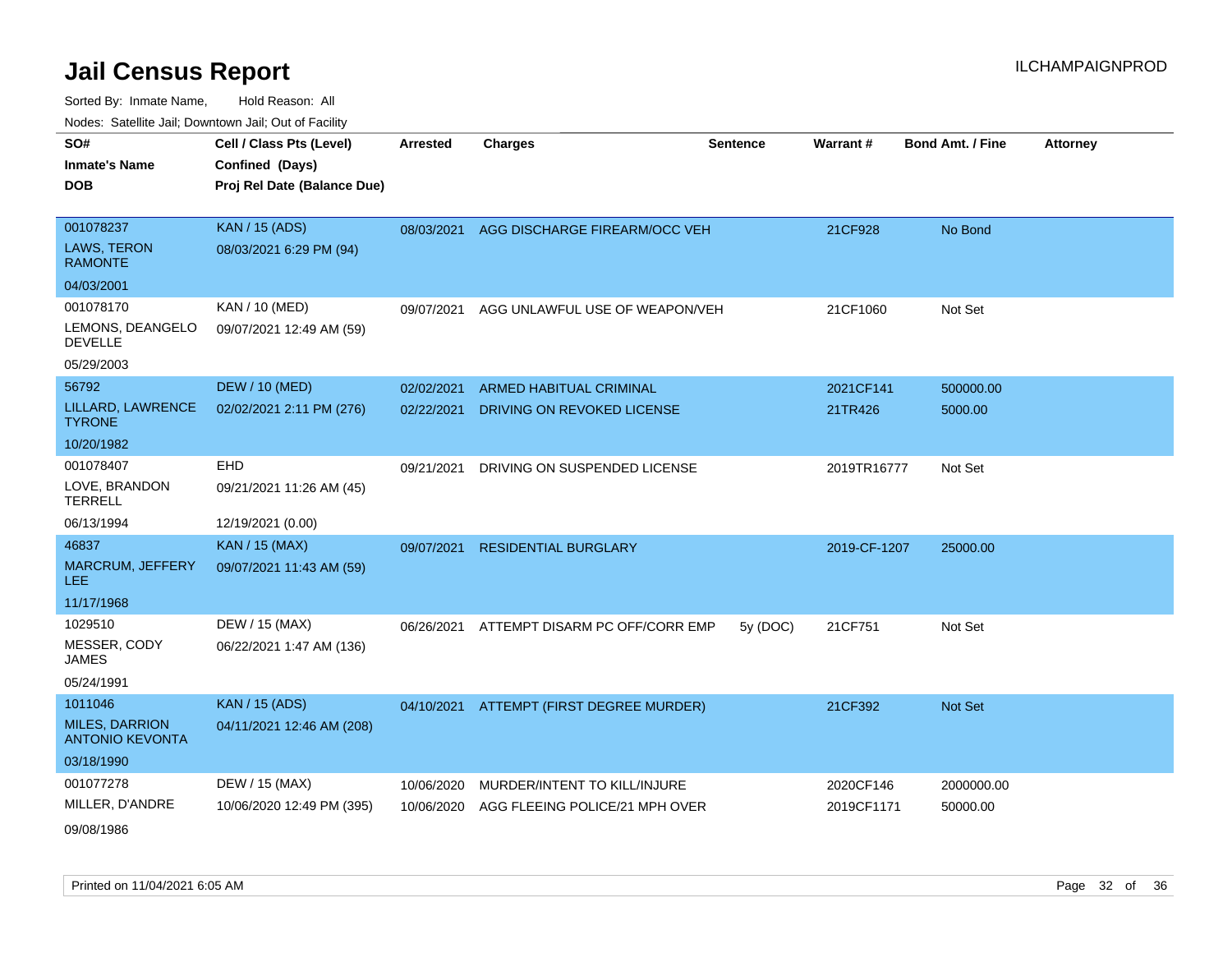| roaco. Calcinio dan, Downtown dan, Oal or Fability          |                                                                            |                          |                                                      |                 |                        |                         |                 |
|-------------------------------------------------------------|----------------------------------------------------------------------------|--------------------------|------------------------------------------------------|-----------------|------------------------|-------------------------|-----------------|
| SO#<br><b>Inmate's Name</b><br><b>DOB</b>                   | Cell / Class Pts (Level)<br>Confined (Days)<br>Proj Rel Date (Balance Due) | <b>Arrested</b>          | <b>Charges</b>                                       | <b>Sentence</b> | <b>Warrant#</b>        | <b>Bond Amt. / Fine</b> | <b>Attorney</b> |
| 963426<br>MITCHELL, MARCELL<br><b>MARTELL</b>               | <b>EHD</b><br>09/14/2021 9:03 AM (52)                                      | 09/14/2021               | ACCIDENT INJURY/DEATH/11-403                         |                 | 2020CF1367             | <b>Not Set</b>          |                 |
| 12/19/1987                                                  | 12/10/2021 (0.00)                                                          |                          |                                                      |                 |                        |                         |                 |
| 1026477<br>NEWBILL, DEVONTRE<br>LAMONT                      | KAN / 15 (ADS)<br>09/21/2021 2:27 AM (45)                                  | 09/21/2021<br>09/22/2021 | AGG DISCHARGE FIREARM/OCC VEH<br>PROBATION VIOLATION |                 | 21CF1138<br>20CF577    | Not Set<br>Not Set      |                 |
| 11/22/1993                                                  |                                                                            |                          |                                                      |                 |                        |                         |                 |
| 1072907<br>NIKOLAEV, YEVGENIY                               | <b>KAN</b><br>07/14/2021 10:10 PM (114)                                    | 07/14/2021               | ATTEMPT (FIRST DEGREE MURDER)                        |                 | 2021-CF-832            | 2000000.00              |                 |
| 10/06/1983                                                  |                                                                            |                          |                                                      |                 |                        |                         |                 |
| 001077928<br>PATTON, MICHAEL<br>RYAN                        | EHD<br>09/01/2021 9:43 AM (65)                                             | 09/01/2021               | AGG DOMESTIC BATTERY/STRANGLE                        |                 | 2021CF515              | Not Set                 |                 |
| 08/15/1994                                                  | 12/31/2021 (0.00)                                                          |                          |                                                      |                 |                        |                         |                 |
| 001078063                                                   | <b>DEW / 15 (MAX)</b><br>PERRY, ROBERT Junior 06/15/2021 4:37 PM (143)     | 06/15/2021<br>06/15/2021 | AGG CRIM SEX ASSAULT/WEAPON<br><b>ROBBERY</b>        |                 | 2021CF678<br>2021CF159 | 1000000.00<br>25000.00  |                 |
| 12/21/1990                                                  |                                                                            |                          |                                                      |                 |                        |                         |                 |
| 1072761<br>POWELL, KYESHA<br>MONAE<br>07/14/2000            | <b>EHD</b><br>11/03/2021 10:01 AM (2)<br>12/17/2021 (0.00)                 | 11/03/2021               | DRIVING ON SUSPENDED LICENSE                         |                 | 2020TR5958             | Not Set                 |                 |
| 001077614<br><b>DEVON</b><br>09/22/2002                     | <b>KAN / 15 (MAX)</b><br>ROBINSON, DONTRELL 01/17/2021 3:08 PM (292)       |                          | 01/17/2021 ATTEMPT (FIRST DEGREE MURDER)             |                 | 21CF66                 | <b>Not Set</b>          |                 |
| 1025241<br>ROBINSON-PEARSON,<br>BRIA SHANTERA<br>05/24/1993 | <b>EHD</b><br>11/03/2021 9:34 AM (2)<br>11/16/2021 (0.00)                  | 11/03/2021               | DOMESTIC BATTERY/OTHER PRIOR                         |                 | 2020CF817              | Not Set                 |                 |
|                                                             |                                                                            |                          |                                                      |                 |                        |                         |                 |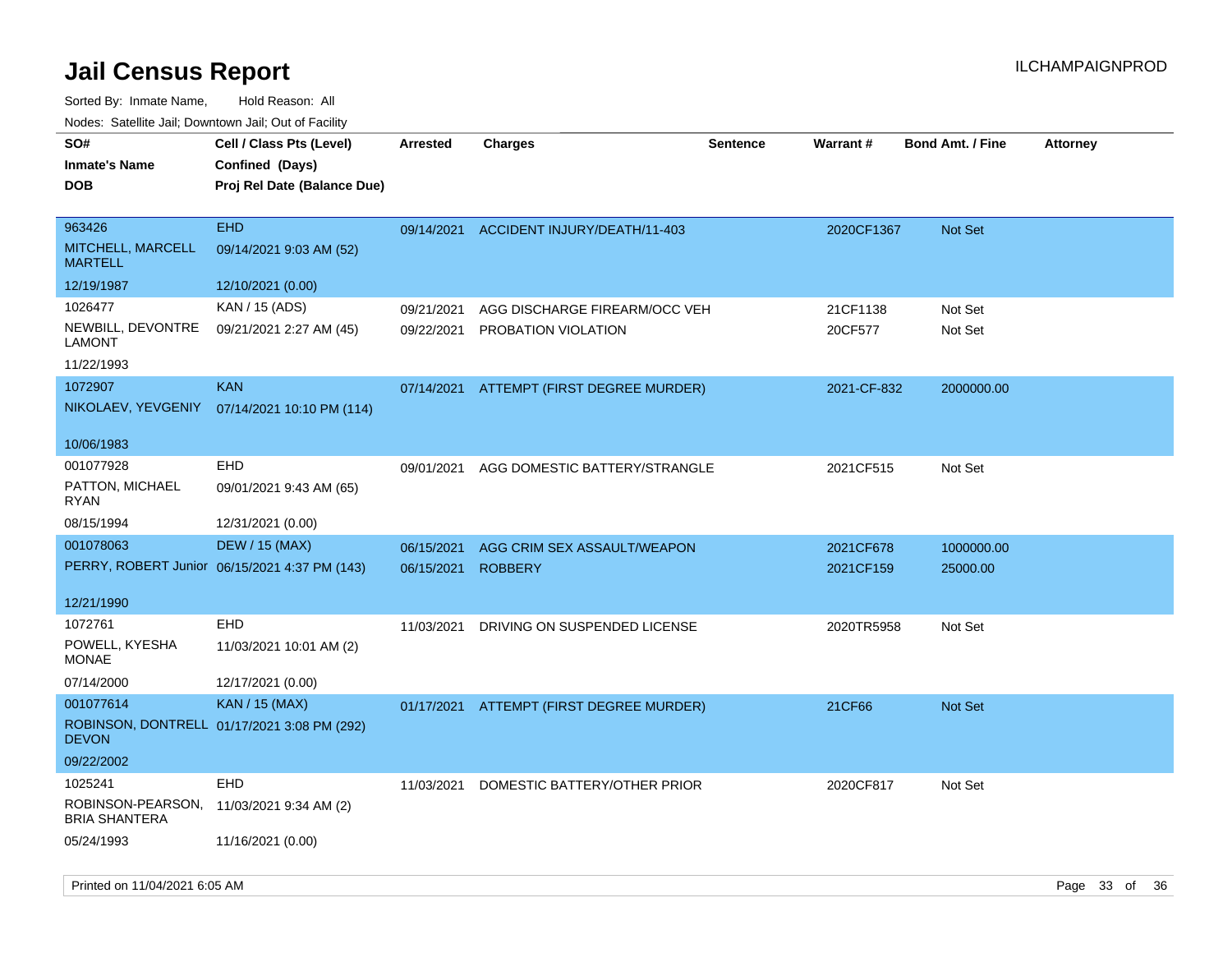| SO#                                     | Cell / Class Pts (Level)                     | <b>Arrested</b> | <b>Charges</b>                 | <b>Sentence</b> | <b>Warrant#</b> | <b>Bond Amt. / Fine</b> | <b>Attorney</b> |
|-----------------------------------------|----------------------------------------------|-----------------|--------------------------------|-----------------|-----------------|-------------------------|-----------------|
| <b>Inmate's Name</b>                    | Confined (Days)                              |                 |                                |                 |                 |                         |                 |
| <b>DOB</b>                              | Proj Rel Date (Balance Due)                  |                 |                                |                 |                 |                         |                 |
|                                         |                                              |                 |                                |                 |                 |                         |                 |
| 1061216                                 | <b>KAN / 10 (MED)</b>                        | 06/22/2021      | <b>HOME INVASION/FIREARM</b>   |                 | 21CF727         | Not Set                 |                 |
| <b>RUNGE, ANDRE</b><br><b>MARSEAN</b>   | 06/22/2021 4:42 PM (136)                     |                 |                                |                 |                 |                         |                 |
| 12/05/1997                              |                                              |                 |                                |                 |                 |                         |                 |
| 650295                                  | PIA / 50 (MAX)                               | 04/22/2020      | CRIMINAL SEXUAL ASSAULT        |                 | 2020-CF407      | 750000.00               |                 |
| SANDAGE, JERALD                         | 04/22/2020 6:30 AM (562)                     | 04/22/2020      | <b>CRIMINAL SEXUAL ASSAULT</b> |                 | 2020-CF408      | 750000.00               |                 |
| <b>EUGENE</b>                           |                                              | 04/22/2020      | <b>CRIMINAL SEXUAL ABUSE</b>   |                 | 2020-CF409      | 750000.00               |                 |
| 06/07/1971                              |                                              | 04/22/2020      | CRIMINAL SEXUAL ASSAULT        |                 | 2020-CF410      | 750000.00               |                 |
|                                         |                                              | 04/22/2020      | <b>OFFICIAL MISCONDUCT</b>     |                 | 2019-CF1811     | 25000.00                |                 |
| 1062194                                 | <b>DEW / 15 (MAX)</b>                        | 02/27/2020      | MURDER/OTHER FORCIBLE FELONY   |                 | 20CF-247        | 1000000.00              |                 |
| <b>SIMMONS, MICHAEL</b><br>JAMAL        | 02/27/2020 1:11 PM (617)                     | 09/23/2020      | AGG BATTERY/DISCHARGE FIREARM  |                 | 20CF1061        | Not Set                 |                 |
| 11/03/1997                              |                                              |                 |                                |                 |                 |                         |                 |
| 001077868                               | DEW / 15 (MAX)                               | 04/21/2021      | ARMED ROBBERY/ARMED W/FIREARM  |                 | 21CF445         | Not Set                 |                 |
| SPEARMENT,<br><b>KENTRELL</b>           | 04/21/2021 9:48 PM (198)                     | 08/19/2021      | FLEEING/ATTEMPT ELUDE OFFICER  |                 | 2021TR1053      | 1000.00                 |                 |
| 01/21/2002                              |                                              |                 |                                |                 |                 |                         |                 |
| 001077854                               | <b>EHD</b>                                   | 09/15/2021      | DRIVING RVK/SUSP DUI/SSS 4-9   |                 | 2021CF306       | Not Set                 |                 |
| STUKINS, DANNY RAY                      | 09/15/2021 10:17 AM (51)                     |                 |                                |                 |                 |                         |                 |
|                                         |                                              |                 |                                |                 |                 |                         |                 |
| 07/05/1985                              | 3/13/2022 (0.00)                             |                 |                                |                 |                 |                         |                 |
| 1046632                                 | KAN / 15 (MAX)                               | 09/14/2021      | ARMED VIOLENCE/CATEGORY II     |                 | 21CF912         | 750000.00               |                 |
|                                         | TATE, JAVON MARQUIS 09/14/2021 12:10 PM (52) |                 |                                |                 |                 |                         |                 |
| 08/10/1996                              |                                              |                 |                                |                 |                 |                         |                 |
| 949990                                  | <b>DEW / 15 (MAX)</b>                        | 07/27/2021      | <b>WARRANT OUT OF COUNTY</b>   |                 | 21TR49          | 1500.00                 |                 |
| <b>THATCH, CALVIN</b><br><b>ANTHONY</b> | 07/27/2021 5:12 PM (101)                     | 07/27/2021      | AGG DISCHARGE FIREARM/OCC VEH  |                 | 2021CF829       | 750000.00               |                 |
| 07/09/1986                              |                                              |                 |                                |                 |                 |                         |                 |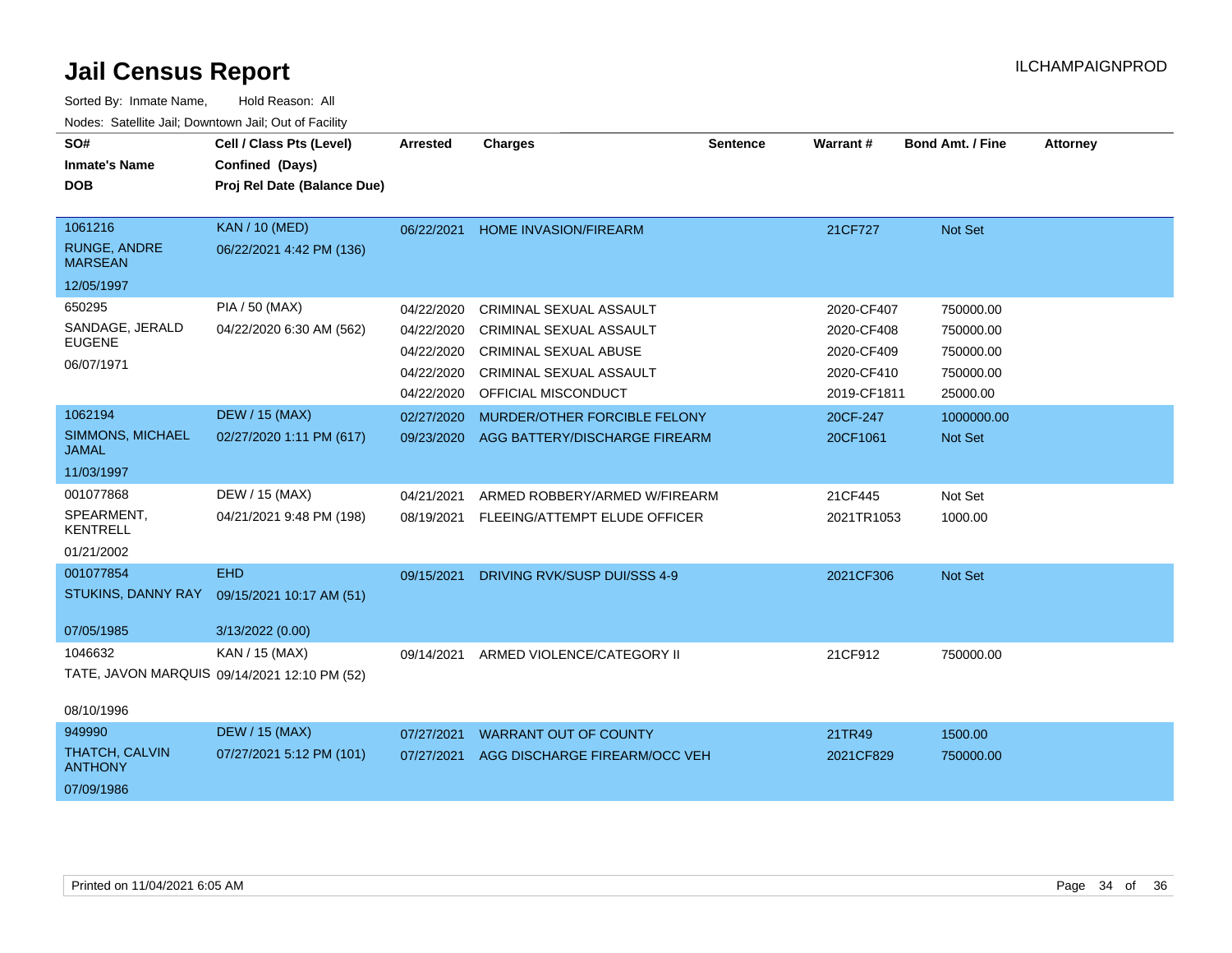| rouce. Calcinic Jan, Downtown Jan, Out of Facility |                                             |                 |                               |                 |            |                         |                 |
|----------------------------------------------------|---------------------------------------------|-----------------|-------------------------------|-----------------|------------|-------------------------|-----------------|
| SO#<br><b>Inmate's Name</b>                        | Cell / Class Pts (Level)<br>Confined (Days) | <b>Arrested</b> | <b>Charges</b>                | <b>Sentence</b> | Warrant#   | <b>Bond Amt. / Fine</b> | <b>Attorney</b> |
| <b>DOB</b>                                         | Proj Rel Date (Balance Due)                 |                 |                               |                 |            |                         |                 |
|                                                    |                                             |                 |                               |                 |            |                         |                 |
| 001077662                                          | <b>DEW / 15 (MAX)</b>                       | 02/03/2021      | ARMED ROBBERY/ARMED W/FIREARM |                 | 21CF123    | 250000.00               |                 |
| <b>TIPSORD, NOAH LEE</b>                           | 02/03/2021 4:33 PM (275)                    |                 |                               |                 |            |                         |                 |
| 08/14/1998                                         |                                             |                 |                               |                 |            |                         |                 |
| 1033031                                            | KAN / 15 (MAX)                              | 08/19/2020      | *AGG BATTERY W/FIREARM/PERSON |                 | 2020-CF923 | 500000.00               |                 |
| TOMS, ANDREW<br><b>CHUCKY</b>                      | 08/19/2020 5:59 PM (443)                    |                 |                               |                 |            |                         |                 |
| 09/28/1978                                         |                                             |                 |                               |                 |            |                         |                 |
| 27007                                              | <b>KAN / 15 (MAX)</b>                       | 09/19/2021      | DOMESTIC BATTERY/OTHER PRIOR  |                 | 21CF1133   | No Bond                 |                 |
| <b>TUELL, ROBERT</b><br><b>STEPHEN</b>             | 09/19/2021 9:51 AM (47)                     |                 |                               |                 |            |                         |                 |
| 09/25/1967                                         |                                             |                 |                               |                 |            |                         |                 |
| 001078263                                          | KAN / 10 (ADS)                              | 08/11/2021      | AGG BATTERY/PUBLIC PLACE      |                 | 2020CF420  | 7500.00                 |                 |
| <b>TURK, BRANDON</b><br>LARSHAWN                   | 08/11/2021 6:23 PM (86)                     | 08/11/2021      | RECEIVE/POSS/SELL STOLEN VEH  |                 | 2020CF928  | 200000.00               |                 |
| 10/18/1995                                         |                                             |                 |                               |                 |            |                         |                 |
| 64700                                              | <b>KAN / 10 (MED)</b>                       | 09/07/2021      | UNLAWFUL USE OF A WEAPON      |                 | 21CF1074   | <b>Not Set</b>          |                 |
| <b>TURNER, ADAM</b><br><b>ANTONIO</b>              | 09/08/2021 12:49 AM (58)                    |                 |                               |                 |            |                         |                 |
| 08/29/1985                                         |                                             |                 |                               |                 |            |                         |                 |
| 001078386                                          | KAN / 10 (MED)                              | 09/14/2021      | POSSESSION OF STOLEN FIREARM  |                 | 2021CF1099 | 250000.00               |                 |
| TURNER, AMARIO                                     | 09/14/2021 11:42 PM (52)                    |                 |                               |                 |            |                         |                 |
| 09/23/2002                                         |                                             |                 |                               |                 |            |                         |                 |
| 1050636                                            | KAN / 15 (MAX)                              | 09/24/2021      | FELON POSS/USE WEAPON/FIREARM |                 | 21CF1154   | <b>Not Set</b>          |                 |
| <b>TURNER, TIMOTHY</b><br><b>SEANTEZ</b>           | 09/24/2021 9:18 PM (42)                     |                 |                               |                 |            |                         |                 |
| 09/27/1994                                         |                                             |                 |                               |                 |            |                         |                 |
| 1040925                                            | KAN / 10 (MED)                              | 10/05/2021      | AGG BATTERY/DISCHARGE FIREARM |                 | 2021CF1105 | 1000000.00              |                 |
| WEATHERALL,<br>JOHNNY EARL JAMES                   | 10/05/2021 4:17 PM (31)                     |                 |                               |                 |            |                         |                 |
| 04/29/1994                                         |                                             |                 |                               |                 |            |                         |                 |